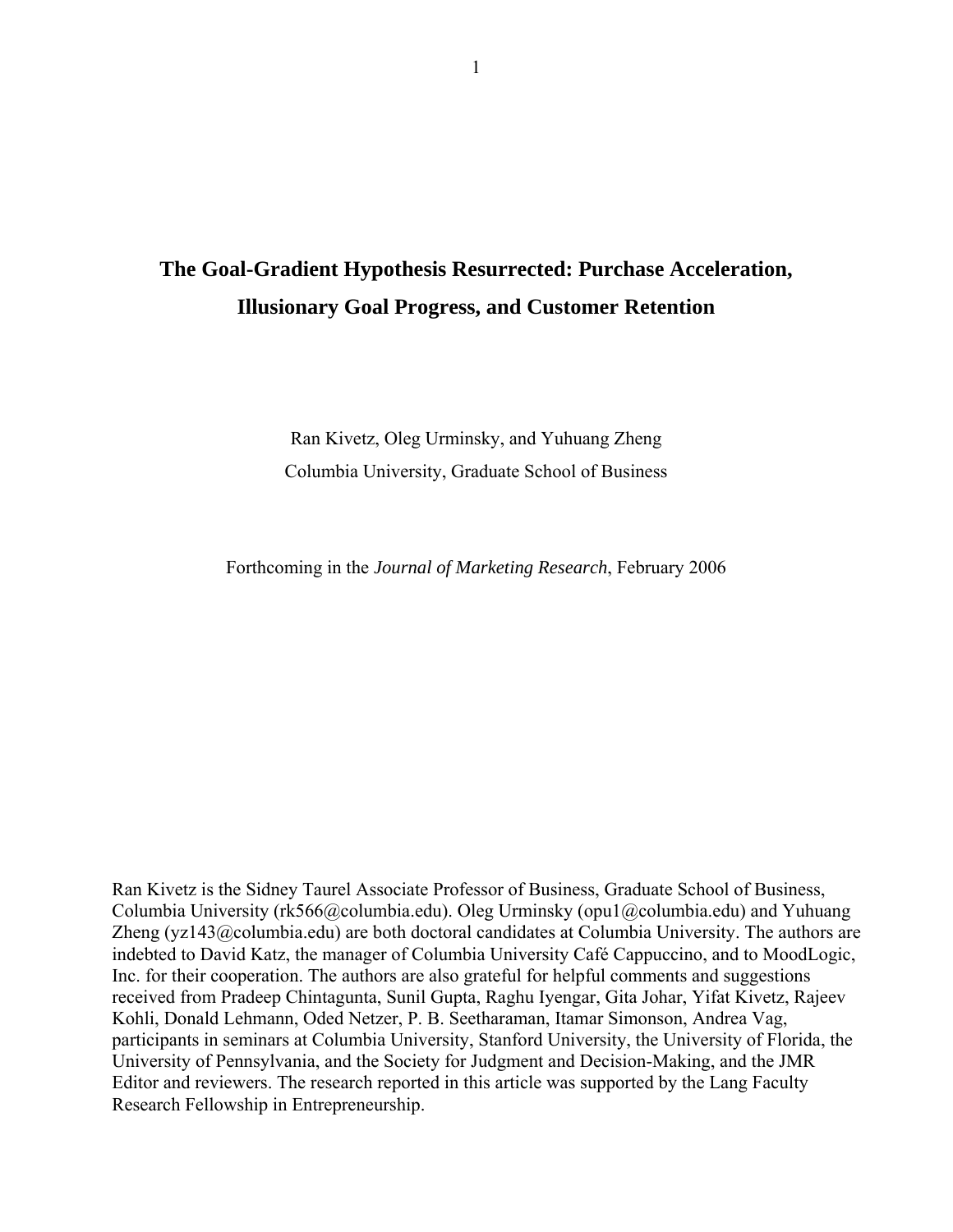# **The Goal-Gradient Hypothesis Resurrected: Purchase Acceleration, Illusionary Goal Progress, and Customer Retention**

#### ABSTRACT

The goal-gradient hypothesis (Hull 1934) denotes the classic finding from behaviorism that animals expend more effort as they approach a reward (e.g., hungry rats run faster as they near cheese). Building on this hypothesis, we generate new propositions for the human psychology of rewards. We test these propositions using a variety of methods, data, and modeling approaches, including field experiments, paper-and-pencil problems, and secondary customer data as well as hazard rate, Tobit, and logit models. Some of the key findings indicate that: (a) participants in a real café reward program ("buy ten coffees, get one free") purchase coffees more frequently the closer they are to earning a free coffee; (b) Internet users who rate songs in return for reward certificates visit the rating website more often, rate more songs per visit, and persist longer in the rating effort as they approach the reward goal; (c) the *illusion of progress toward the goal* likewise induces purchase acceleration; for example, customers who receive a "12-stamp" coffee card with two pre-existing "bonus" stamps complete the 10 required purchases faster than customers who receive a "regular" 10-stamp card; and (d) a stronger tendency to accelerate toward the reward predicts greater retention and faster reengagement in the program. Our conceptualization and empirical findings are captured by a parsimonious *goal-distance model*, in which effort investment is a function of the proportion of original distance remaining to the goal (i.e., psychological distance). In addition, using statistical and experimental controls, we show that the observed goalgradients cannot be explained by habituation, expiration concerns, other time-trend effects, or heterogeneity bias. We discuss the theoretical implications of the findings and their managerial implications for incentive systems, promotions, and customer retention.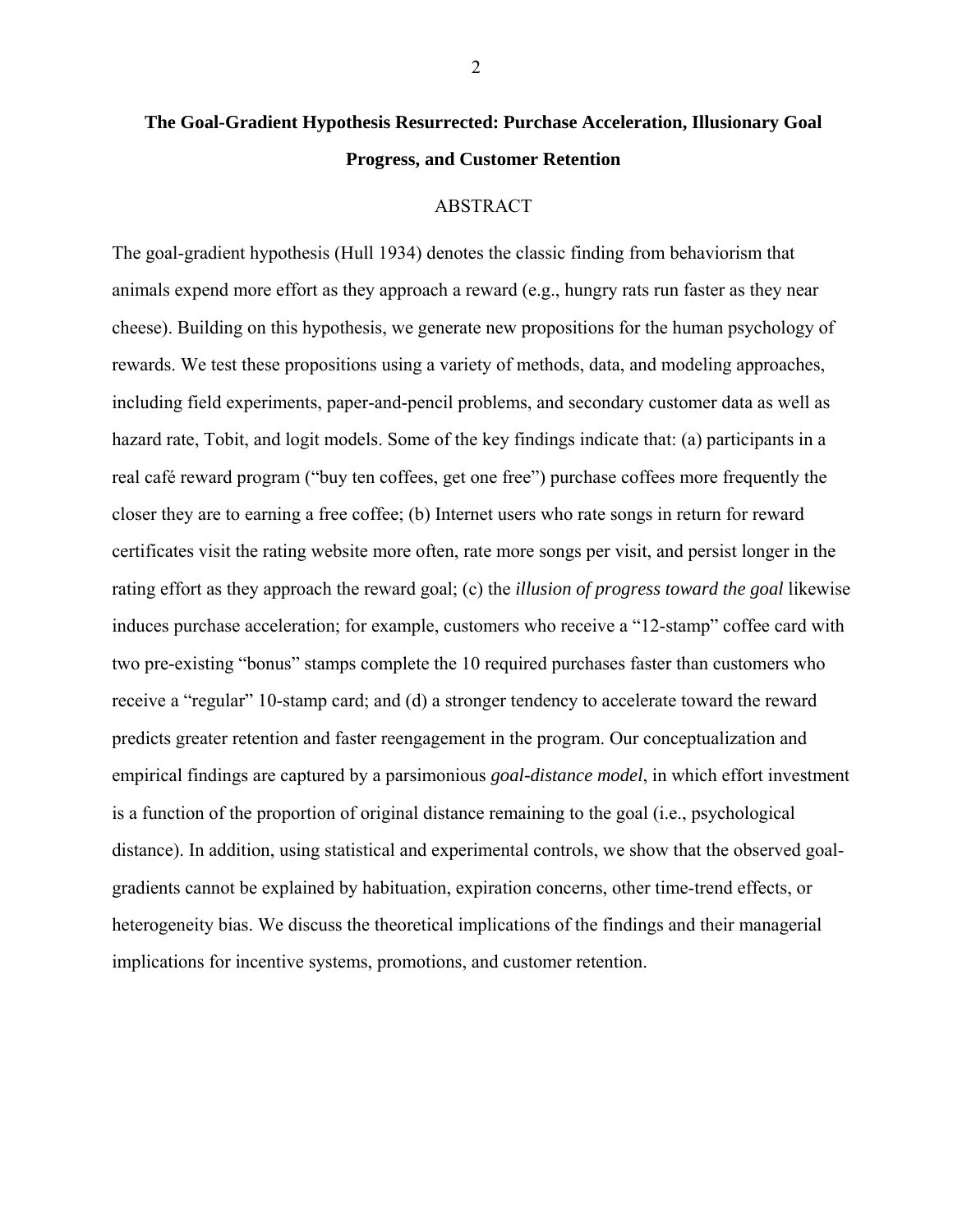". . . [R]ats in a maze … run faster as they near the food box than at the beginning of the path." - Hull 1934

 The goal-gradient hypothesis, originally proposed by the behaviorist Clark Hull in 1932, states that the tendency to approach a goal increases with proximity to the goal. In a classic experiment testing this hypothesis, Hull (1934) found that rats in a straight alley ran progressively faster as they proceeded from the starting box to the food. While the goal-gradient hypothesis has been investigated extensively with animals (e.g., Anderson 1933; Brown 1948; for a review see Heilizer 1977), its implications for human behavior and decision-making are understudied. Further, this issue has important theoretical and practical implications for intertemporal consumer behavior in reward programs and other types of motivational systems (e.g., Deighton 2000; Hsee, Yu, and Zhang 2003; Kivetz 2003; Lal and Bell 2003; van Osselaer, Alba, and Manchanda 2003).

 In this article, we build on the behaviorist goal-gradient hypothesis and generate new propositions in the context of two real reward programs (hereafter "RPs"). In the interdisciplinary spirit of bridging the consumer behavior and marketing science fields (Winer 1999; Wittink 2004), we investigate these propositions using a variety of methods, data, and modeling approaches (e.g., field experiments, paper-and-pencil problems, and secondary customer data; hazard rate, Tobit, and logit models). Consistent with the goal-gradient hypothesis, its corollaries, and their adaptation to the human psychology of rewards, some key findings indicate that:

- 1. Members of a café RP ("buy ten coffees, get one free") purchase coffee more frequently the closer they are to earning a free coffee (on average, inter-purchase times decrease by 20% or 0.7 days throughout the program).
- 2. The findings generalize beyond coffee purchases to effort involving repeatedly rating music over the Internet and goal-gradients operationalized via acceleration in inter-visit times, lift in rating quantities, and enhanced persistence closer to the reward threshold.
- 3. The illusion of progress toward the goal likewise induces purchase acceleration. For example, customers who receive a "12-stamp" coffee card with two pre-existing "bonus" stamps complete the 10 required purchases faster than customers who receive a "regular" 10-stamp card. Process experiments show that the illusionary goal progress effect cannot be explained by rival accounts such as sunk cost.
- 4. Consistent with the notion that a steeper goal-gradient indicates a stronger motivation to earn rewards, individuals' tendency to accelerate toward their first reward predicts a higher probability of retention and faster reengagement in the program.
- 5. All of the findings are captured by a parsimonious goal-distance model, in which effort investment is a function of the proportion of original distance remaining to the goal (i.e., psychological distance).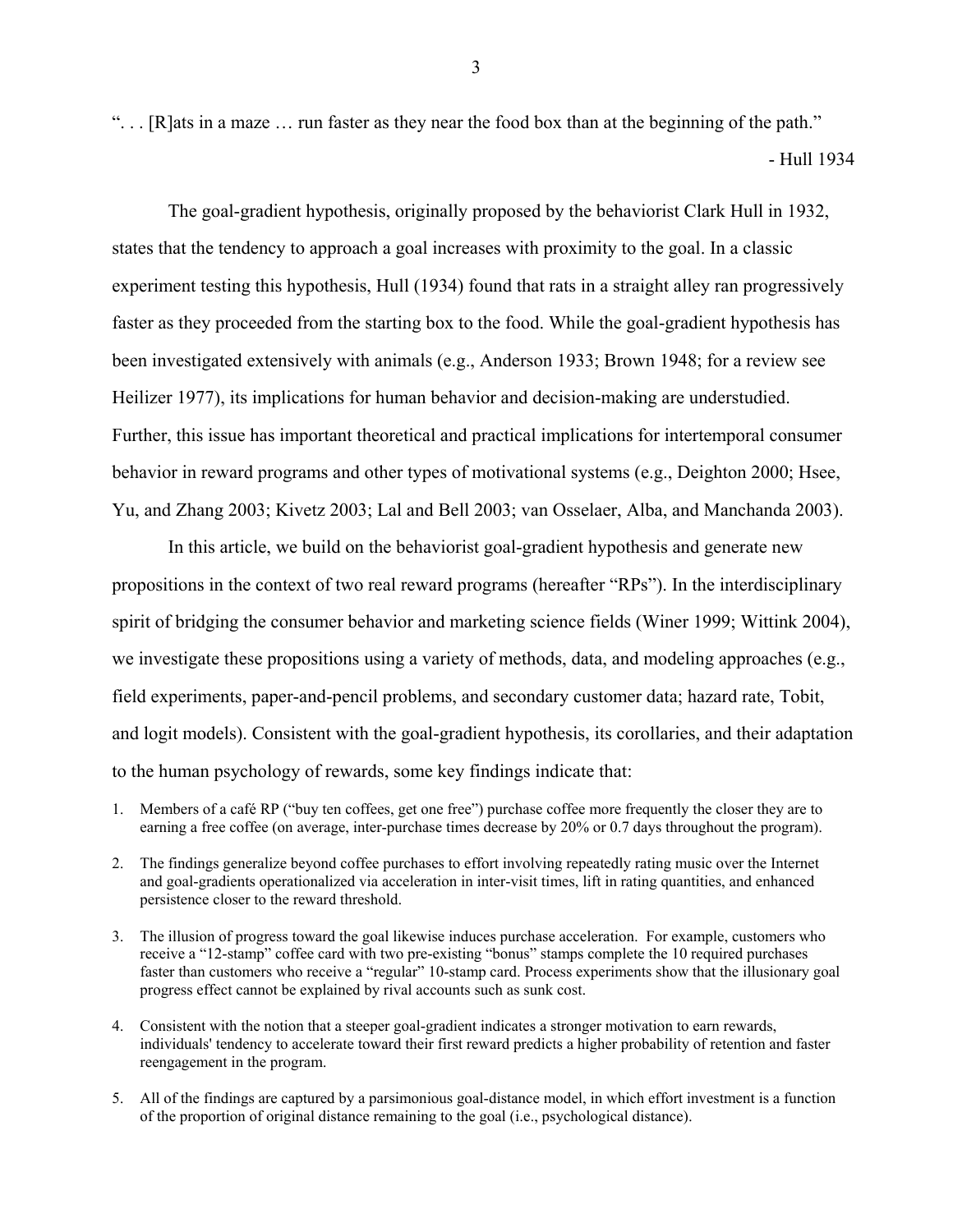6. The observed purchase and effort acceleration cannot be explained by habituation, expiration concerns, other timetrend effects, or heterogeneity bias. For example, goal-motivated acceleration is observed after accounting for weekly sales and other time-varying covariates, and a majority of accelerators are found after accounting for unobserved heterogeneity in both the hazard rate and the tendency to accelerate. Importantly, purchase and effort rates reset (to a lower level) after the first reward is earned and then re-accelerate toward the second reward goal.

The paper is organized as follows: Section 1 briefly reviews the behaviorist goal-gradient hypothesis and considers its relevance for the context of consumer RPs. Section 2 proposes a theoretical goal-distance model that incorporates the goal-gradient hypothesis; in subsequent sections, we employ this model to generate and test new propositions that highlight the intriguing consequences of the goal-gradient hypothesis for the human psychology of rewards. Section 3 discusses a real café RP and a discrete-time proportional hazard rate model used to test for purchase acceleration. Section 4 reports field and questionnaire experiments that test the effect of illusionary goal progress. Section 5 reports data from a second real incentive system, which generalizes the findings to acceleration and persistence in effort involving repeatedly rating music. Section 6 explores the implications of the goal-gradient for customer retention. Finally, Section 7 discusses the theoretical and managerial implications of this research.

## **1. THE GOAL-GRADIENT HYPOTHESIS IN BEHAVIORISM**

Originally formulated by Hull (1932) and refined by Miller (1944), the goal-gradient hypothesis states that the tendency to approach a goal increases with proximity to the goal. The strongest evidence for this hypothesis has been obtained in the context of animal learning, consistent with Hull's (1932) prediction "[t]hat animals in traversing a maze will move at a progressively more rapid pace as the goal is approached" (p. 42). Hull (1934) constructed a straight runway with electrical contacts placed so that the time consumed by rats to cross each of several six-foot sections could be precisely measured. The key finding - replicated in several variations of the procedures and apparatus - indicated that the animals ran faster the closer they were to the food reward. Figure 1 displays a typical set of results from Hull (1934) that reveal this pattern. In another widely quoted study, Brown (1948) attached rats to an apparatus that recorded the force in grams with which the rats pulled (toward the region of reinforcement) when stopped either close to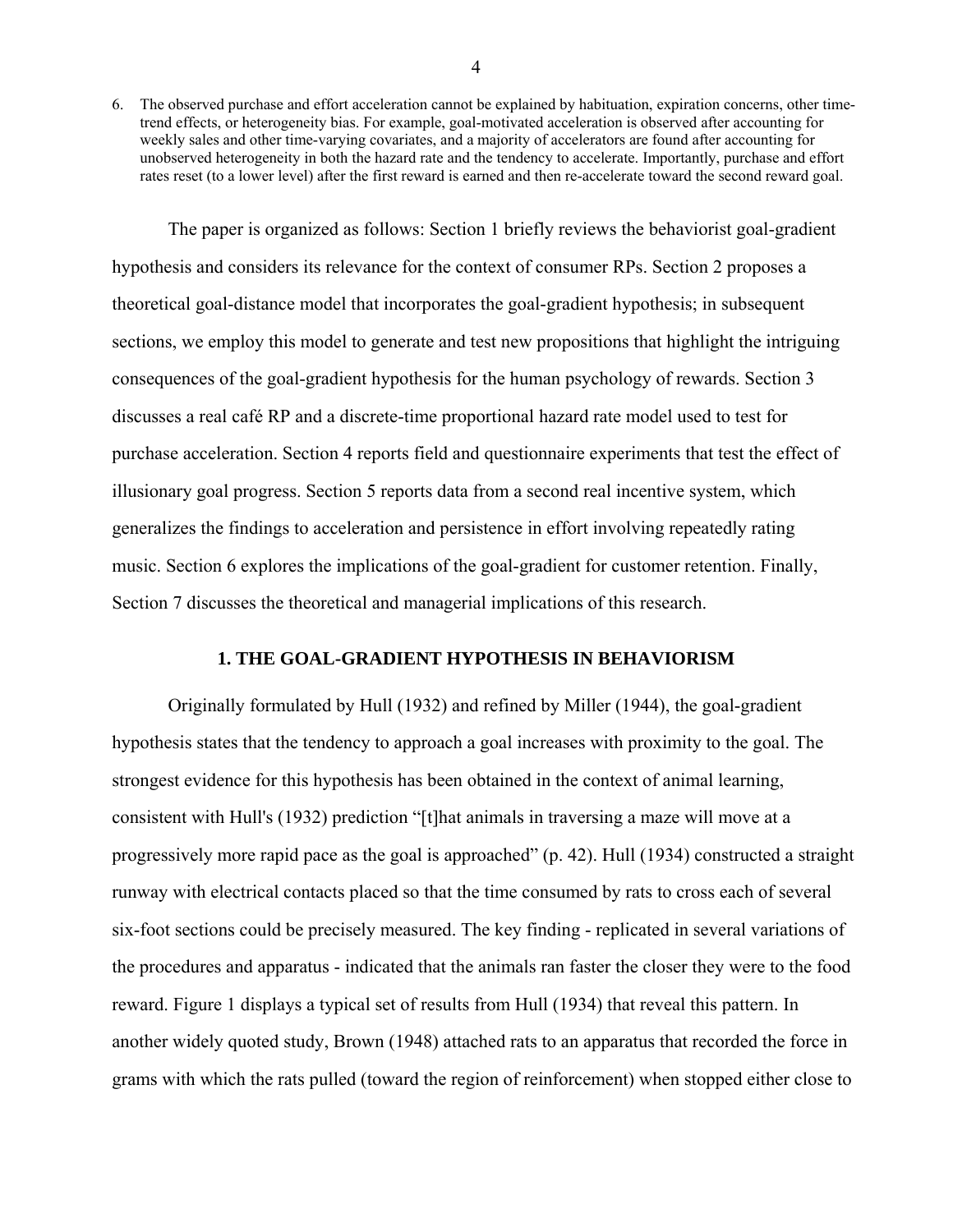or far from the food. Consistent with the goal-gradient hypothesis, rats that were stopped closer to the food pulled more strongly than those stopped farther away (see also Anderson 1933).

A review of the literature (Heilizer 1977) reveals that most goal-gradients were obtained with rats and physical responses (e.g., speed-of-locomotion). A considerable portion of goalgradient studies examined issues that are not directly related to the current investigation, such as contrasting approach versus avoidance gradients (e.g., Förster, Higgins, and Idson 1998). The limited research conducted with humans employed mostly physiological measurements (e.g., galvanic skin response, heart rate, arm pressure) that were non-instrumental for goal achievement. As detailed in Heilizer (1977), it is difficult to interpret non-instrumental behaviors and physiological measurements as evidence supporting (or refuting) the goal-gradient hypothesis. To the best of our knowledge, there is no published study that provides unequivocal evidence of a systematic, behavioral goal-gradient in humans. Thus, one of the primary goals of this article is to test for behavioral (approach) goal-gradients and their various operationalizations (timing, quantity, and persistence of effort).

In this research, we employ real RPs as an empirical context for investigating the goalgradient hypothesis. Such programs share a common underlying structure, whereby people need to invest a stream of efforts to earn future rewards. This general effort-reward structure applies to many decision contexts and life domains, including consumer loyalty programs, employee incentive systems, sales-force compensation plans, patient compliance programs, and even academic tenure tracks. Nevertheless, it is noteworthy that the empirical impact of RPs on actual customer behavior is still largely undetermined (cf. Dowling and Uncles 1997; Lewis 2004; Sharp and Sharp 1997).

#### **2. THEORY AND MODEL**

The notion that progress and distance to the goal affect consumer motivation is supported by theories of social-cognition and human decision-making. Dynamic models of motivation (e.g., Atkinson 1957; Lewin 1951; Miller 1944) propose that people possess a strong achievement drive, which is heavily influenced by goals. Carver and Scheier's (1990) cybernetic control model suggests that comparisons of the rate of progress toward the goal with a relevant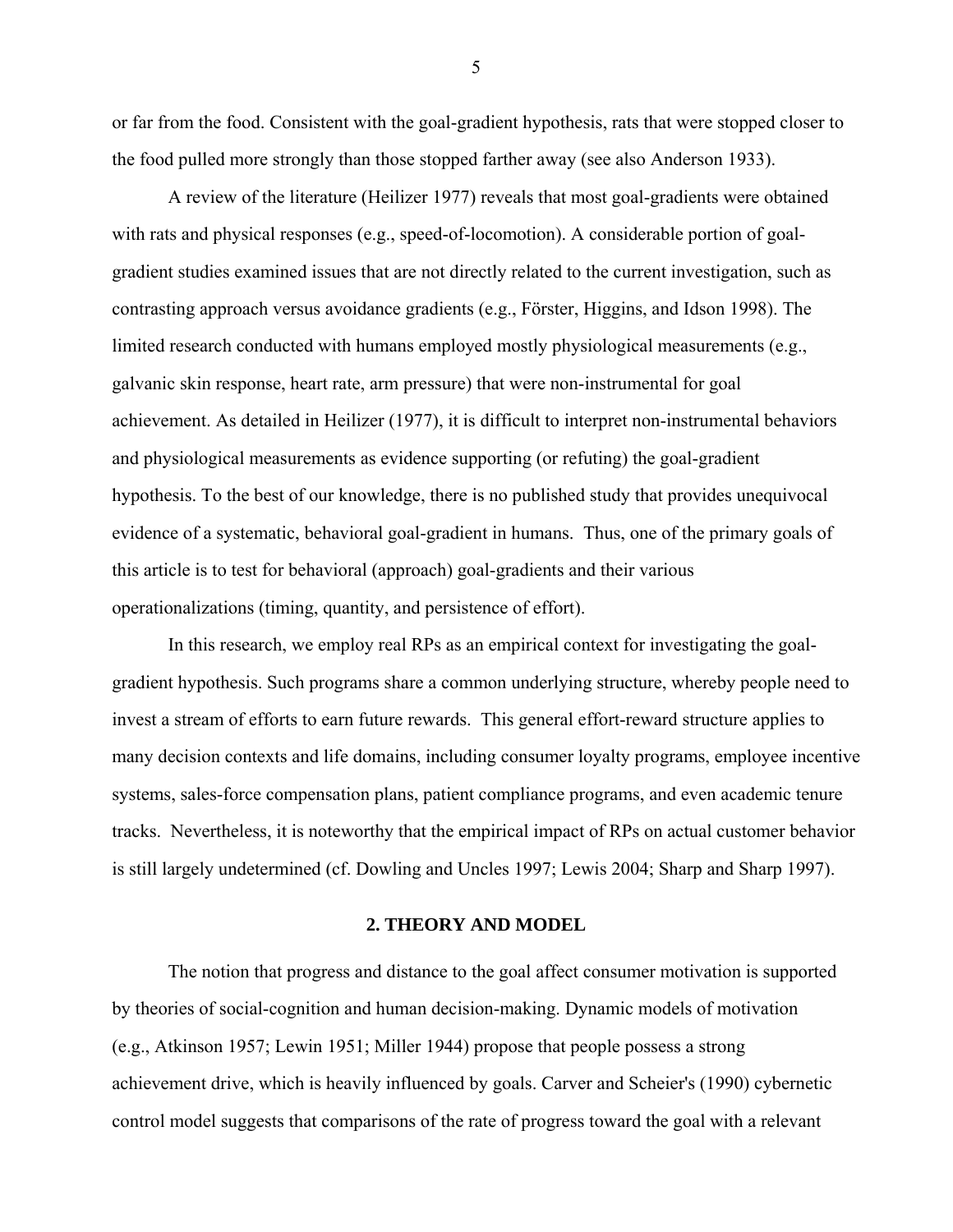criterion generate affect; when progress exceeds [falls short of] the criterion, positive [negative] affect arises (see also Soman and Shi 2003). Researchers have also highlighted the impact on decision-making and behavior of individuals' *psychological distance* from their outcomes and goals (Lewin 1951; Trope and Liberman 2003). Additionally, Heath, Larrick, and Wu (1999) propose that, due to the diminishing sensitivity of prospect theory's value function, people should exert more effort as they near their (self-imposed) goals. In summary, prior theorizing regarding human motivation, affect, and cognition supports the relevance of the goal-gradient hypothesis for the human psychology of rewards.

What are the implications, then, of the goal-gradient hypothesis for RPs? As originally proposed by Kivetz (2000), the notion that achievement motivation increases with smaller goaldistance suggests that customers will accelerate and persist in their efforts as they near the program's incentive threshold (i.e., the reward requirement or goal). The operationalization of "effort acceleration" depends on the specifics of the particular RP. When the program requirements involve discrete purchases or incidents (e.g., "stay ten nights and earn a reward"), the acceleration will be manifested by more frequent activity (shorter inter-purchase or inter-visit times). When the RP is structured so that more intense activity (e.g., a larger purchase or more units of effort) in any single visit earns more credits toward the reward (e.g., "earn one point for each dollar spent"), acceleration may be detected through both shorter inter-purchase times and increased purchase (or effort) quantities. In the present research, we investigate both temporal and quantity operationalizations of goal-motivated acceleration. We also examine various forms of RP effort, including real purchases (of coffee) and actual work (rating music online). Finally, we generalize the goal-gradient hypothesis by examining whether consumers persist longer in their effort as a function of smaller goal-distance. Next, building on prior research, we develop a parsimonious *goal-distance model* that incorporates the aforementioned and other predictions.

#### The Goal-Distance Model

A great deal of research in psychophysics and judgment and decision-making has shown that perception and preference are sensitive to relative rather than absolute dimensions. For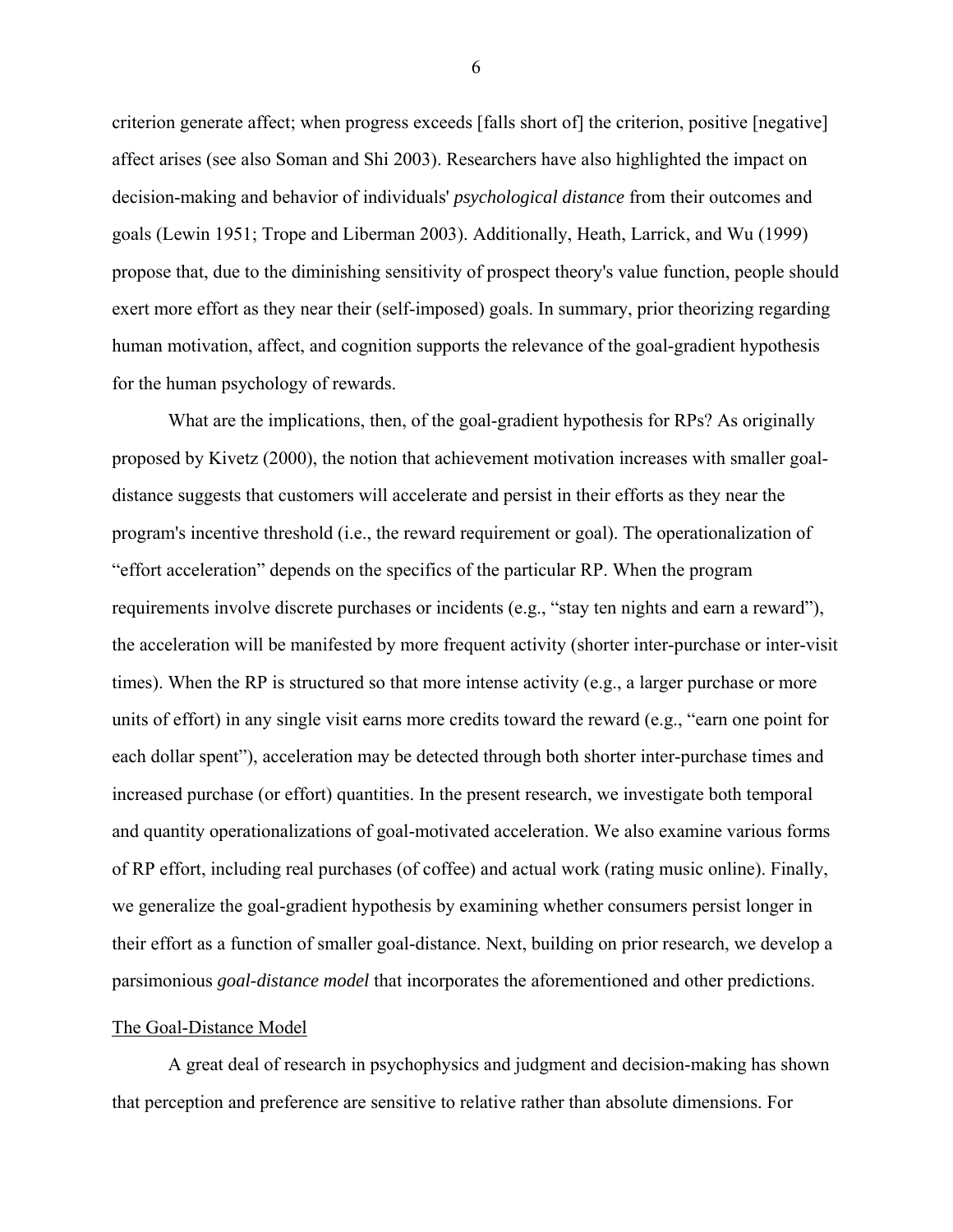example, Stevens (1957) and his predecessors demonstrated that sensory experiences reflect ratio (proportionality) judgments rather than absolute magnitude differences. Preference and choice have also been shown to be relative rather than absolute, depending on such factors as the salient reference point (Kahneman and Tversky 1979; Prelec and Loewenstein 1998); the relative positions of other alternatives in the choice set (Huber, Payne, and Puto 1982; Simonson and Tversky 1992); the relative accuracy and effort of decision strategies (Payne, Bettman, and Johnson 1992); the preferences of other people (Kivetz and Simonson 2003); and the relative (proportional) value of the choice options (Herrnstein and Prelec 1991).

The sensitivity to relative and reference values suggests that consumers will spontaneously consider their distance to a goal incorporating the total distance as a reference point, leading to an evaluation of relative goal-distance. Accordingly, we conceptualize and model the psychological (or perceived) goal-distance as the proportion of the total (original) distance remaining to the goal. We define this distance as  $d_t = (r-n_t)/r$ , where *r* is the perceived total effort requirement of the reward (i.e., the starting distance to the goal), and  $n_t$  is the amount of the requirements already fulfilled by the individual at time *t*. The observed measure  $d_t$  has a possible range of 1 to 0, with 1 occurring when no progress toward the goal has yet been made and 0 occurring when the goal is achieved. The goal-gradient hypothesis implies that the latent (unobserved) motivation at time t to achieve the goal  $(m_t^*)$  is a decreasing function of  $d_t$ , that is,  $\partial m_t^* / \partial d_t < 0$ .<sup>1</sup>

Because the underlying motivation to achieve the reward is unobserved, we model the customer's observed behavior (or effort investment). Since the observed effort should increase with stronger goal motivation, we expect greater effort with smaller proportional goal-distance (*dt*). We employ different operationalizations of the goal-distance model that capture observed effort behavior as a function of *dt*.

The discussion leads to the following hypothesis:

<u>.</u>

 $1$  Of course, consumers can still be sensitive to absolute magnitude, and the conceptualization of psychological goaldistance in proportional terms is likely to apply only within a reasonable empirical range. It is noteworthy that Hull (1934) reported that the goal-gradient of a 20-foot runway resembled a foreshortened (proportionally contracted) gradient from a 40-foot runway. This finding can be captured by modeling the rats' behavior as a function of proportional but not absolute goal-distance.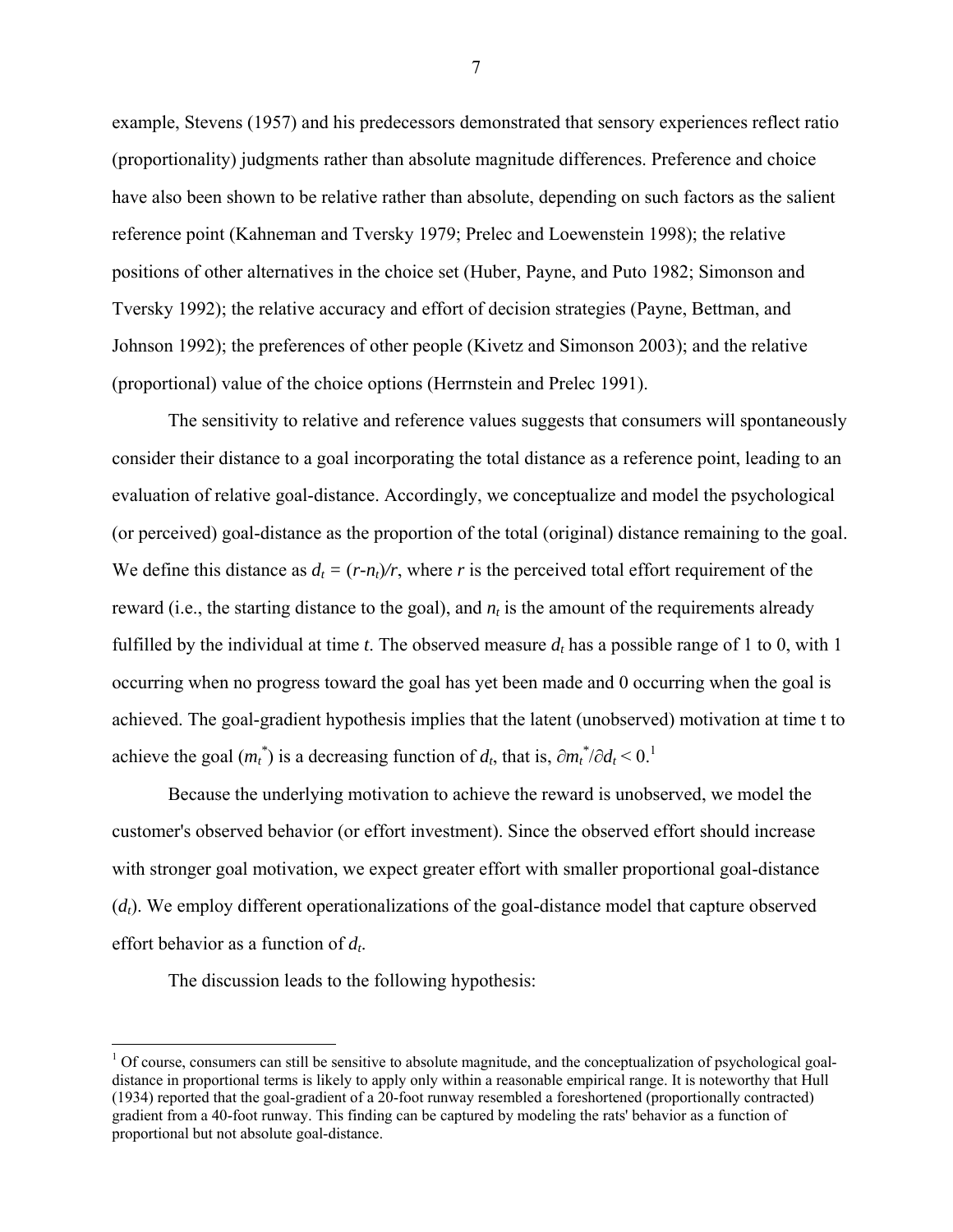H1: Consumers will accelerate their efforts to earn a reward as the psychological distance  $(d<sub>t</sub>)$  to the reward goal decreases.

Next, we test H1 using a real café RP. We subsequently extend the goal-gradient hypothesis to the particularities of consumer behavior, by exploring its implications for customer retention and investigating the effects of illusionary goal progress. The latter allows for a direct test of the effect of proportional versus absolute goal-distance and for ruling out rational accounts of the goal-gradient effect such as time-discounting.

# **3. THE CAFÉ REWARD PROGRAM**

To allow for a strong and realistic test of intertemporal behavior, we employed a field study in which customers made real coffee purchases in the context of an actual café RP. By tracking purchases, we were able to test for purchase acceleration toward the reward goal (i.e., H1). The study included two control groups: (a) members from whom we "bought back" incomplete cards and (b) customers participating in an experimental control program that was identical to the actual RP except that purchasing coffees did not earn rewards. The inclusion of these control groups allowed us to compare the intertemporal purchase behavior of redeemers and non-redeemers (i.e., "loyals" and "defectors") and examine differences between reinforced and non-reinforced behavior. We also investigate alternative explanations using a variety of methodologies, including testing a key corollary termed "post-reward resetting," exploring the behavior of the two aforementioned control groups, and incorporating unobserved heterogeneity in the tendency to accelerate.

## Method

The participants in the field study were customers of a café located within the campus of a large East Coast university. At the time of data collection, the café had several on-campus locations. Customers were offered to enroll for free in a café RP, in which they had to make ten coffee purchases in order to earn a reward. To allow tracking of their purchases, members were required to carry a frequent coffee buyer card (see Figure 2, left panel). They received one stamp on the card for each coffee purchase they made (only one stamp per visit was permitted). Stamps were printed using six-wheel automatic numbering machines that, unbeknownst to customers,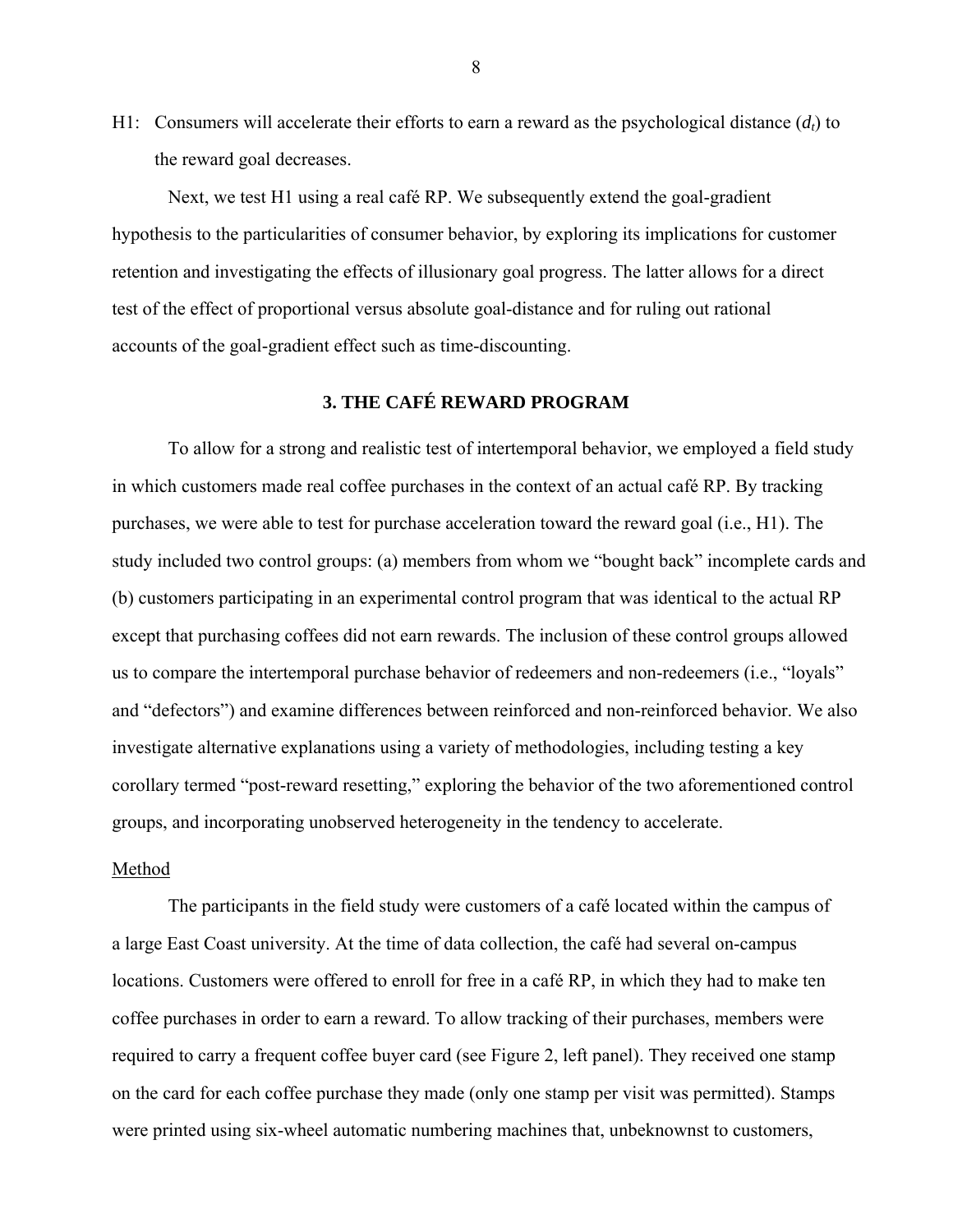sequentially numbered each stamp given out (these numbers did not resemble dates). Once members accumulated ten such stamps from any combination of the café locations, they were eligible for a free coffee redeemable on their next visit to one of the café locations.<sup>2</sup> Members were asked to indicate their name and e-mail address on the back of the card, which enabled us to match cards redeemed by the same member. Overall, we obtained 949 completed (i.e., redeemed) 10-stamp cards, recording nearly ten thousand coffee purchases.

*Buyback of incomplete cards.* The design of the café RP allowed us to collect only those cards that were completed and redeemed for a reward. Therefore, to sample from the broader member population (i.e., including those members that would otherwise fail to complete or redeem their card) we instituted a card buyback offer. Research assistants posing as café employees approached individual card-holding members and offered them to return their cards back to the café (regardless of the number of stamps on them) for a cash award of \$4 per card and a 1% chance to win \$100. Members were told that the cards were needed for the café's customer research. Overall, we acquired 73 buyback cards.

*Recruitment of experimental control group using "transparent cards."* We recruited 42 customers into an experimental control condition in which they carried "transparent cards." These cards were similar to the regular 10-stamp card but were marked on the back so they could not be redeemed for a reward. The control customers were randomly sampled from the population of program members. Research assistants (posing as café employees) intercepted customers who requested a regular program card and offered instead to enroll them in a "purchase habit" study designed to help the café management better understand their customers. Participants were asked to carry a "transparent" card and have it stamped every time they made a qualifying purchase at the café. They received \$5 upon agreeing to participate in the study, and were told that they would receive \$15 more when they surrendered their cards six weeks later, regardless of how many coffee purchases they made during that time. We verified that control participants did not use the regular RP cards during the study.

 $\overline{a}$ 

 $2$  Members could also earn a free baked good of equal monetary value (biscotti, croissant, or muffin). However, the majority (85%) of reward redemptions were for coffee and the results did not differ based on the redeemed reward.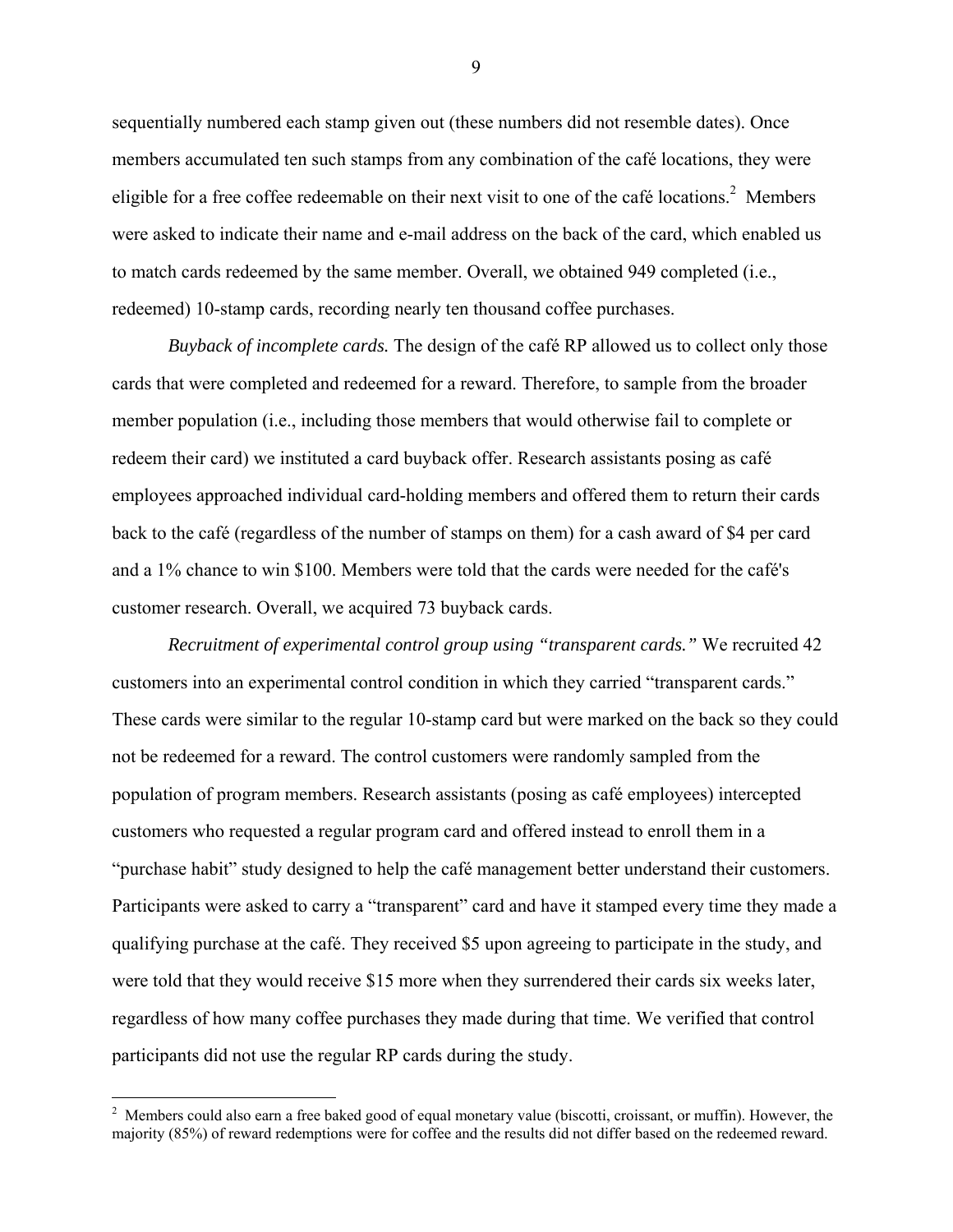Results

A plot of the raw mean inter-purchase times, aggregated across all redeemed cards (excluding "transparent" and buyback cards), demonstrates purchase acceleration as a function of smaller goal-distance (see Figure 3)<sup>3</sup>. Consistent with H1, as members accumulated more stamps on their card, the average length of time before their next coffee purchase decreased. The mean difference between the first and last observed inter-purchase times was  $0.7$  days (t = 2.6; p < .05), representing an average acceleration of 20% from the first to the last inter-purchase time. As an estimate of the overall effect of acceleration on the average card, one can compare the mean observed time to complete a card, which was 24.6 days, with the number of days it would have taken to complete a card at the rate of the first observed inter-purchase time, namely, 29.4 days. This yields a difference of nearly 5 days (16%) in card completion time.

Although the analysis of raw data provides preliminary support for purchase acceleration (H1), it does not account for a variety of important factors. Accordingly, we employ more sophisticated data analysis, using a discrete-time proportional hazard rate model. This modeling approach incorporates time-varying covariates and controls (e.g., weekly number of issued stamps) intended to rule out alternative explanations such as time-trend effects. Our modeling approach also permits accounting for unobserved heterogeneity (i.e., individual differences in base purchase rates and acceleration tendencies).

*Hazard rate modeling methodology.* In the main dataset, each row represented one day per customer on a card on which the customer could have made a purchase; we included the days after the first stamp was received up to the day of the last stamp. There are variables in the dataset at the customer level, day level, and card level. Overall, this dataset had 29,076 rows of data, based on 949 completed (i.e., redeemed) 10-stamp cards, capturing nearly ten thousand coffee purchases.

Hazard rate models (Cox 1972) are an important method to model inter-purchase times. In these models, the instantaneous probability of purchase (called the hazard function,  $h(t)$ ) is estimated, conditional on the amount of time since the prior purchase. In the discrete-time model

 $\overline{a}$ 

 $3$  We excluded days on which the café was closed from the analysis.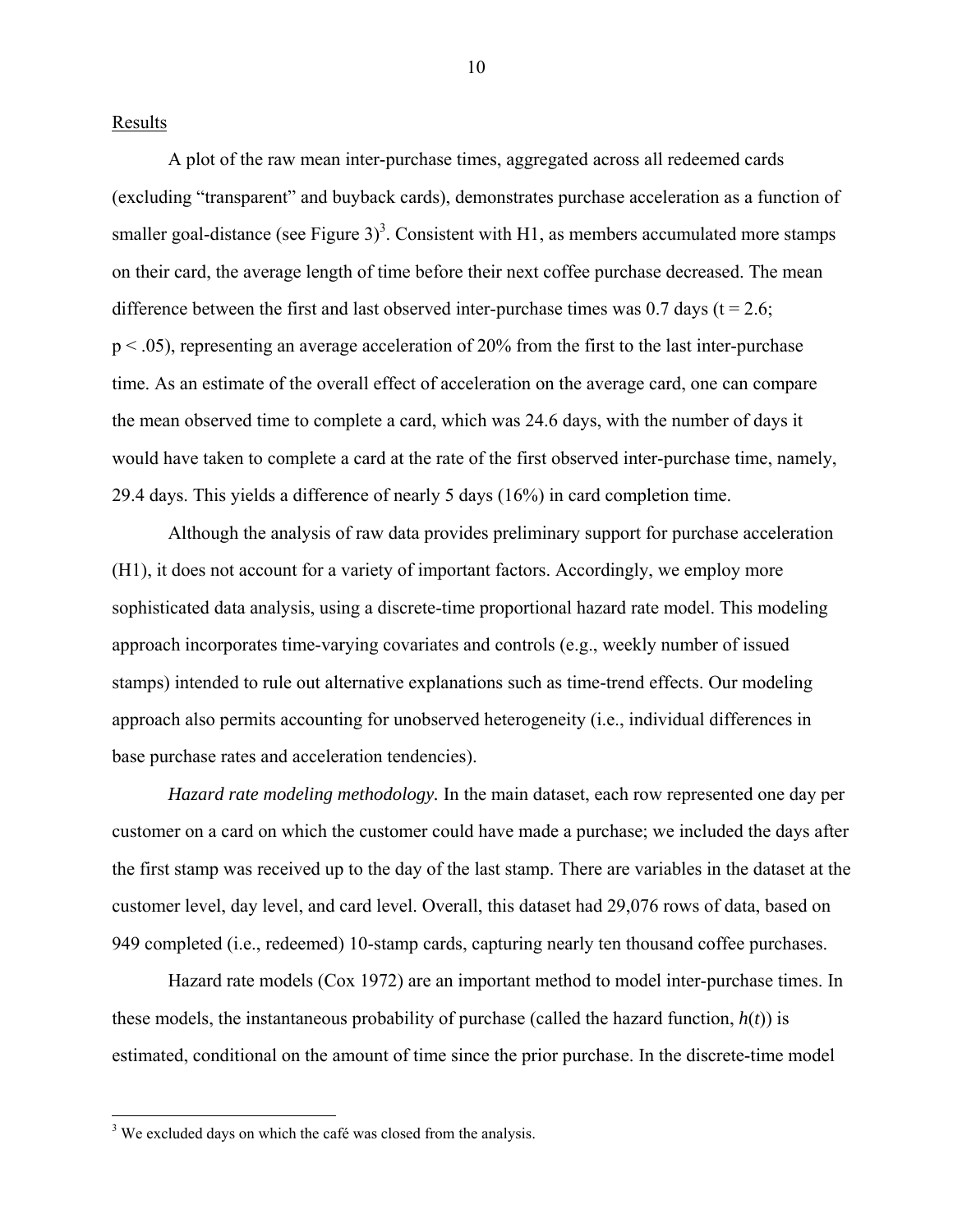(Gupta 1991; Helsen and Schmittlein 1993), the hazard model likelihood is decomposed into probabilities of purchase within given time intervals.

In a hazard rate model, the baseline continuous survival function *S*(*t*) represents the probability of no purchase having occurred after time *t* has elapsed since the last purchase:

$$
S(t) = \exp[-\int_{0}^{t} h(u)du]
$$
 (1)

We employed a discrete-time proportional hazard model parameterized as the discretized survival function. Following the derivation in Seetharaman and Chintagunta (2003), the full discretized survival function can be expressed as a function of the baseline hazard function  $h(t)$ , time-varying covariates *Xt* (including the proportional distance to the goal) and estimated covariate coefficients  $\beta$  (including a constant term):

$$
S(t, X_t) = \exp[-\sum_{u=1}^t e^{X_u} \int_{u=1}^u h(w) dw]
$$
 (2)

In our application, we decompose the survival function into day-specific components, and our dependent variable is then the probability of purchase on a given day, conditional on no purchase having yet occurred, which is given by:

$$
Pr(t, X_{t}) = 1 - \frac{S(t, X_{t})}{S(t - 1, X_{t-1})} = 1 - exp[-e^{X_{t}} \int_{t_{t}}^{t_{u}} h(u) du] = 1 - \left(\frac{S(t_{u})}{S(t_{t})}\right)^{e^{X_{t}}}
$$
(3)

Our analysis is done at the day level: we assume that each day is a potential purchase occasion, with the exception of days on which the café was closed. Since each day's probability is estimated as the difference in survival probability from start of day to end of day, it was necessary to code each day  $t$  as a range of continuous times between the lower bound  $t_l$  and the upper bound  $t<sub>u</sub>$  when applying Equation 3. Purchases made on the same day were coded as occurring between time  $t_l$  = 0 and time  $t_u$  = 0.5; purchases on the subsequent day were coded as occurring between  $t_l$  = .5 and  $t_u$  = 1.5, and so forth. In the following likelihood function for an observed purchase, we denote the observed number of days elapsed at time of purchase by *T*, and code an indicator function  $\delta_v$  representing whether a purchase did occur on a given day  $v (\delta_v = 1)$ or did not occur on day  $v (\delta_v = 0)$ :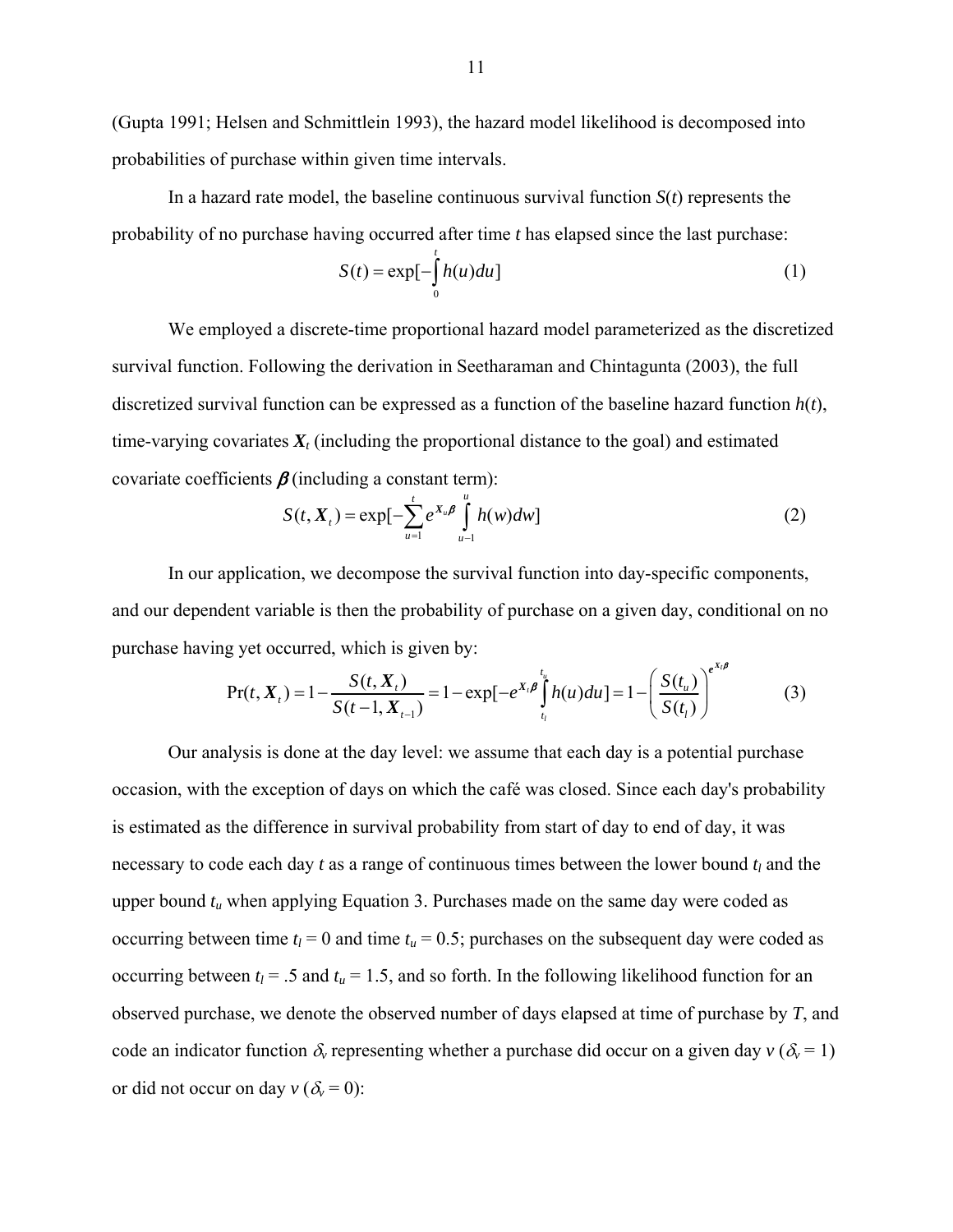$$
L = \prod_{\nu=0}^{T} \Pr(\nu, \bm{X}_{\nu})^{\delta_{\nu}} [1 - \Pr(\nu, \bm{X}_{\nu})]^{1 - \delta_{\nu}}
$$
(4)

The full likelihood is the product of all the purchase-specific likelihoods across cards and individuals (Seetharaman and Chintagunta 2003).

We determine the best-fitting base hazard function using the Schwarz BIC measure. The BIC measure trades off improvements in the log-likelihood against increases in the number of parameters. We employ latent classes to account for unobserved heterogeneity in the hazard rate parameters (Kamakura and Russell 1989), which is important in order to rule out heterogeneity bias. Since the unit of analysis in the latent class model is the customer, we are taking into account the common error variance when multiple cards belong to a single individual and we are specifically accounting for cross-customer unobserved heterogeneity.<sup>4</sup> The latent class modeling can be thought of as a nonparametric multivariate distribution on the hazard rate parameters across individuals, with each latent class representing a support point in the distribution. While we do find significant unobserved heterogeneity in the hazard rate parameters, when the models are run without latent class segmentation all of the results still hold. In all models, we used GAUSS software to implement Newton-Raphson maximum likelihood estimation and determined the number of latent classes using the BIC criterion.

*Analyses of acceleration with common parameters across consumers.* In this subsection, the primary focus of our modeling is the effect of goal-distance on inter-purchase times. Recall that the distance to the reward goal is captured via the measure  $d_t = (r-n_t)/r$ . In the café reward program,  $n_t$  is the number of stamps accumulated on the card at time *t*, and *r* is the total number of required stamps. Given that in the main dataset we model probability of purchase when there are between 1 and 9 stamps accumulated on the card (and  $r = 10$ ), the measure  $d_t$  ranges between 0.9 and 0.1.

To test the goal-gradient hypothesis (H1) in this and the subsequent empirical applications, we constructed the goal-distance model (hereafter "GDM"). The GDM includes linear and quadratic parameters that capture the effect of goal-distance on observed behavior<sup>5</sup>.

 $\overline{a}$ 

<sup>&</sup>lt;sup>4</sup> All of the results replicate when we exclude from the analyses the subsequent cards of members who redeemed more than one card.

 $<sup>5</sup>$  In this and subsequent empirical applications, we examined higher order parameters using orthogonal contrast</sup> codes (Fisher and Yates 1957) but found these to be not significant.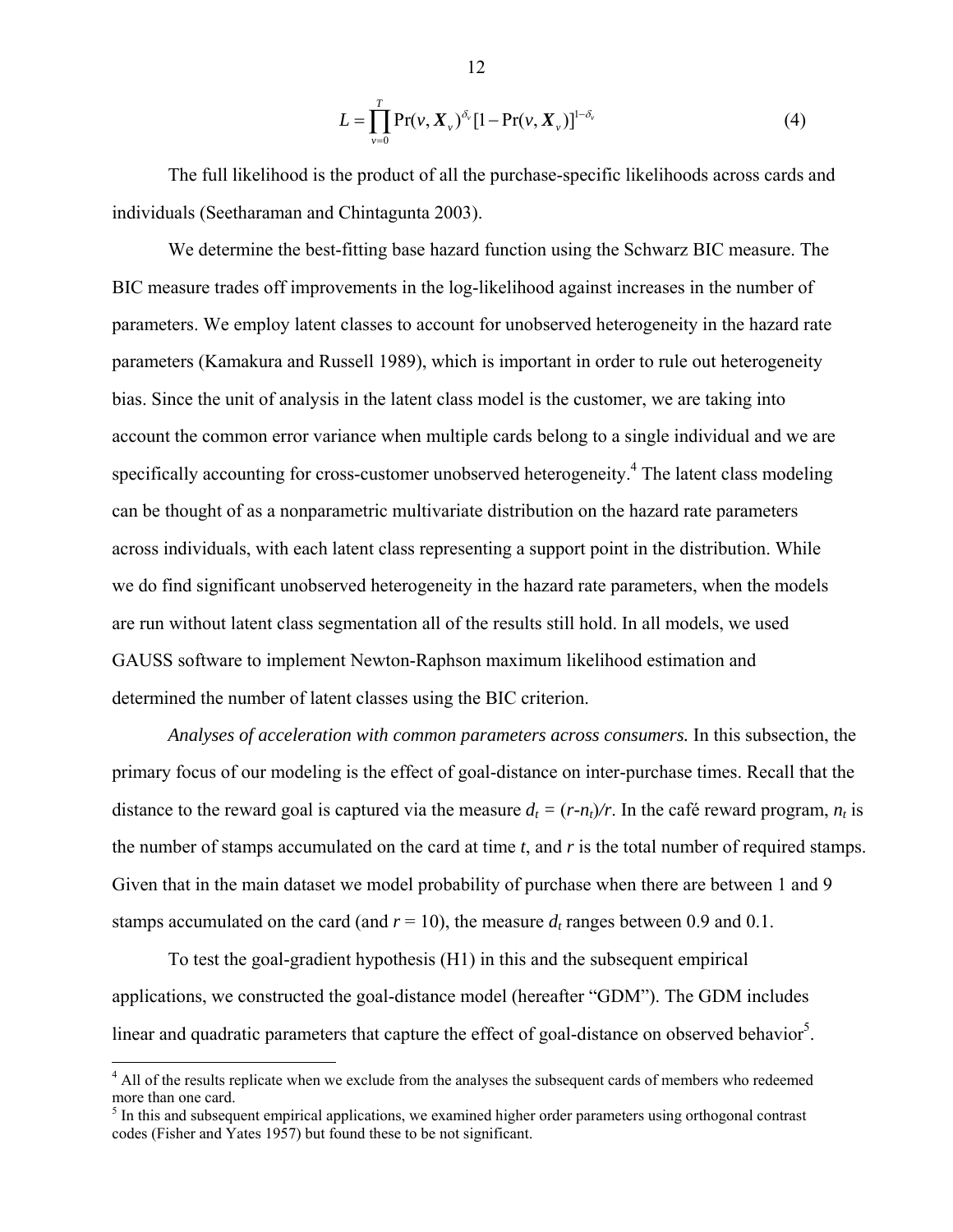Here, the GDM is added as a covariate in the proportional hazard model. The model is parameterized by defining the probability of purchase for customer *i* on a given day *t* as:

$$
Pr_i(t, X_{it}) = 1 - \left(\frac{S(t_{it})}{S(t_i)}\right)^s \text{ where } g = exp[\beta_0 + \beta_1 d_{it} + \beta_2 (d_{it} - \bar{d}_i)^2 + \gamma X_{it}] \tag{5}
$$

 $S(t)$  = the baseline survival function.

 $d_{it}$  = the proportion of total distance remaining to the goal for individual *i* at time *t*,  $d_{it}$  -  $\overline{d}_i$  = the mean-centered proportion of total distance remaining to the goal,  $\beta_1$  and  $\beta_2$  = the linear and quadratic goal-distance parameters, respectively,  $X_{it}$  = the vector of covariates (i.e., control variables), and

 $\gamma$  = the corresponding vector of coefficients.

The parameters for estimation in the GDM are the intercept  $\beta_0$ , the goal-distance parameters  $\beta_1$ and  $\beta_2$ , and the vector of coefficients γ. Consistent with H1, we expect the parameter  $\beta_1$  to be smaller than zero, capturing the predicted increase in the probability of purchase (hazard rate) as a function of smaller goal-distance  $(d_{ii})$ . It is noteworthy that if  $\beta_1$  is greater than zero, we get "effort *de*celeration" (i.e., lower probability of purchase as a function of smaller goal-distance). Among the time-varying covariates, we included both the weekly number of issued stamps and a code for whether or not a given day was after the end of the spring classes in order to control for alternative explanations based on time trend.<sup>6</sup>

We accounted for unobserved heterogeneity in the base hazard rate parameters (but not in the goal-distance or the covariate parameters) using the methodology described earlier. Table 1 displays the estimated parameters for the log-logistic hazard rate function and the GDM shown in Equation 5.<sup>7</sup> The linear goal-distance parameter  $\hat{\beta}_1$  was smaller than zero (*p* < .01). This result supports H1 and demonstrates that members accelerated their coffee purchases as they were closer to earning a free coffee. Consistent with the goal-gradient curve shown in Figure 3, the negative quadratic parameter  $\hat{\beta}_2$  ( $p < .01$ ) implies a diminishing rate of acceleration. A nested likelihood

<sup>&</sup>lt;sup>6</sup> The control variables also included card type (indicating whether the member purchased American or Italian coffees) and additional time-varying covariates: midterm break (a code for whether or not the day was during the midterm break), day of week (linear trend from Monday through Thursday), and dummy codes for Friday and Saturday/Sunday. None of the covariates were allowed to vary across the latent classes.

 $<sup>7</sup>$  All covariates were normalized before model-fitting in this and the subsequent model estimations.</sup>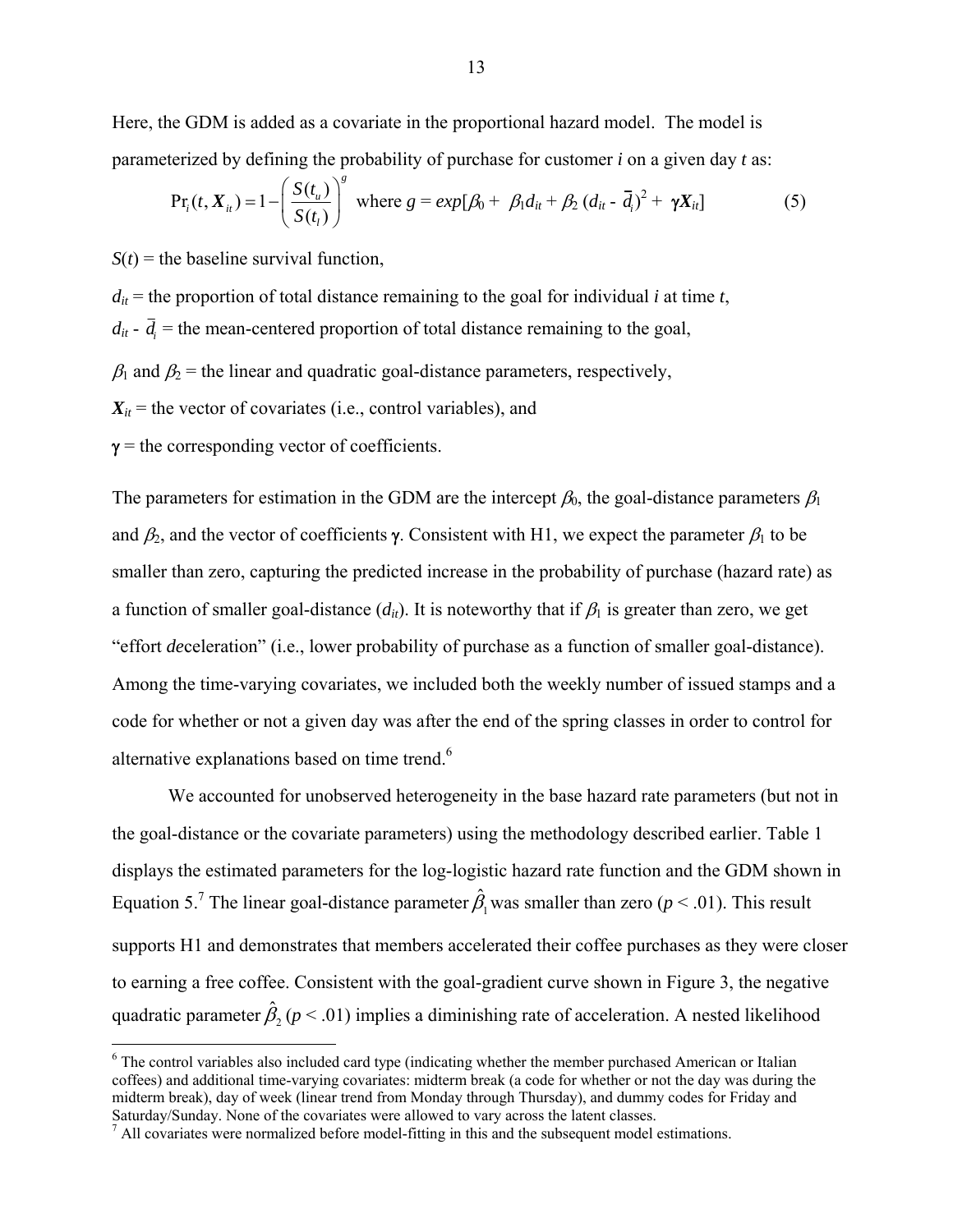ratio test indicated that the GDM provided an improvement in fit over a "naïve" model in which  $\beta_1$ and  $\beta_2$  were restricted to zero ( $\chi^2 = 18.8$ ,  $df = 2$ ,  $p < .01$ ).

# Alternative Explanations

Although the observed and estimated purchase acceleration is consistent with H1 and the existence of a goal-gradient in RPs, several alternative explanations for this finding must be examined. One such rival account is that an unidentified time-trend effect led to a decrease in inter-purchase times. For example, members could have developed a card usage routine or an addiction to coffee (i.e., habituation). Relatedly, although café customers had no reason to expect the RP to expire, such concerns may have motivated members to accelerate their purchases.

*Post-reward resetting.* As previously discussed, we included in our models two time-varying covariates intended to statistically control for time-trend effects, namely the weekly number of issued stamps (essentially a control for sales trend) and whether or not the day was after the end of spring classes (when some students graduate). Nevertheless, to directly examine the time-trend and habituation accounts, we analyzed the post-redemption purchase behavior of 110 members who completed a first card and then reengaged in the program to complete a second card. These members demonstrated strong goal-gradients (i.e., faster inter-purchase times as a function of lower *dit*) on both of their cards ( $\hat{\beta}_1$  = -.06 and -.09, for 1<sup>st</sup> and 2<sup>nd</sup> card, respectively; both *p*'s < .05).

According to the goal-gradient hypothesis, the motivation to invest effort increases with progress toward the reward threshold. Therefore, a corollary of this hypothesis is that after customers earn their first reward they should exhibit a post-reward resetting (i.e., a slowdown) in their purchase rates when starting to work toward their second reward, followed by a second pattern of purchase acceleration. In contrast, time-trend and habituation accounts predict monotonic acceleration in coffee purchases across the two cards, at least until some plateau or ceiling effect is reached. Therefore, according to these rival accounts, the inter-purchase times on the second card should be a direct continuation of the trend on the first card.

To contrast the resetting corollary with the time-trend and habituation accounts, we calibrated a non-parametric model with individual dummy codes representing each different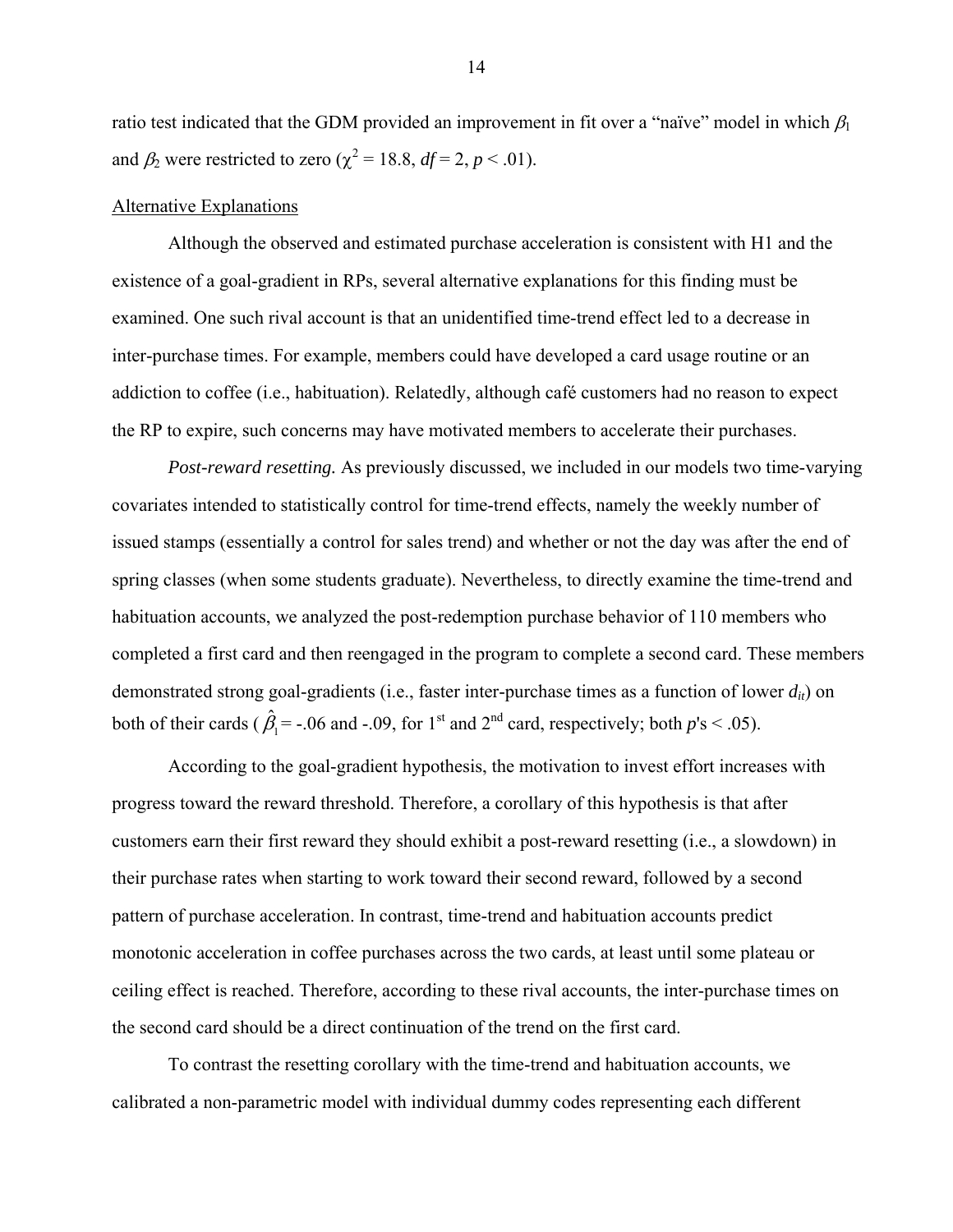inter-purchase time across the two cards. The advantage of using this non-parametric model is that we can separately estimate the 18 inter-purchase times for the two sequential cards, while controlling for the covariates  $X_i$  as well as for the unobserved heterogeneity in the base hazard rates. Figure 4 reveals a clear overlap between the plots of the inter-purchase times estimated for the two cards. The figure also shows that the first two inter-purchase times on the second card  $(\overline{X} = 3.1$  and 2.7 days, respectively) are substantially slower than the last two inter-purchase times on the first card ( $\overline{X}$  's = 2.2 and 2.1 days, respectively), and are in fact similar to the first two inter-purchase times on the first card ( $\overline{X}$  's = 3.2 and 2.8 days, respectively).

To statistically test for post-reward resetting while controlling for time-varying covariates and heterogeneity in the base hazard rates, we modeled just the last two inter-purchase times on the first card and the first two inter-purchase times on the second card. Instead of linear and quadratic goal-distance parameters, we included a contrast code for first versus second card. The first two inter-purchase times on the second card were slower than the last two inter-purchase times on the first card  $(p < .01)$ . The test was in the same direction and significant when we compared only the first inter-purchase time on the second card with the last inter-purchase time on the first card ( $p < .05$ ).

In summary, consistent with the goal-gradient hypothesis, purchase rates revealed a clear post-reward resetting. Members accelerated their coffee purchases toward their first reward (a free coffee) and then slowed down when starting to work toward a second similar reward; the same members subsequently re-accelerated their purchases as they approached the second reward. These findings rule out the habituation account as well as other forms of time-trend (e.g., graduation or expiration concerns). Next, we examine the purchase behavior of two control groups, which allows us to compare reinforced and non-reinforced behavior and further rule out alternative explanations.

*Analysis of non-reinforced behavior* (*"transparent cards"*)*.* According to the goalgradient hypothesis (H1), card-holding customers accelerate their purchases due to enhanced motivation closer to the goal (i.e., the reward threshold). A corollary of this hypothesis is that customers will fail to exhibit acceleration when carrying a transparent card (similar to the regular 10-stamp card but unredeemable for a reward), when their purchase behavior is not reinforced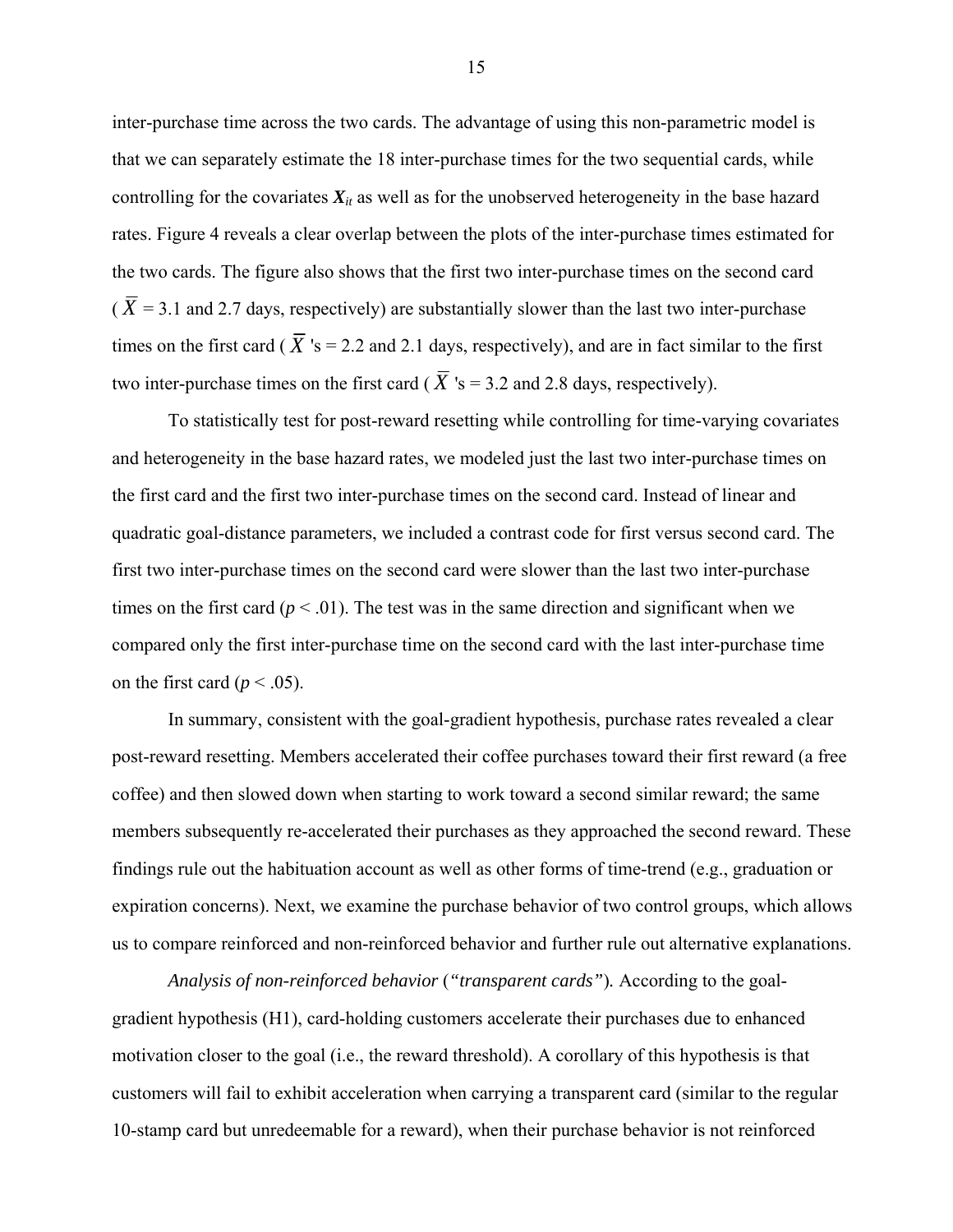with any purchase-contingent reward. In contrast, if purchase acceleration reflects other factors, such as a time-trend in sales, then we would expect to observe similar acceleration among customers enrolled in the transparent card control group. The intertemporal purchase behavior of customers carrying transparent cards can serve as a benchmark or control for assessing the acceleration detected in the main dataset.

Unlike the main dataset, which included only complete (redeemed) 10-stamp cards, some of the transparent cards were incomplete. We therefore first analyzed all transparent cards that included at least three stamps. We estimated the GDM (shown in Equation 5) using the same log-logistic hazard function and accounting for unobserved heterogeneity in the base hazard rates. All the significant coefficients for the control variables have the same sign and same interpretation as in the model of redeemed cards. We added, however, a coefficient capturing the effect of the final number of stamps on the card in order to account for observed differences in base hazard rates between cards collected with fewer or more stamps.

In the GDM for transparent cards, we find *deceleration* ( $\hat{\beta}_1 = .3, p < .01$ ) and no curvature  $(\hat{\beta}_2 = .006, p > .1)$ . The inter-purchase times on the transparent cards steadily increased as customers neared the non- reinforced (unrewarded) completion of the card. It should be noted that this model was fit using data (i.e., days) only up to the last purchase on the transparent card. We find an even stronger deceleration effect ( $\hat{\beta}_1 = .4, p < .01$ ;  $\hat{\beta}_2 = -.1, p > .1$ ) when we include all observed days up to the collection of the transparent card (i.e., including days after the last purchase on incomplete transparent cards). Finally, we calibrated the GDM on the sub-sample of completed transparent cards, and again found deceleration ( $\hat{\beta}_1 = .15$ ,  $p < .05$ ;  $\hat{\beta}_2 = .05$ ,  $p > .1$ ).

Overall, the analysis of the transparent cards supports the notion that the purchase acceleration found in the main dataset was driven by goal motivation rather than time-trend effects or habituation. Although participants in the transparent card program were sampled from the population of RP members, the fact that their reward (\$20) was not contingent on their purchase behavior reversed the tendency to accelerate toward the 10-stamp threshold.

*Analysis of incomplete* (*"buyback"*) *cards.* We believe that the sample of buyback cards differs from the sample of redeemed cards (used in the main analyses) in that members from whom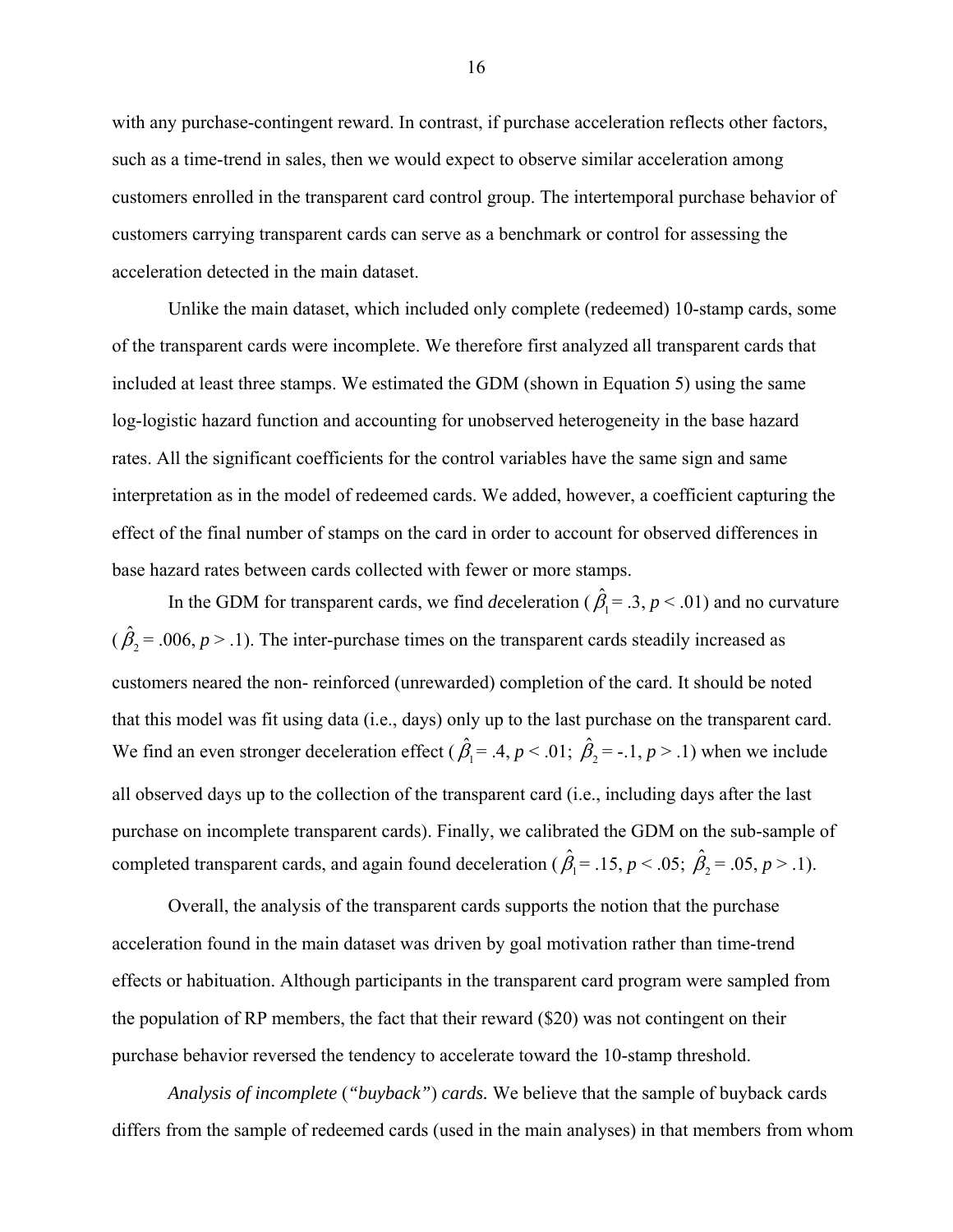we bought back cards exhibited a lack of goal-motivation. Buyback cards were in circulation for a period of time that was longer than that of redeemed cards ( $\overline{X}$  = 65 days vs.  $\overline{X}$  = 25 days, *t* = 7.6;  $p < .01$ ), which suggests that without our intervention such buyback cards would have resulted in "breakage" (i.e., non-redeemed stamps or cards). This allows for comparing the intertemporal purchase behavior of non-redeemers ("defectors") and redeemers ("loyals").

We calibrated the GDM on the sample of buyback cards using the log-logistic hazard function and accounting for unobserved heterogeneity in the base hazard rates. We included buyback cards with at least three stamps and added the final number of stamps on the card as a covariate to account for observed differences in the base hazard rates of cards with fewer or more stamps. Again, all the significant coefficients for the control variables had the same sign and same interpretation as in the model of redeemed cards.

In the GDM for incomplete "buyback" cards, we found no linear effect of goal-distance  $(\hat{\beta}_1 = .02, p > .1)$  but there was a quadratic effect  $(\hat{\beta}_2 = -.1, p < .05)$ . This pattern suggests that, unlike redeemers, buyback customers do not accelerate their purchases as a function of progress toward the reward. Moreover, when we model all observed days up to the buyback of the incomplete card (i.e., including days after the last purchase on the card), we find an increasing *de*celeration effect ( $\hat{\beta}_1$  = .3 and  $\hat{\beta}_2$  = -.1, respectively; both  $p$ 's < .01). Overall, then, customers from whom we bought back incomplete cards ("defectors") differed from redeemers ("loyals") in that the former did not accelerate and even decelerated their purchases as a function of accumulated stamps.

*Analysis of unobserved heterogeneity in goal-motivated acceleration.* A final alternative explanation that must be considered is heterogeneity bias. Specifically, although we did account for unobserved heterogeneity in the base hazard rates, it is possible that the estimation of homogenous goal-distance parameters gave rise to an apparent goal-gradient that actually did not exist among a majority of individual members. We therefore calibrated the GDM on the main dataset using simultaneous (i.e., joint) estimation of unobserved heterogeneity in both the hazard rate and goal-distance parameters. Table 2 displays the estimated segment (class) sizes and segment-level parameters. Segment 1, the largest segment (58%), has significant linear and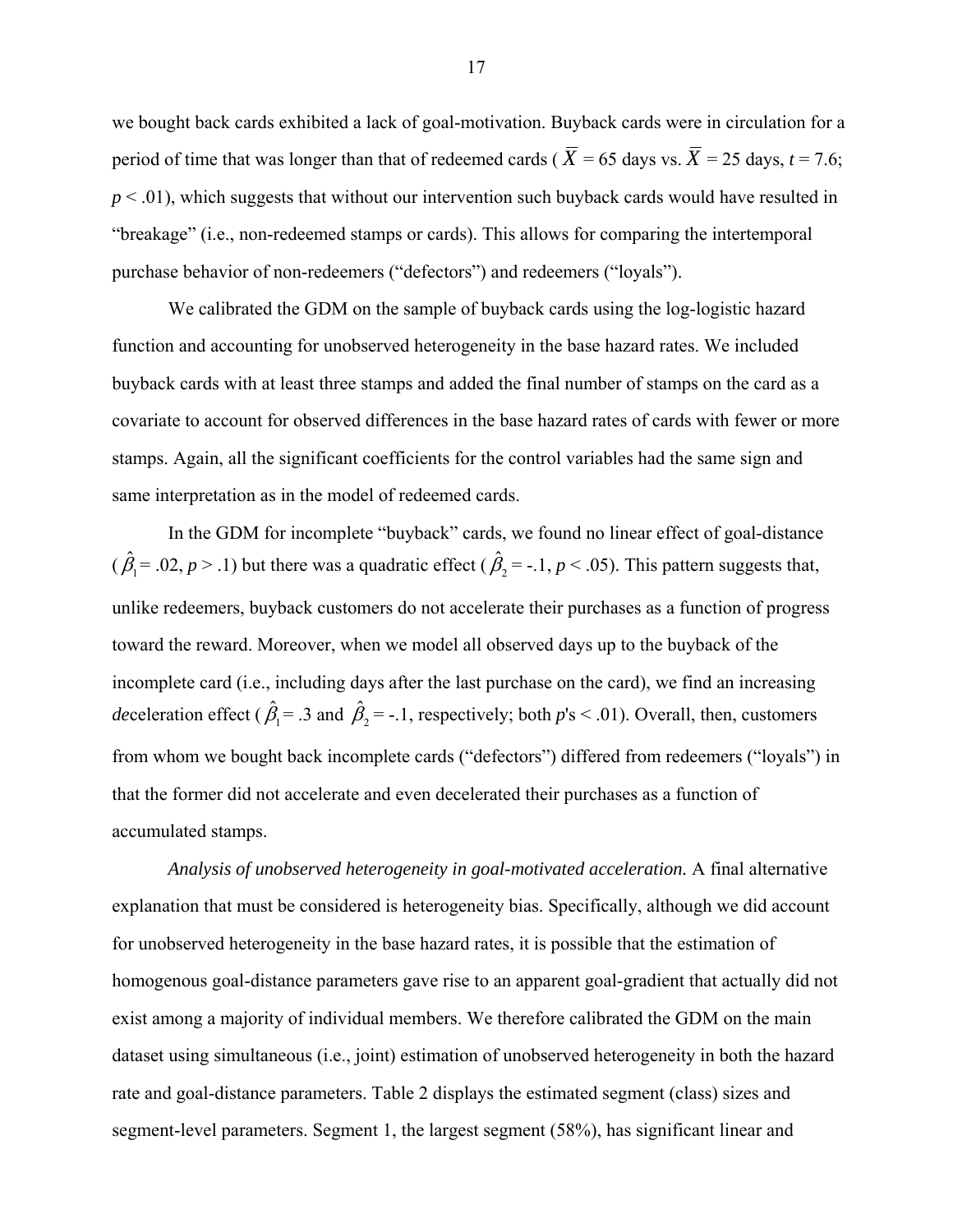quadratic goal-distance parameters; this pattern of acceleration is similar to that obtained earlier with the homogenous goal-distance parameters. Segment 2 (29%) has the same linear goaldistance parameter as the largest segment, but the coefficient does not reach statistical significance  $(p = .13)$  due to the smaller segment size. Segments 3 and 4 (7% and 6%, respectively) both had a linear goal-distance parameter near zero. Overall, the segmentation analysis is *in*consistent with the heterogeneity bias rival account; a majority of significant accelerators are found after accounting for unobserved heterogeneity in the tendency to accelerate.

#### Evidence for the Goal-Gradient Hypothesis in the Café Reward Program: Discussion

Consistent with the goal-gradient hypothesis (H1), the findings from the café RP indicate that customers accelerated their purchases as a function of smaller goal-distance. The decrease in inter-purchase times was both observed in the raw data and estimated using a discrete-time proportional hazard rate model. The 20% (0.7 day) decrease in average inter-purchase times from the first to the last stamp on the card implies that in a typical month, on average, members purchased two more coffees than they would have without an RP in order to earn one free coffee. $8$ 

We ruled out several alternative explanations for the observed purchase acceleration using an experimental control (i.e., the transparent cards) and statistical controls. We also found that members exhibited a markedly similar acceleration pattern on two sequential cards, with a slowdown in purchase rates after earning the first reward and beginning to work toward the second. Such postreward resetting is inconsistent with the rival accounts based on time-trend or habituation, whereas it is consistent with the notion that the motivation to expend effort depends on goal-distance.

The analysis of the incomplete (buyback) cards revealed that defectors were less likely to exhibit a goal-gradient than members who redeemed at least one card. This finding suggests that insufficient motivation to earn rewards underlies both defection (churn) and *de*celeration in purchase rates. In a subsequent section, we employ individual-level acceleration estimates to more systematically examine the relation between goal-motivation and customer retention. Next,

1

 $8$  The first inter-purchase time was 3.3 days, while the total card time yielded an average rate of 2.7 days per purchase. This is equivalent to 9 purchases per month based on the first inter-purchase time, compared to 11 purchases per month based on the observed rate that includes purchase acceleration.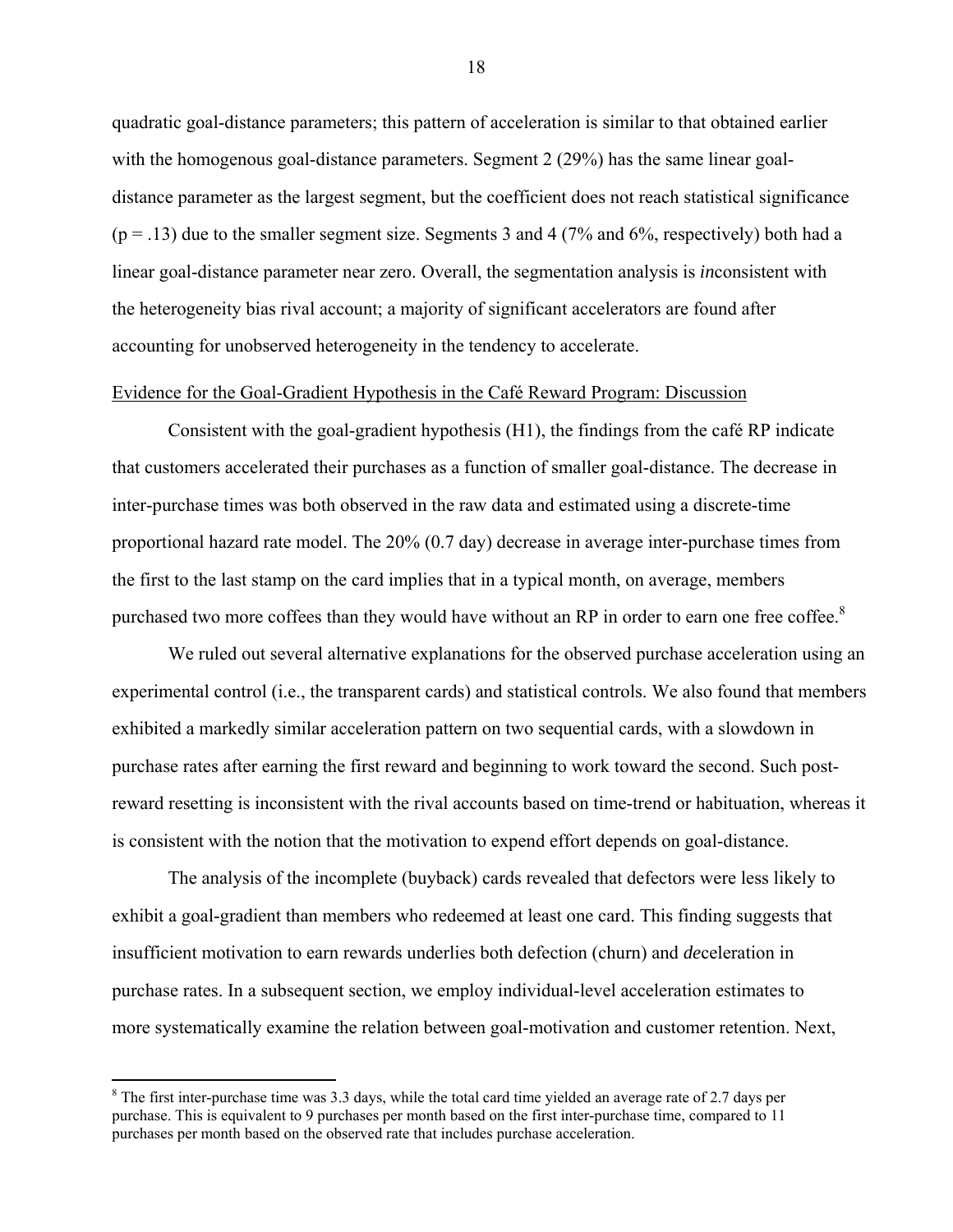we extend the goal-gradient hypothesis to the particularities of the human psychology of rewards, by exploring the effect of illusionary progress toward the goal.

## **4. THE ILLUSION OF PROGRESS TOWARD THE GOAL**

Building on the behaviorist goal-gradient hypothesis, we predicted, and found, that customers accelerate their purchases closer to the reward threshold. Although this result is consistent with our conceptualization that goal proximity increases motivation, it could also be explained based on rational, cost-benefit grounds. In particular, as the distance to the reward is diminished, any additional unit of effort reduces a greater percentage of the remaining discrepancy to reward attainment. Additionally, time-discounting theories imply that (temporal) goal proximity enhances the value of rewards. Thus, the perceived benefit from an incremental unit of effort may increase closer to the reward threshold.

The rational explanations for purchase acceleration rely on the absolute distance to the reward. In contrast, our conceptualization suggests that the key determinant of goal motivation is the proportion of original distance remaining to the goal. The GDM captures this psychological quantity through the measure  $d_t$ , which is influenced not only by the absolute distance remaining to the reward *r-nt*, but also by the perception of the original goal-distance *r* (i.e., the total a priori effort requirement for the reward). Thus, we posit that, ceteris paribus, goal motivation is influenced by the perceived rather than real progress to the goal. The perceived and real progress are distinct when the perception of the original goal-distance can be systematically manipulated without affecting the real, absolute distance remaining to the goal.

Marketers (or researchers) can create an "illusionary progress" toward the goal by increasing the total original distance to the reward (i.e., increasing *r*) while simultaneously increasing the perception of the distance (requirements) already completed (i.e., increasing *nt* by the same quantity). Such a manipulation reduces the psychological (or proportional) distance to the reward, *dt*, while holding constant the real, absolute remaining distance (i.e., the actual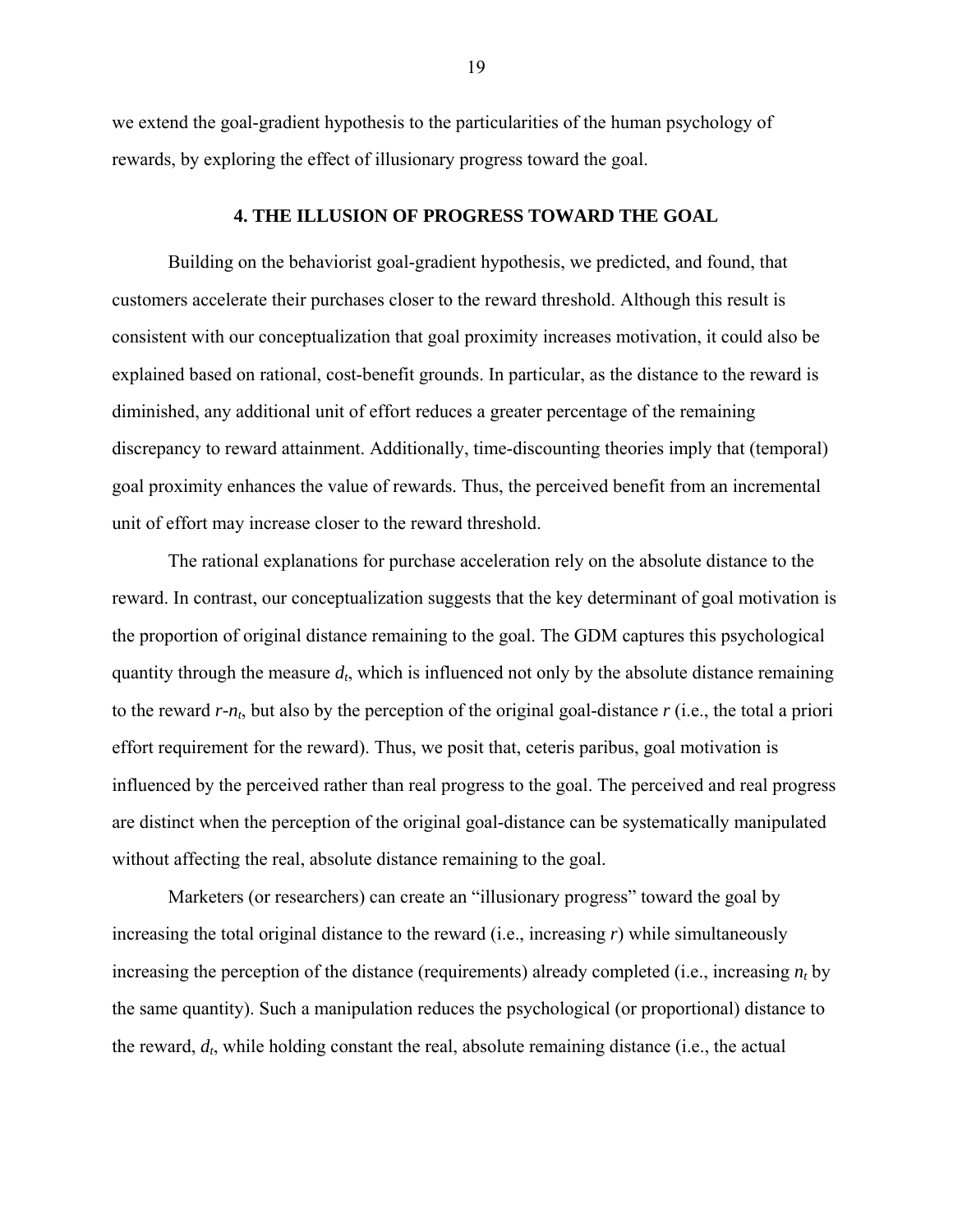remaining requirements,  $r - n_t$ ).<sup>9</sup> Accordingly, in the subsequent tests, we create illusionary progress by increasing the total requirements of a baseline RP, while simultaneously awarding consumers with an equivalent, yet bogus "head start" (i.e., bonus credit or points in the amount of the incremental requirements).

A manipulation of illusionary progress distinguishes between our goal-gradient conceptualization and the rational accounts of purchase acceleration. If motivation is influenced by the psychological distance to the reward, as defined by the proportion of original distance remaining to the goal (d<sub>t</sub>), then illusionary progress should enhance goal motivation and consequently lead to increased efforts to earn the reward. In contrast, because illusionary progress does not affect the absolute (real) distance from the reward, cost-benefit calculations and time-discounting cannot account for the predicted effort acceleration.

The discussion leads to the following hypothesis:

H2: Illusionary progress toward the reward goal will motivate consumers to accelerate their efforts to earn the reward.

Hypothesis 2 predicts that illusionary progress will lead to faster completion of the reward requirements. We begin with a strong and realistic (field) test of H2, in which we examined actual purchase behavior. We then report the results of process tests, intended to rule out alternative explanations based on the idiosyncratic fit heuristic (Kivetz and Simonson 2003) and sunk cost (Thaler 1980).

# A Field Experiment of Illusionary Goal Progress

<u>.</u>

*Method.* The participants were 108 customers of the café described earlier. They were randomly assigned to either a control condition or an experimental (illusionary goal progress) condition. Specifically, research assistants posing as café employees randomly offered customers either a 10-stamp or a 12-stamp coffee card (see Figure 2, left vs. right panel, respectively). The 10 stamp and the 12-stamp cards indicated that members were required to accumulate 10 and 12 coffee

<sup>&</sup>lt;sup>9</sup> This is easy to verify algebraically by investigating the change in the function  $d_t = (r-n_t)/r$  after an addition of  $\Delta$  to both *r* and *n<sub>t</sub>*. Specifically,  $d_t^{+A} = (\lfloor r + \Delta \rfloor - \lfloor n_t + \Delta \rfloor) / (r + \Delta) = (r - n_t) / (r + \Delta) < (r - n_t) / r = d_t$ . That is, unlike absolute goaldistances, proportional distances are affected by a common addition, such that  $d_t^{+A} < d_t$ .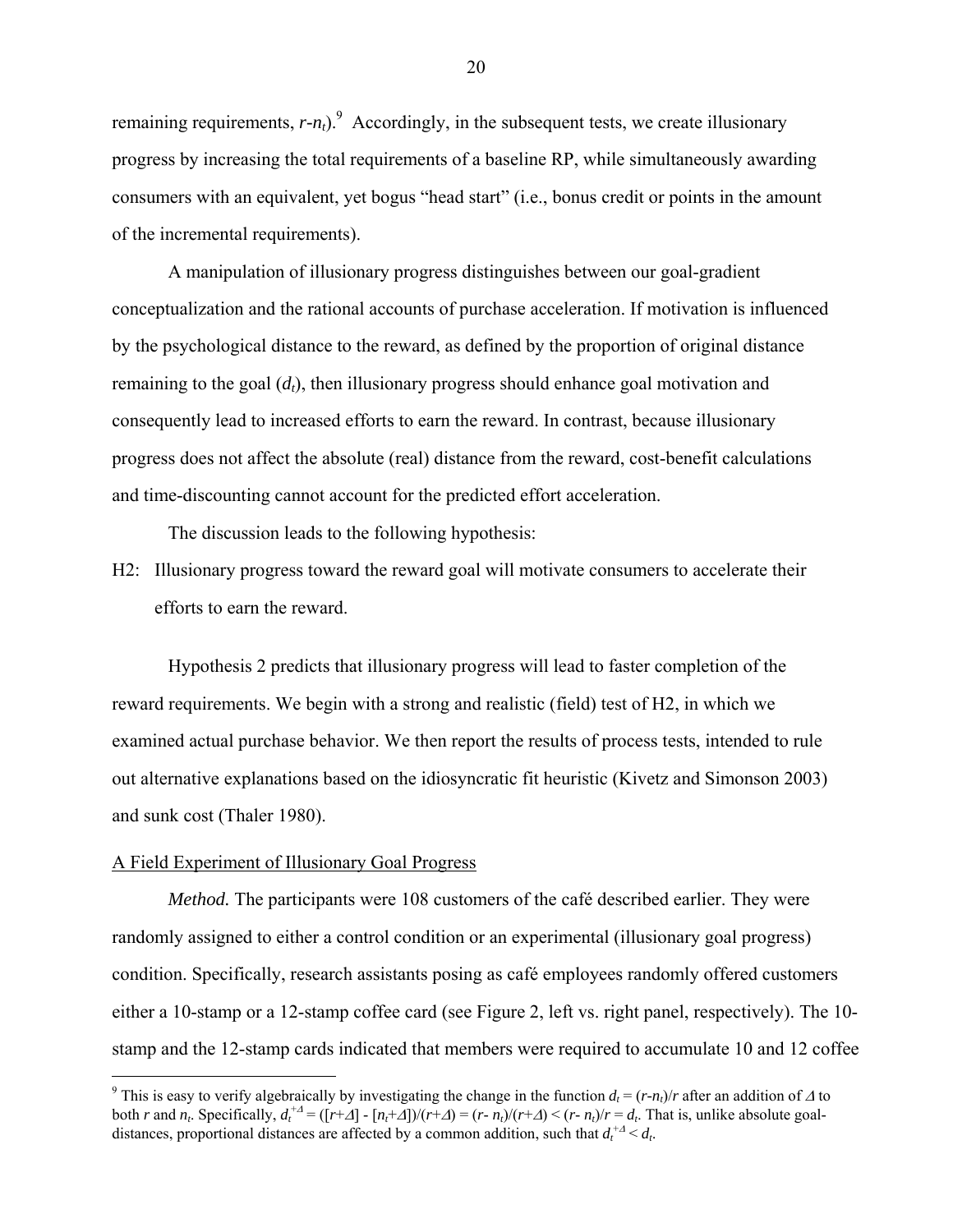purchases (respectively) to earn one free coffee. However, customers assigned to the 12-stamp experimental condition received two pre-existing "bonus" stamps, described as an offer to anyone who opted to join the program. Thus, while the two groups faced identical effort requirements when joining the program (i.e.,  $r - n_t$  = accumulating 10 coffee purchases), the experimental group started with a lower proportion of original distance remaining to the goal than did the control group (i.e.,  $d_t^{+2} = 0.83$  vs.  $d_t = 1.0$ , respectively). All other aspects of the program were held constant across the two conditions and were identical to those described earlier for the café RP.

*Results*. Consistent with H2, the results indicate that illusionary goal progress led to faster completion of the reward requirement. On average, customers in the control condition completed the 10 required purchases (for the 10-stamp card) in 15.6 days. In contrast, customers in the experimental (illusionary progress) condition completed the 10 required purchases (for the corresponding "12-stamp" card) in a shorter time, only 12.7 days, nearly three days or 20% faster  $(t = 2.0, p < .05;$  *medians* = 15 vs. 10 days,  $Z = 2.1, p < .05$  by a Mann-Whitney U test).

## Process Tests of Illusionary Goal Progress

In these questionnaire-based experiments, we tested H2 and the alternative explanations using travelers who were waiting for trains at sitting areas in a major train station. Sixty-five travelers were randomly assigned to either a control or an experimental condition of a hypothetical frequent diner program offered by their favorite pizza chain. In the control condition, respondents were told that they would have to carry an eight-stamp card (shown in a picture), on which they would receive one stamp for each pizza meal they bought at the chain. Once they accumulated eight stamps, they would earn a free medium-size pizza of their choice. In the experimental condition, respondents were asked to evaluate a similar frequent diner program, except that they had to carry a ten-stamp card (i.e., the program supposedly required purchasing 10 pizza meals). In this condition, respondents were exposed to an illusionary progress to the reward goal. In particular, they were told that as a special offer for joining the program, they would receive two free bonus stamps (they were shown a 10-stamp card with the first two stamp-slots already checked). Thus, while, de facto, the control and the experimental groups faced identical effort requirements (i.e.,  $r - n_t = 8$  pizza meals),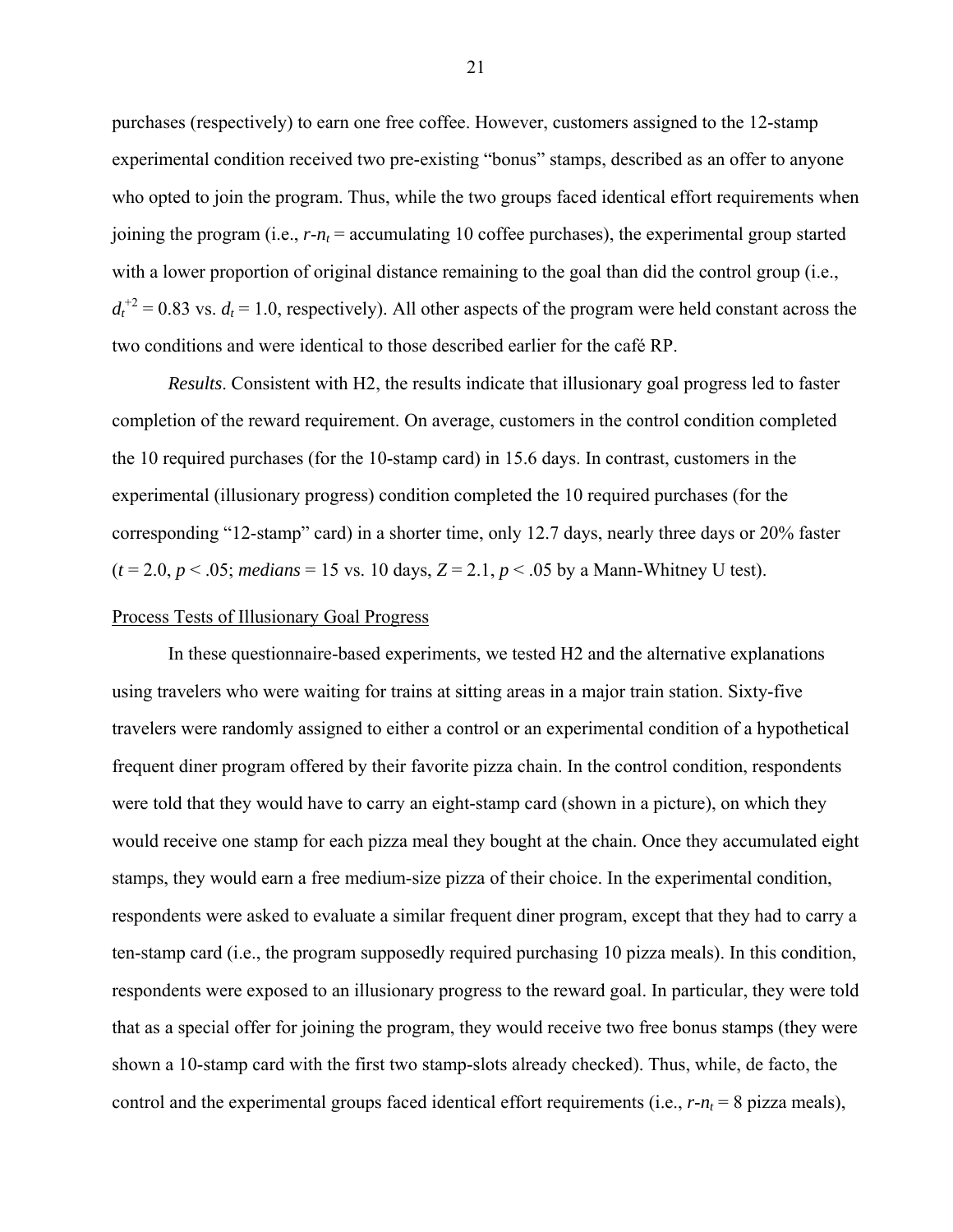the proportion of original distance remaining to the goal was lower for the experimental compared to the control group (i.e.,  $d_t^{+2} = 0.8$  vs.  $d_t = 1.0$ , respectively).

Respondents in both conditions were first asked to rate the likelihood that they would join the program, using an 11-point scale ranging from 0 ("Definitely would not join") to 10 ("Definitely would join"). Then, respondents were told to assume that they actually joined and were asked to estimate how many weeks it would take them to complete the program. Consistent with H2 and the results of the field experiment, respondents in the experimental as opposed to control condition estimated completing the eight required purchases in fewer weeks ( $\overline{X}$  = 11 vs.  $\overline{X}$  = 16 weeks,  $t = 1.6$ ;  $p < 0.1$ ; *medians* = 8 vs. 12 weeks,  $\chi^2 = 6.5$ ;  $p < 0.05$  by a non-parametric median test).

Respondents' joining likelihood was elicited in order to rule out an alternative explanation – based on the idiosyncratic fit heuristic (Kivetz and Simonson 2003) – for the predicted illusionary progress effect. In particular, according to the idiosyncratic fit heuristic, consumers decide whether to join reward and other promotional programs on the basis of their individual fit (relative to typical other consumers) with the program. Therefore, in both the aforementioned field experiment and in the current test, we deliberately used a manipulation of illusionary progress that was not expected to affect respondents' idiosyncratic fit with the RP. Specifically, the two free bonus stamps offered in the experimental conditions were described as an offer to *anyone* who opted to join the program. Indeed, consistent with the notion that idiosyncratic fit was not affected by the manipulation of illusionary progress, we found no effect on the likelihood of joining the frequent diner program  $(\overline{X} = 5.9 \text{ vs. } \overline{X} = 5.8 \text{ in the experimental vs. control condition, respectively, } t = .1; n.s.)$ 

Another alternative explanation for the observed illusionary progress effect is that the two bonus stamps were considered a (virtual) sunk cost (e.g., Thaler 1980). Relatedly, the bonus stamps may have enhanced the perceived value of the card, thereby leading to estimations of faster completion time. To examine this rival account, we randomly assigned 118 new respondents (sampled from the same population of travelers) to one of three conditions: (1) the previous illusionary progress experimental condition (i.e., a "10-stamp" card with two preexisting "bonus" stamps); (2) the previous control condition (i.e., an 8-stamp card with no stamps yet); and (3) a "sunk cost" condition. The experimental and control conditions were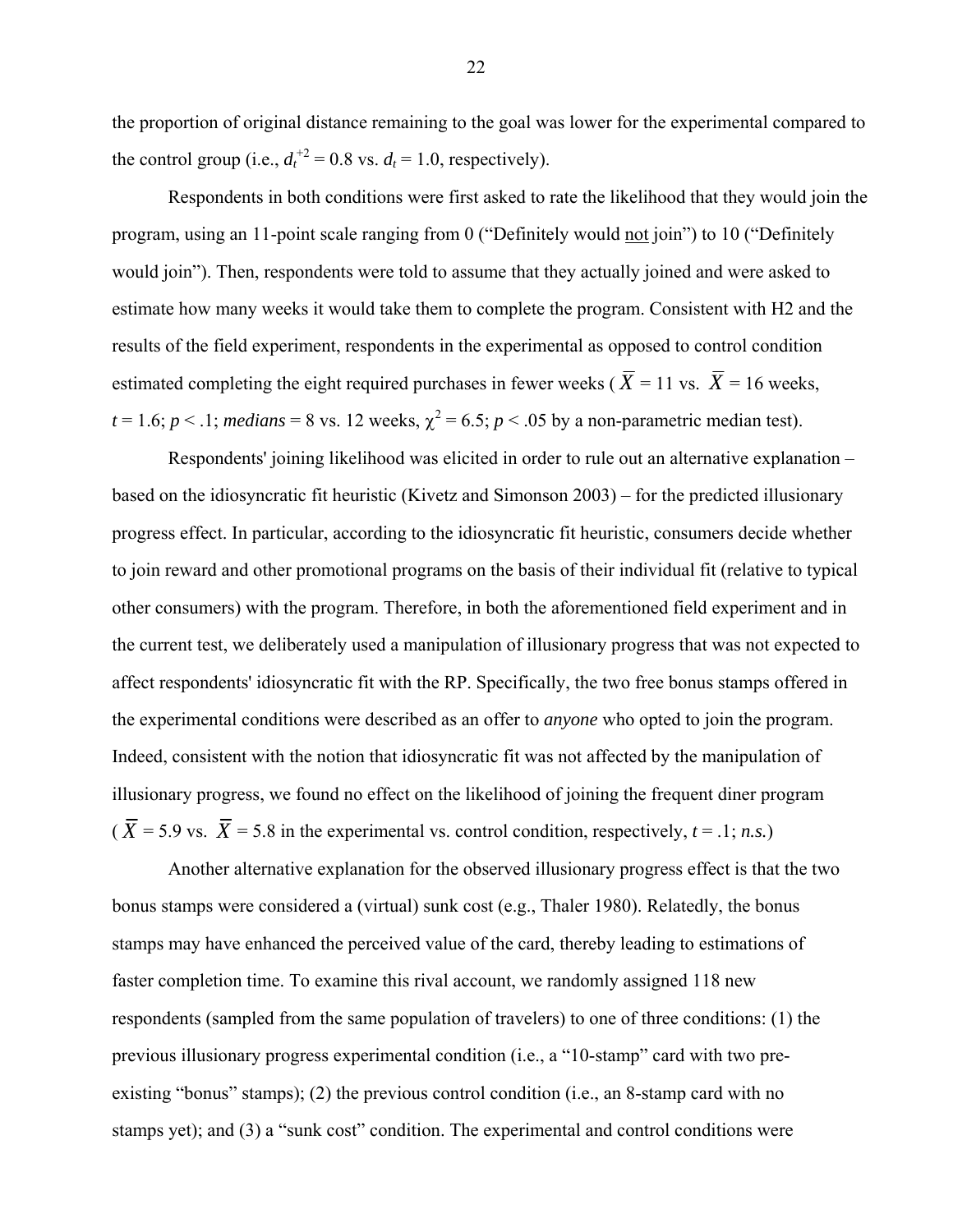identical to the corresponding conditions described earlier, except that respondents were asked to imagine that they had recently joined the program. In the "sunk cost" condition, respondents were asked to imagine that they had recently joined a 10-stamp frequent diner program, had made two pizza meal purchases, and therefore, had two stamps on their card. Thus, the sunk cost condition was identical in all aspects to the experimental condition (including the picture of a 10 stamp card with two stamps already on it), except that the two stamps were due to the respondent's own purchase effort. It should also be emphasized that all three conditions entailed the same absolute remaining distance to the reward goal (eight additional pizza purchases).

In all three conditions, respondents were asked to imagine that they lost their current frequent diner card. They were then asked to rate on four scales how sad, mad at themselves, upset, and disappointed they would feel due to the loss of the card. Ratings were made on four seven-point scales, ranging from 1 (e.g., "Not at all sad") to 7 (e.g., "Very sad"). The scales were averaged into a single measure of feeling valence ( $\alpha$  = .88).

Respondents' ratings indicated that they felt worse about losing their card in the "sunk cost" condition ( $\overline{X}$  = 2.1) than in either the experimental (illusionary progress) condition ( $\overline{X}$  = 1.7; *t* = 1.9, *p* < .05) or the control condition ( $\overline{X}$  = 1.7; *t* = 1.9, *p* < .05). Importantly, there was no difference in feeling valence between experimental and control respondents ( $t = .2$ ; *n.s*). These results are *in*consistent with the sunk cost alternative explanation. In particular, if illusionary progress gives rise to a faster purchase rate because bonus credits are construed as sunk cost, then we would expect respondents to feel a greater sense of loss after losing the experimental rather than the control card. The fact that the "sunk cost" respondents did feel worse about losing their card rules out the possibility that a measurement problem gave rise to the similarity in (good) feelings between the experimental and the control respondents.

#### The Illusion of Progress toward the Goal: Discussion

The effect of illusionary goal progress provides direct support for our proposition that psychological goal-distance  $(d_t)$  is a key determinant of achievement motivation and willingness to invest effort. Whereas this effect is consistent with the GDM and the conceptualization of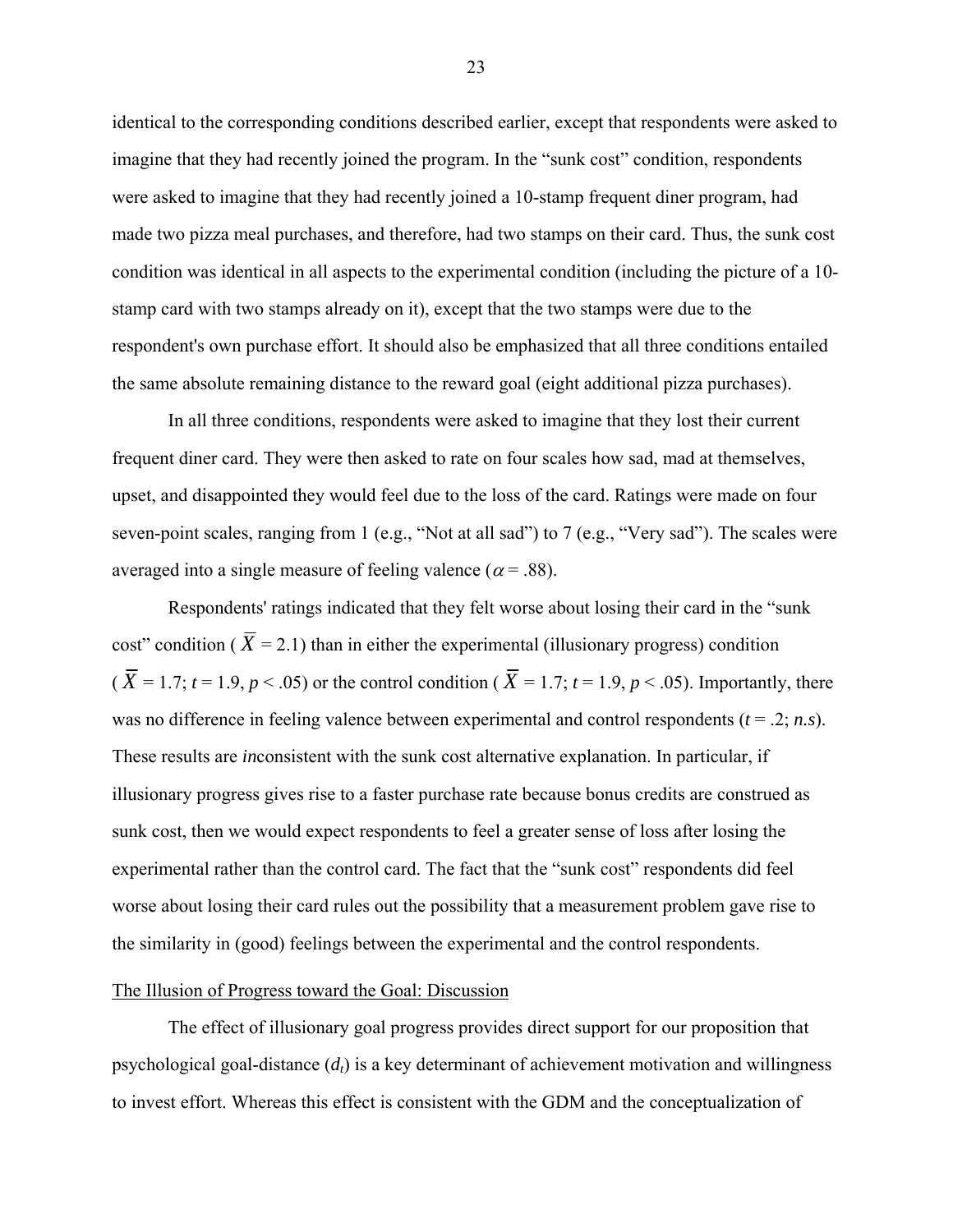proportional goal-distance, it is inconsistent with the rational accounts of purchase acceleration. That is, illusionary goal progress does not reduce the absolute distance to, or delay of, the reward and should therefore have no effect, according to cost-benefit and time-discounting explanations.

#### **5. THE JABOOM! MUSIC-RATING INCENTIVE PROGRAM**

So far, our test of the goal-gradient (H1) was operationalized using acceleration in interpurchase times. In this section, we generalize the findings to effort involving repeatedly rating music and to goal-gradients operationalized through acceleration in both inter-visit times and rating quantities, as well as through increased persistence closer to the goal. We analyze secondary data obtained from a real RP, in which participants earned rewards for rating songs over the Internet. Next, we describe the music-rating program in detail.

## The Methodology of the Music-Rating Incentive Program

The music-rating program was launched by MoodLogic, Inc., a technology company that develops and sells music organization software. The company initiated the program to build a database of music perceptions and tastes (required for its music organizers and preference engines). The program, labeled "Jaboom!," was operated on a dedicated website (members were addressed on the site as "Jaboomers!"). Internet users, recruited through an e-mail marketing campaign, were offered free enrollment in the RP, in which they had to rate 51 songs on the Jaboom! website to earn a \$25 Amazon.com certificate. The RP, which was presented to participants as an ongoing program, continued for a period of 24 months after our observation period. Thus, expiration concerns should not have affected the behavior of program members.

Upon joining, members were asked to provide a valid e-mail address and select a unique login name and password. This information was used to determine the dates of each member's site visits and the number of songs the individual member rated on each such visit. There were no constraints on the number of songs that could be rated in a single visit or the number of certificates that could be earned by a single member.

Members could rate songs from one of six genres of their choice (e.g., rock, country, jazz) and could skip a given song or terminate their rating session at any point. Each song was rated on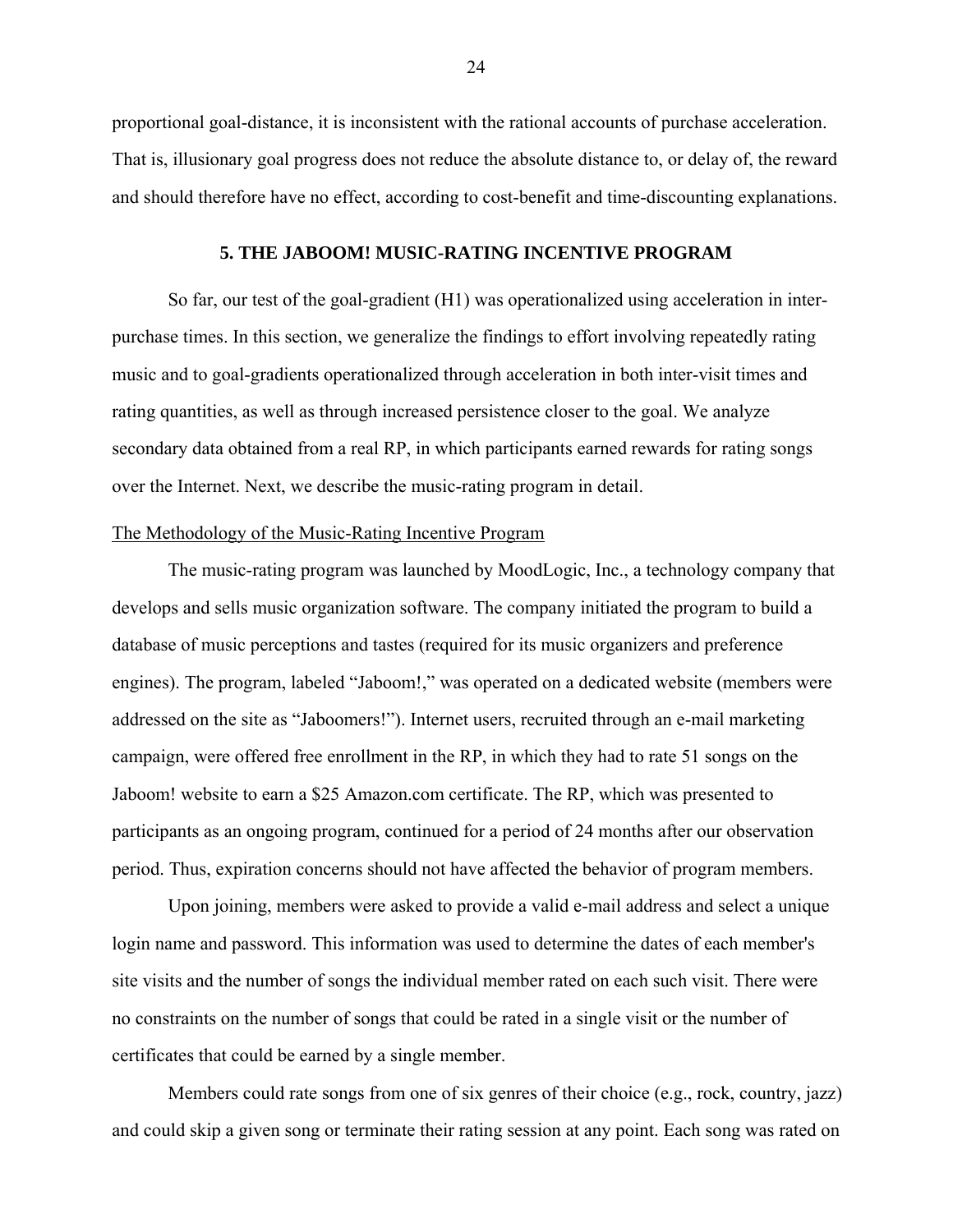approximately 50 scales, while the member repeatedly heard the same 30-second song snippet. The scales elicited subjective perceptions and tastes (e.g., mood and likeability of the song) and more objective judgments (e.g., predominating instruments). On average, it took about four minutes to rate a typical song. A screen shot of the Jaboom! music-rating interface is shown in Figure 5.

### Results

 $\overline{a}$ 

The dataset includes the rating behavior of 148 members, who rated a total of 14,866 songs in 472 separate website visits. Given that during most website visits (96%) members rated multiple songs, we examined both the quantity of ratings in each visit and the inter-visit times. Inter-visit times were modeled using the discrete-time proportional hazard rate model described earlier. The findings were similar to those of the café RP and are briefly described here. We then proceed to report the analyses and results of the quantity and persistence operationalizations of the goal-gradient hypothesis.

#### Tests of the Goal-Gradient Hypothesis Using Inter-Visit Times

In our dataset, there were 371 attempted reward certificates (i.e., with at least one song rated toward the certificate) and 262 earned certificates (i.e., with 51 songs rated). Of the 262 earned certificates, 114 were completed in a single visit. While such single-visit certificates arguably signify strong goal motivation, they need to be excluded from the analyses of inter-visit times, since they do not permit testing for acceleration (or deceleration). The hazard rate version of the GDM was therefore calibrated on the data from the remaining 148 certificates, which were earned in two or more visits. The dataset was constructed such that each row represented a unique day on which a particular member could have visited the Jaboom! website; we included the days after the first visit had occurred up to the day of the last visit.<sup>10</sup>

We parameterized the survival function using the GDM shown in Equation 5 and employed the likelihood function shown in Equation 4. Recall that the variable capturing the hypothesized acceleration is  $d_t = (r-n_t)/r$ , that is, the proportion of total distance remaining before the goal. In this empirical application,  $r = 51$  songs (i.e., the original total distance to the

 $10$  In this and the subsequent sub-sections, we obtain similar results when we exclude from the analyses the data from subsequent certificates of members who earned more than one certificate.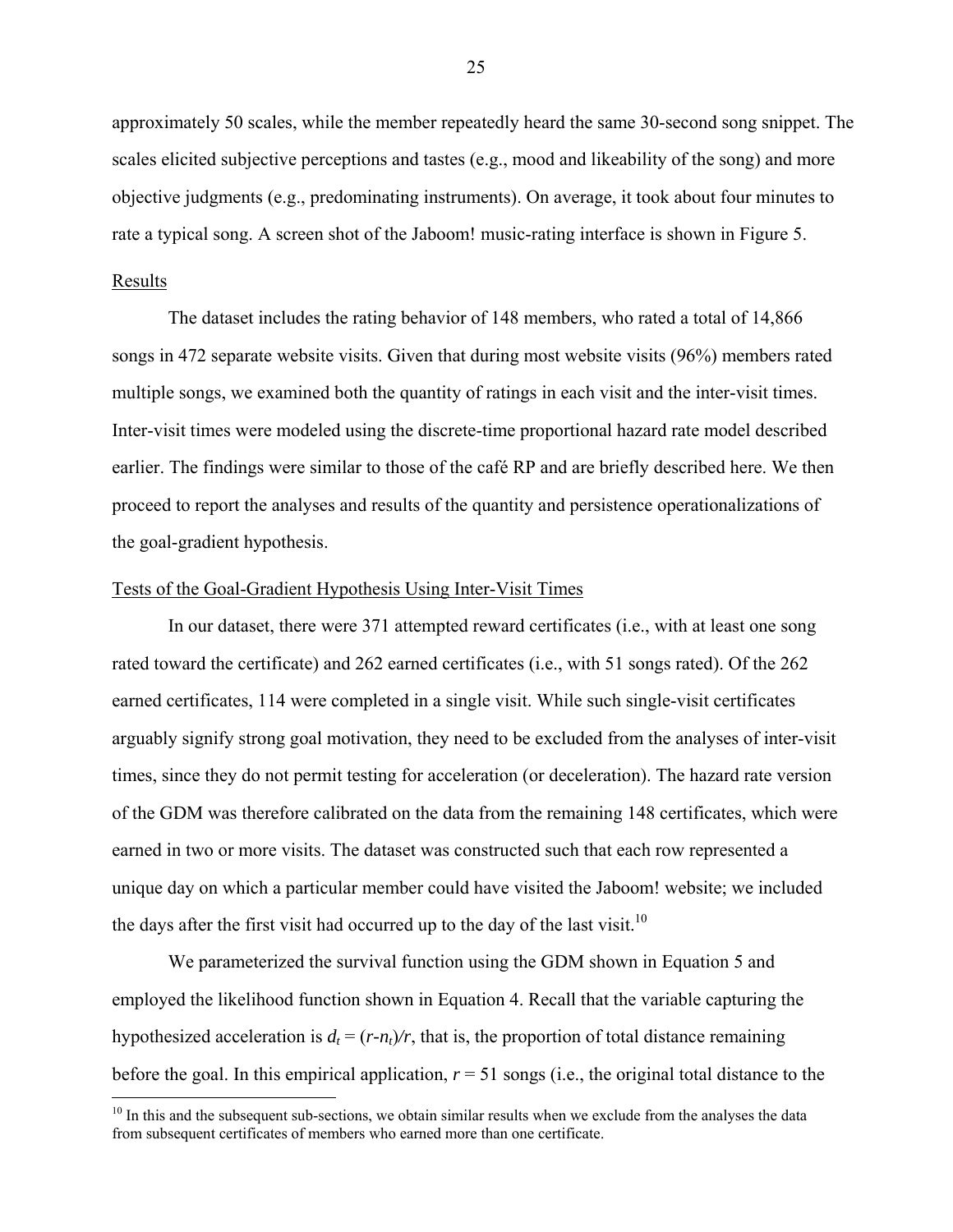goal) and  $n_t$  is the number of song-ratings accumulated at time t toward earning the reward certificate. Given that we model the probability of visiting when there are between 0 and 50 song ratings accumulated, the measure  $d_t$  ranges between 1 (when no goal progress has yet been made) and 0.02 (when the goal is almost achieved), respectively.

Table 3 displays the estimated parameters for the GDM, using the Weibull hazard parameterization. The linear goal-distance parameter was smaller than zero  $(p < .01)$ . This result supports H1 and demonstrates that members visited the Jaboom! website more frequently as they were closer to earning the reward (i.e., inter-visit times decreased as a function of goal proximity). Consistent with Hull's findings with rats and the results of the café RP, the rate of acceleration was diminishing, as indicated by the negative quadratic goal-distance parameter  $(p <$ .01). It is noteworthy that the model includes two variables as controls: (1) the total number of visits to the Jaboom! website at the day level, intended to control for time trend effects, and (2) the number of visits it took to complete each certificate, intended to rule out aggregation bias. We obtained similar results when either or both of these controls were excluded from the model. Additionally, the linear and quadratic goal-distance parameters remained significant and did not vary in magnitude across models with different numbers of latent classes in the base hazard rate.

We also calibrated the GDM using simultaneous estimation of unobserved heterogeneity in the acceleration and hazard rate parameters. Although the BIC criterion favors a one-class solution, we report the two-class solution, in order to rule out heterogeneity bias. In the larger class (65%), we find linear acceleration ( $\hat{\beta}_1 = -.6, p < 0.1; \hat{\beta}_2 = -.1, p > 0.1$ ), while in the smaller class (35%) we find non-significant linear acceleration ( $\hat{\beta}_1 = -1$ ,  $p > 1$ ;  $\hat{\beta}_2 = -3$ ,  $p < 1$ ). The finding that both segments demonstrate acceleration is inconsistent with the heterogeneity bias rival account.

Finally, we recalibrated the same GDM on the data obtained from "incomplete" certificates (i.e., with less than 51 songs rated toward the unattained certificate). There were 36 such incomplete certificates with at least two rating visits (i.e., at least one inter-visit time that could be modeled as a function of goal-distance). Consistent with the analysis of the incomplete cards in the café RP, we found *de*celeration ( $\hat{\beta}_1 = .7, p < .1; \ \hat{\beta}_2 = .01, p > .9$ ). Further, we calibrated the GDM on a dataset combining both complete and incomplete certificates and added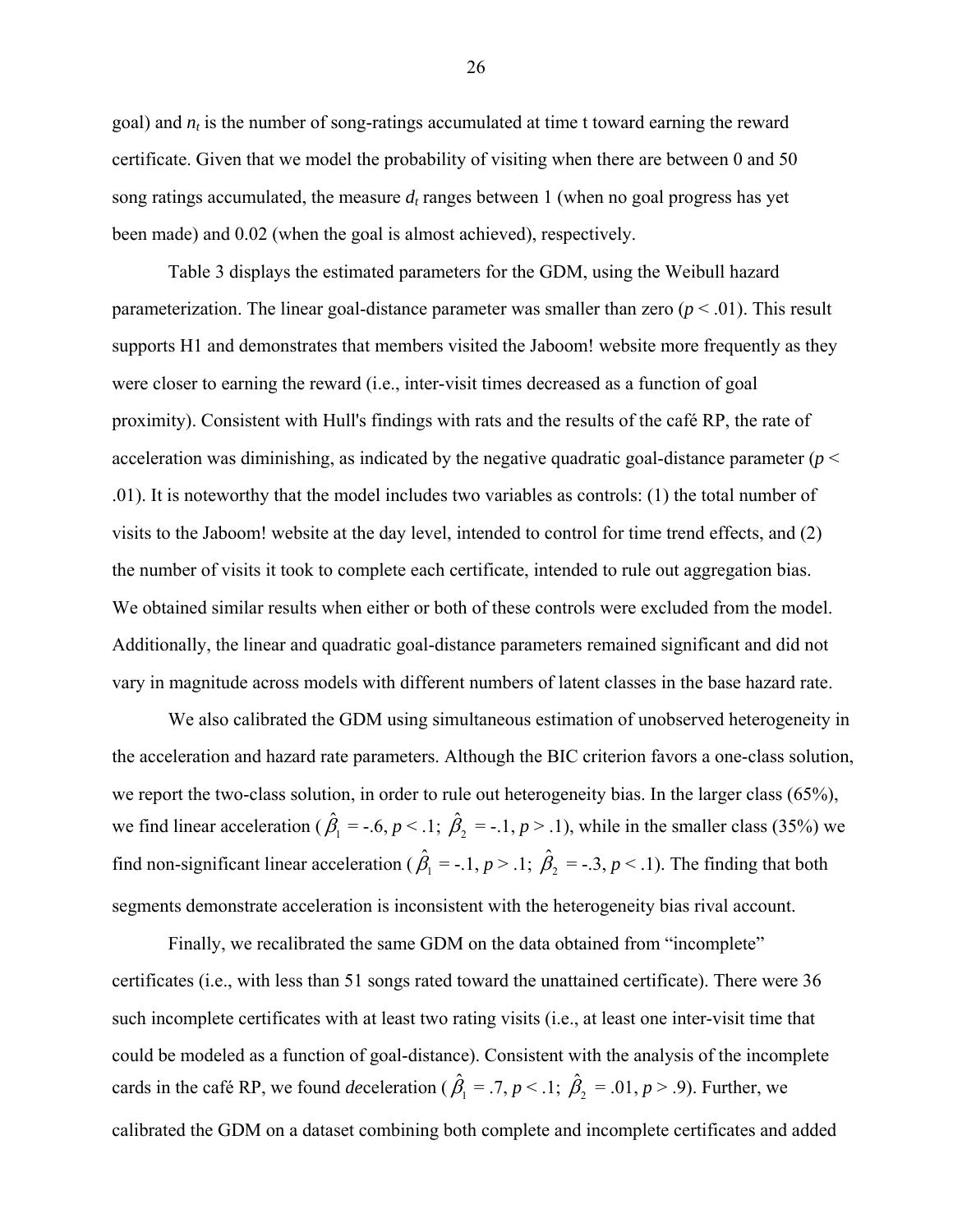an interaction term  $\beta_{NT}$  between completion (yes vs. no) and linear acceleration. We found significantly stronger linear acceleration for complete than incomplete certificates ( $\hat{\beta}_{NT}$  = -.5; Wald  $\chi^2$  = 16.2, *p* < .01). That is, while acceleration is related to retention and goal attainment, deceleration is associated with program defection and goal abandonment.

#### Tests of the Goal-Gradient Hypothesis using Rating Quantity

So far, we have examined how goal-distance influences inter-purchase and inter-visit times. In many cases, however, customers can accelerate their efforts by increasing the quantity of credits earned in a given interaction with the RP. Accordingly, in this subsection, we test the goal-gradient hypothesis by examining whether the quantity of songs rated per visit increases with goal proximity. We report separate tests of pooled- and segment-level quantity acceleration, behavior on incomplete certificates, and post-reward resetting.

Figure 6 presents the raw data obtained from the 148 complete certificates (with at least two visits) that we observed. Consistent with the goal-gradient hypothesis, members rated more songs in later visits, as they approached the 51 song goal.

To model the quantity of songs rated in a visit, we employed a Type I Tobit model (Tobin 1958). This approach allows us to capture the underlying tendency to rate songs while taking into account the constraint of 51 songs per certificate. Specifically, in the final visit of each certificate, the number of song-ratings is censored at  $51 - n_t$ , where  $n_t$  is the number of songratings accumulated toward the certificate at the start of visit *t*. By definition, any additional songs rated in visit *t* beyond the 51 - *nt* limit would be credited toward the next certificate rather than the goal of earning the present 51 song certificate. Relatedly, as  $51 - n_t$  approaches zero, the inherent motivation to rate songs may increase (because  $d_t \rightarrow 0$ ), but the 51 song constraint (i.e., the reward threshold) would suppress such an effect.

For uncensored data, the Tobit model is equivalent to maximum likelihood regression. However, because applying a regression to censored data leads to biased parameter estimates (Breen 1996), the Tobit models the censored data as the probability of rating  $51 - n<sub>t</sub>$  or more songs.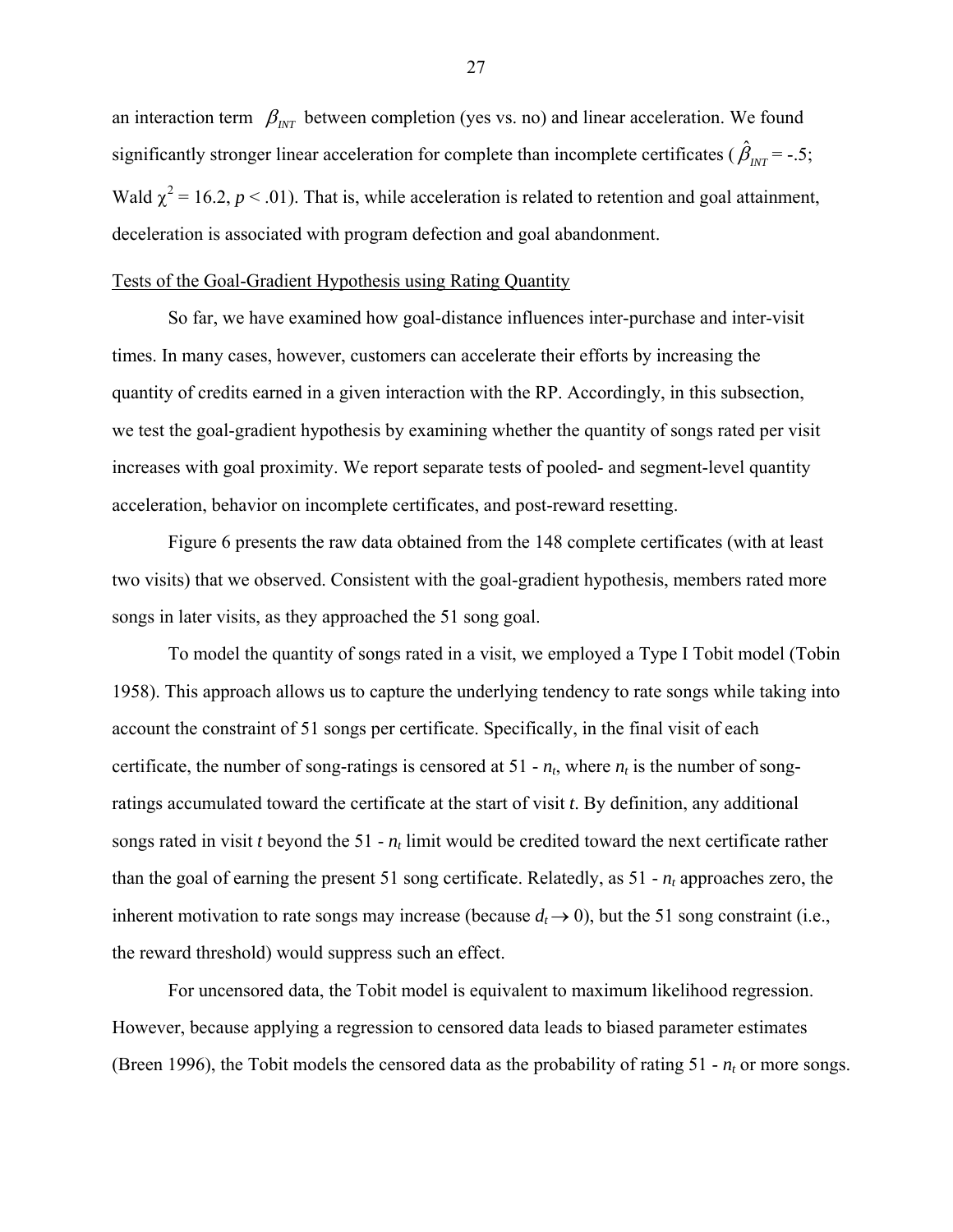Thus, we model the quantity Qit rated in each visit t by participant i, incorporating the GDM into a Type I Tobit model:

$$
Q_i(t, X_{it}) = \begin{cases} g & \text{if } g < 51 - n_{it} \\ \text{where } g = \beta_0 + \beta_1 d_{it} + \beta_2 (d_{it} - \overline{d}_i)^2 + \gamma X_{it} + \varepsilon, \varepsilon \sim N(0, \sigma^2) \ (6) \\ 51 - n_{it} & \text{if } g > 51 - n_{it} \end{cases}
$$

Here, *g* can be thought of as a latent variable representing the tendency to rate songs, which can be directly observed in the data  $Q_{it}$  only when sufficient songs remain on the certificate (i.e., when  $g \le 51 - n_{it}$ ). This model generalizes the GDM to the domain of effort quantity and employs the operationalization of goal-distance  $(d_{it})$  used earlier to test for temporal goalgradients. We expect the parameter  $\beta_1$  to be negative, indicating that a smaller goal-distance leads to a greater quantity of song-ratings. We also included a visit-level control that captures daily variations in the total number of songs rated on the Jaboom! website, as well as a variable representing certificates already earned in the visit by the participant.

Following the exposition of Breen (1996), the likelihood function is defined as:

$$
L_{i} = \sum_{1} (2\pi\sigma^{2})^{-5} \exp\left(\frac{Q_{ii} - \beta_{0} - \beta_{1}d_{ii} - \beta_{2}(d_{ii} - \overline{d}_{i})^{2} - \gamma X_{ii}}{2\sigma^{2}}\right) + \sum_{0} 1 - \Phi\left(\frac{\beta_{0} + \beta_{1}d_{ii} + \beta_{2}(d_{ii} - \overline{d}_{i})^{2} + \gamma X_{ii} - (51 - n_{ii})}{\sigma}\right)
$$
(7)

Here, the first sum  $\Sigma_1$  is the likelihood function for the linear regression summed over all the non-censored cases (i.e. visits in which the certificate is not completed). The second sum  $\Sigma_0$  is the probability of observing at least the censored amount  $51 - n_{it}$ , defined by the standard normal cdf  $\Phi$  and summed over the visits in which a certificate was completed (i.e. the censored cases). Note that in this model, the error variance  $\sigma^2$  is a separate parameter to be estimated.

This model was calibrated on the data from the 148 certificates that were earned in two or more visits. Consistent with the goal-gradient hypothesis, we found a negative linear goal-distance parameter  $(p < .01)$ , see Table 4), indicating that members rated more songs per visit when they were closer to the goal. There was also a quadratic effect  $(p < .01)$ , indicating a diminishing rate of acceleration. In addition, we found a negative effect of the number of certificates already earned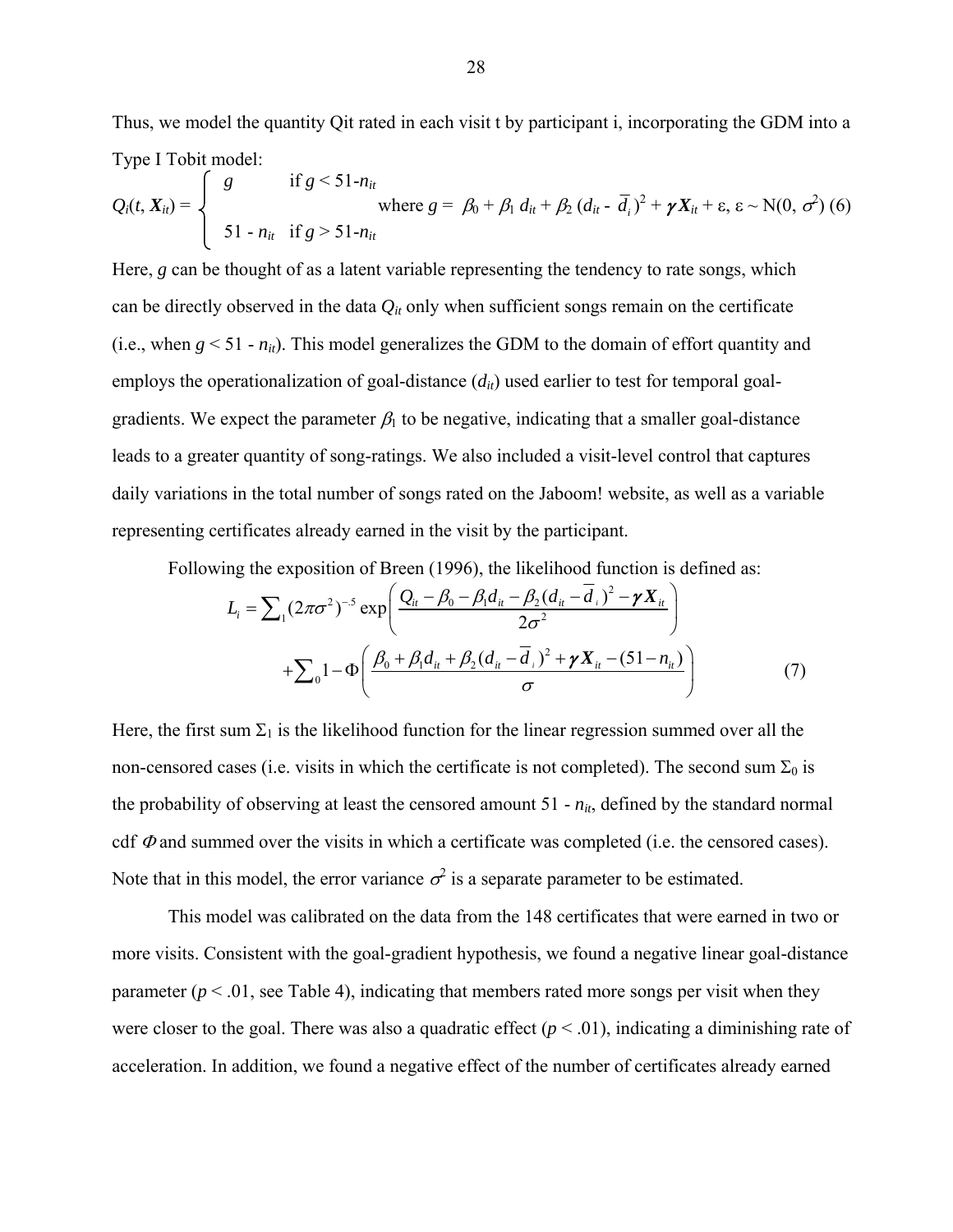during the same visit  $(p < .01)$ , consistent with satiation or fatigue. We obtained similar results when we forced the constant and error variance to vary across latent classes.

We also estimated the GDM using data from the 36 "incomplete" certificates (certificates with less than 51 song ratings but at least two visits). We found a weaker (although significant) effect of goal-distance  $(d_{ii})$  in this data ( $\hat{\beta}_1 = -2.5$ ,  $p < .01$ ;  $\hat{\beta}_1 = 2.9$ ,  $p < .01$ ). Further, we calibrated the GDM on a dataset combining both complete and incomplete certificates and added an interaction term  $\beta_{\text{INT}}$  between completion (yes vs. no) and linear acceleration. Consistent with the findings from the analyses of inter-visit times, we found that completed certificates exhibited a significantly stronger quantity goal-gradient than did incomplete certificates ( $\hat{\beta}_{INT}$  = -8.5, *p* < .01).

*Post-reward resetting.* An alternative explanation for the observed quantity acceleration is learning (or habituation). For example, it is possible that with repeated visits to the Jaboom! website members learned to rate songs faster, thereby rating more songs in later visits. To examine the learning alternative explanation, we tested whether the 34 Jaboomers! who earned two multi-visit certificates exhibited post-reward resetting. The resetting corollary predicts that members should rate more songs on the last visit of their first certificate (when  $d_{it}$  < 1) than on the first visit of their second certificate (when  $d_{it} = 1$ ). These members demonstrated strong goal-gradients (i.e., greater rating quantities as a function of lower  $d_t$ ) on both of their earned certificates ( $\hat{\beta}_1$  = -11.6 and -9.0, for 1st and 2nd certificate, respectively; both  $p$ 's < .01). Moreover, consistent with post-reward resetting and inconsistent with the learning explanation, these members rated an average of 24 songs on the last visit of their first certificate compared to 16 songs on the first visit of their second certificate (pairwise  $t = 2.3$ ;  $p < .05$ ).

*Unobserved heterogeneity in goal-motivated acceleration.* To rule out heterogeneity bias as an explanation for the quantity goal-gradient, we calibrated the GDM on the data from completed certificates using simultaneous estimation of unobserved heterogeneity in the goaldistance parameters, the constant, and the error variance. Although the BIC criterion favored a one-class solution, we report the two-class solution. The size of the larger class was 97%  $(\hat{\beta}_1 = 12.4, p < .01; \ \hat{\beta}_2 = -7.4, p < .01)$  and the smaller class was 3% ( $\hat{\beta}_1 = -13.6, p < .01;$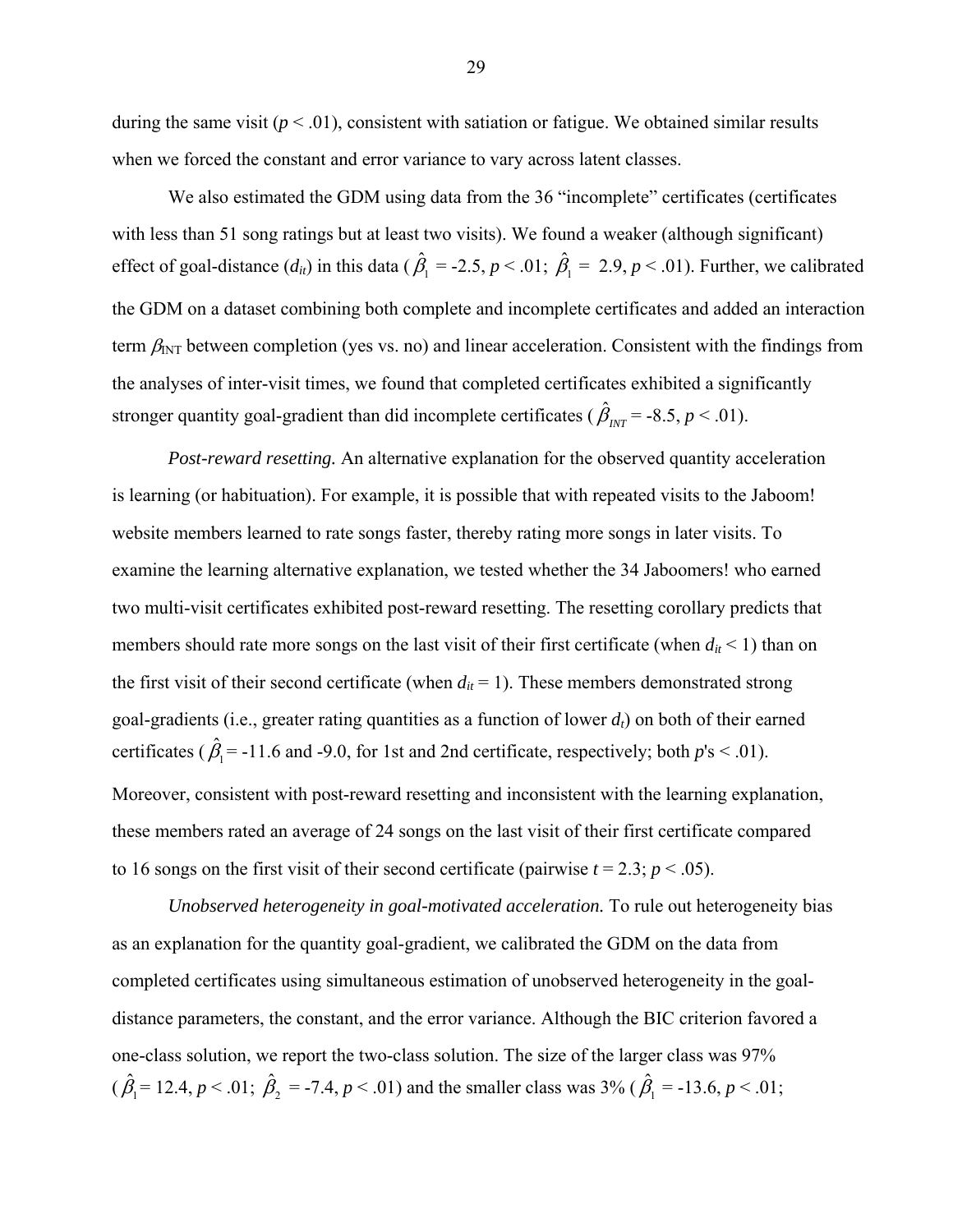$\hat{\beta}_2 = 1.5, p > .7$ ). Thus, inconsistent with heterogeneity bias, both segments demonstrate acceleration in rating quantities as a function of goal proximity.

#### Tests of the Goal-Gradient Hypothesis using Persistence in Effort

In this subsection, we generalize the goal-gradient hypothesis to the domain of effort persistence. Based on the notion that the motivation to achieve a goal increases with its proximity, we predict that consumers will be more likely to persist in their effort when the reward is proximal, and equivalently, will be more likely to cease their efforts when the reward is distal. In the context of the music-rating program, this prediction implies that the more songs the member has accumulated toward the 51 song goal (i.e., the smaller is  $d_t$ ), the less likely the member would be to end an active song-rating visit.

To test the persistence version of the goal-gradient hypothesis, we model the probability of terminating a visit at any point in the song-rating process as a function of the distance to the goal, *dt*, as well as other covariates. We employ a logit model that accounts for unobserved heterogeneity in the baseline probability of ending a visit. The probability of participant *i* terminating the visit *t* after rating *q* songs in that visit is given by:

 $Pr_i(t, X_{itq}) = \exp(g)/(1 + \exp(g))$  where  $g = \beta_0 + \beta_1 d_{itq} + \beta_2 (d_{itq} - \overline{d}_i)^2 + \beta_3 C_{itq} + \gamma X_{itq}$  (8)

Equation 8 generalizes the GDM to the domain of effort persistence and employs the definition of proportional goal-distance used earlier. In particular,  $d_{liq} = (r - n_{liq})/r$ , where  $r = 51$ song-ratings and *nitq* is the number of songs accumulated by individual *i* toward earning the reward after rating *q* songs in visit *t* ( $d_{itq} \in [0.02, 1.0]$ ). The parameter  $\beta_1$  captures the effect of goal-distance on the probability of terminating a visit. We expect  $\beta_1$  to be positive, indicating that a greater goal-distance (*ditq*) leads to a higher likelihood of defection (and equivalently, a smaller  $d_{itq}$  leads to enhanced effort persistence). We used a dummy variable  $C_{itq}$  that was coded as 1 if the previous rating in the visit earned a certificate (i.e., if  $d_{itq} = 1$ ) and 0 otherwise. The goal-gradient hypothesis predicts an increased likelihood of visit termination (or RP defection) when  $d_{itq}$  reverts to 1.0, and therefore,  $\beta_3$  was expected to be positive. We estimated the effect of  $d_{tq}$  = 1.0 separately in order to guarantee that the hypothesized goal-gradient effect (captured via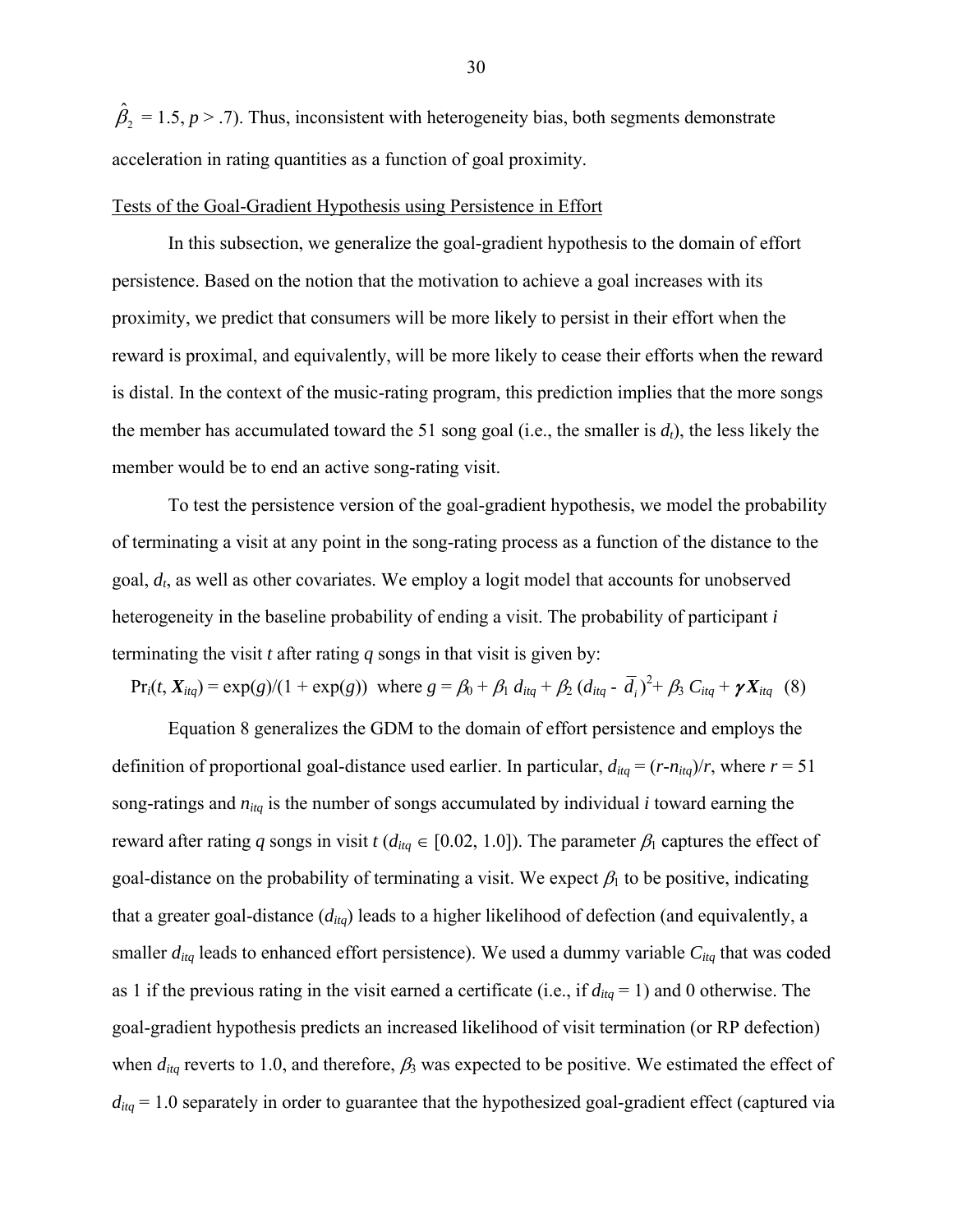$\beta_1$ ) could not be explained solely on the basis of an increased likelihood of defection at  $d_{liq} = 1.0$ , that is, just after reward attainment. We also included a day-level control that captures daily variations in the total number of songs rated on the Jaboom! website.

The GDM was calibrated on the entire dataset including ratings (and participants) that did not eventually earn a reward certificate. Thus, we jointly model visit termination and overall program defection. Table 5 displays the model estimates. Consistent with the goal-gradient hypothesis, the linear goal-distance parameter  $\hat{\beta}_1$  was positive (*p* < .01), indicating that members were more likely to defect when they were farther away from the reward goal (or equivalently, more likely to persist when they were closer to the goal). Further, as predicted,  $\hat{\beta}_3$  was also positive  $(p < .05)$ , indicating that the highest probability of terminating a visit occurred just after goal achievement, when members were the farthest away from the (new) goal (at  $d_{itq} = 1.0$ ). Figure 7 illustrates these results and shows that a majority (17% or 80/473) of all visit terminations occurred at  $d_{itq} = 1.0$ . The figure also shows that the percentage of visit terminations continues to decrease as a function of smaller distance to the goal. For example, among the 473 terminations observed, 8.7% (41/473) occurred when only one song was accumulated toward the next reward (i.e., when  $d_{itq}$  = 0.98), whereas only 0.2% of visit terminations (1/473) occurred when as many as 50 songs were accumulated (i.e., when  $d_{itq} = 0.02$ ).

#### The Music-Rating Program: Discussion

The Jaboom! music-rating program allowed us to test the goal-gradient hypothesis in an empirical context that was very different from the café RP, using an incentive system that is akin to a freelance employment contract. Using this empirical application, we were able not only to replicate the finding of goal-motivated acceleration in visit rates (in the context of website rather than café visits), but also to extend the goal-gradient effect to the domain of quantity decisions and effort persistence. The various operationalizations of the goal-gradient hypothesis were examined using several generalizations of the GDM, which all relied on a common measure of goal-distance, namely *dt*. These varieties of the GDM included a hazard rate model of the timing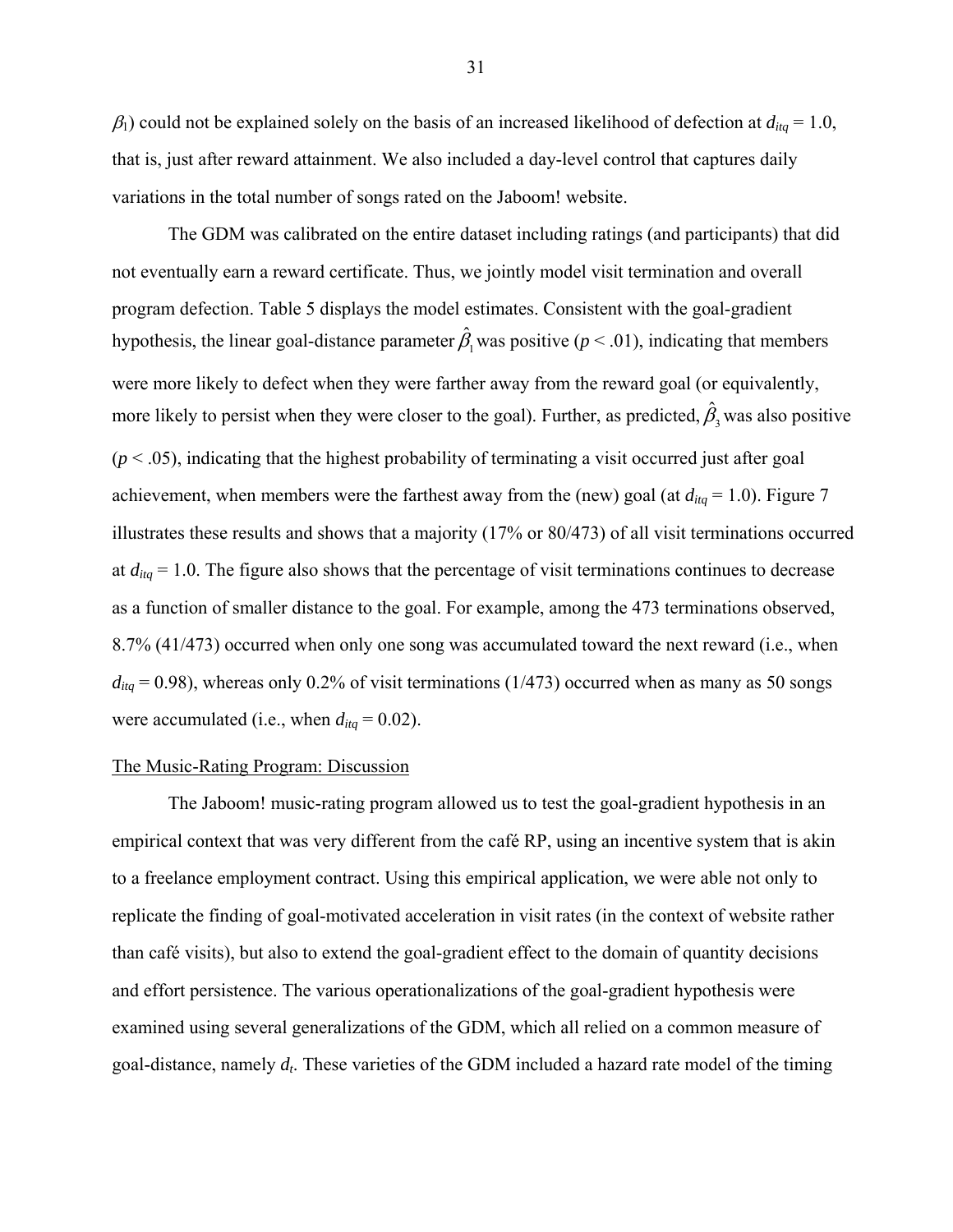of visiting the Jaboom! website, a Tobit model of the quantity of ratings per visit, and a logit model of the probability of effort termination and program defection.

We found significant goal-gradients even after we accounted for unobserved heterogeneity and statistically controlled for time-trends in visit and song-rating frequencies. Moreover, we observed the phenomenon of post-reward resetting, whereby members accelerated toward each of two subsequent rewards, but exhibited a drop in their rating quantities after earning the first reward and starting to work toward the second (i.e., when  $d_t$  reverts to 1.0). The finding of post-reward resetting is a key corollary of the goal-gradient hypothesis; it demonstrates that effort expenditure is a function of goal-distance and rules out learning and other time-trend effects as well as a self-selection (or survivor) rival account. Self-selection is also inconsistent with the analysis of participants' entire sequence of ratings (including ratings that did not eventually lead to reward), which revealed significant goal-gradients.<sup>11</sup> Next, we employ individual differences to explore the relation between the goal-gradient and retention.

# **6. IMPLICATIONS OF THE GOAL-GRADIENT FOR CUSTOMER RETENTION**

Prior research with animals showed that a steeper goal-gradient was generated by an increased drive (e.g., hunger) to attain the reward (Hull 1934). This finding suggests that RP members who exhibit enhanced acceleration possess a stronger motivation to earn free rewards (due to a higher achievement motivation or subjective reward valuation). If indeed the motivation to earn free rewards is related to the steepness of the goal-gradient, then individual differences in the tendency to accelerate (holding constant the overall program effort) should predict customer retention after attainment of the first reward. Specifically, we expect members who accelerate more strongly toward their first reward to be more likely to reengage in the program and earn a second reward. Relatedly, stronger acceleration is expected to lead to faster reengagement in the RP.

To examine these predictions, we recalibrated the GDM with unobserved heterogeneity in both the hazard rate and the goal-distance parameters, using a sub-sample of the café RP data that excluded subsequent cards. We used this model to obtain individual-level linear acceleration

 $\overline{a}$ 

 $11$  Detailed analyses that rule out the self-selection (survivor) account are available upon request from the authors.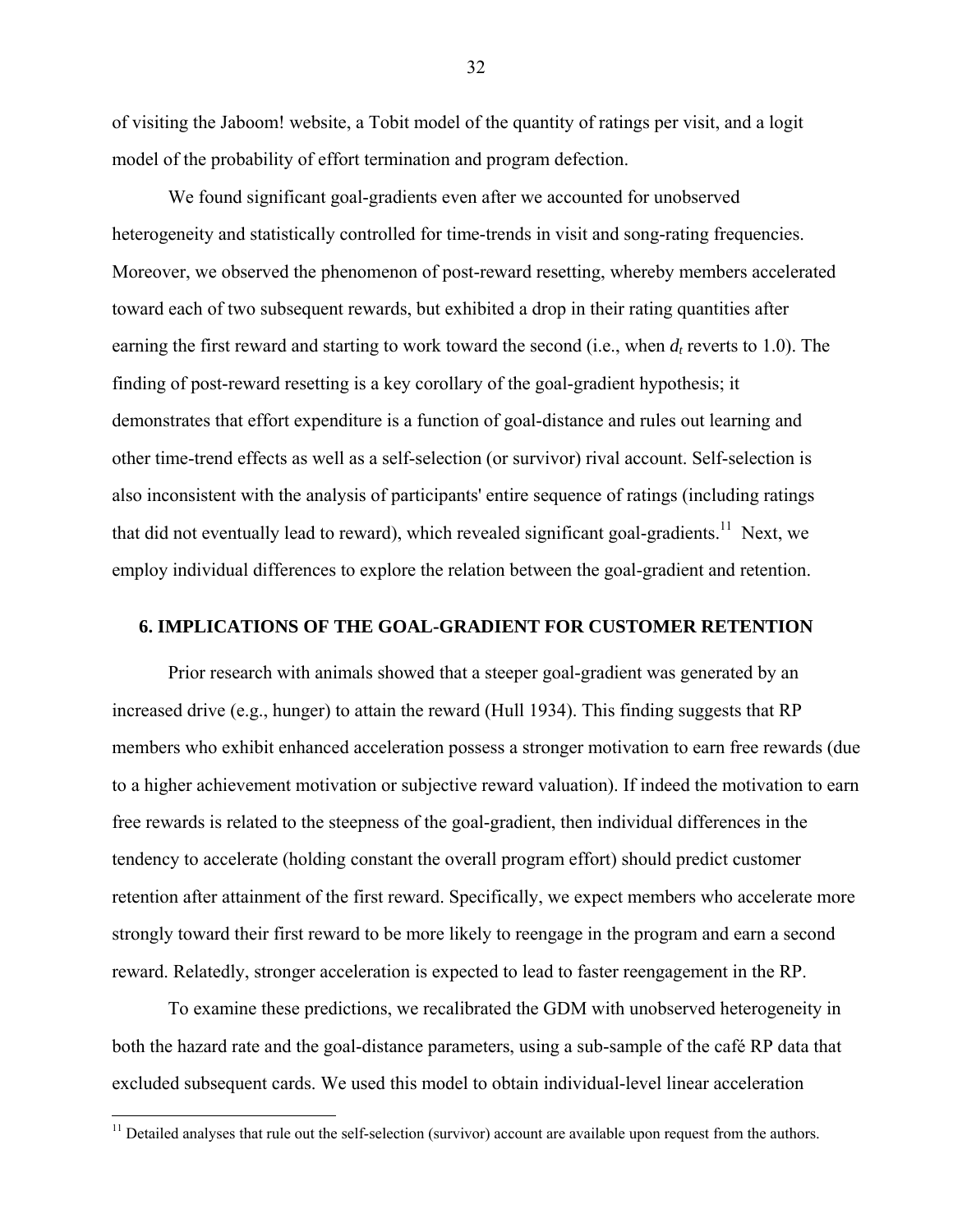estimates, based on the member's first coffee card. These estimates were calculated by multiplying the latent class parameters of goal-distance (i.e., acceleration) by the individual-level probabilities of class membership. The individual-level acceleration estimates were then used as independent variables in predicting member reengagement in the café RP. Importantly, the tests reported below included covariates that statistically controlled for the length of time it took to complete the first card (i.e., the individual's overall program effort and product liking) and the date of completion of this card. That is, we investigated the effect of individual differences in the slope of the goalgradient (the linear goal-distance parameter), holding constant the base hazard rate (i.e., the average inter-purchase time) and possible seasonality (or right-censoring) effects.

*Retention probability.* We used a logistic regression to test the prediction that members who accelerate more strongly toward their first reward will be more likely to subsequently earn a second reward. The (dummy) dependent variable received a value of 1 if the member earned a second reward and 0 otherwise. The effect of the first card individual-level acceleration estimate for the member was in the hypothesized direction ( $\hat{\beta}$  = -.5, *Wald-* $\chi^2$  = 5.3; *p* < .05). In particular, members who accelerated more strongly toward their first reward were more likely to earn a second reward. In order to visually demonstrate this effect, we also split the sample, based on first card estimated linear acceleration, into three equally sized groups: decelerators (mean  $\hat{\beta} = .1$ ), accelerators (mean  $\hat{\beta}$  = -.05) and strong accelerators (mean  $\hat{\beta}$  = -.1). Figure 8 (left panel) depicts the probability of completing a second card (based on the raw data) for each of these three groups.

*Reengagement time.* To test the hypothesis that steeper acceleration predicts faster reengagement, we analyzed the sub-sample of 110 members who completed both a first and a second card. Reengagement time was computed as the period between the last purchase on the first card and the first purchase on the second card. We fit a new (Weibull) hazard rate model predicting the reengagement times using the individual-level estimates of first card acceleration as an independent variable. We also included the covariates used earlier in the hazard rate model of inter-purchase times and controlled for the duration and completion date of the first card. The effect of accelerating toward the first reward on the time to reengage in the program was in the hypothesized direction ( $\hat{\beta}$  = -2.6, *Wald-* $\chi^2$  = 13.8; *p* < .01). That is, members who accelerated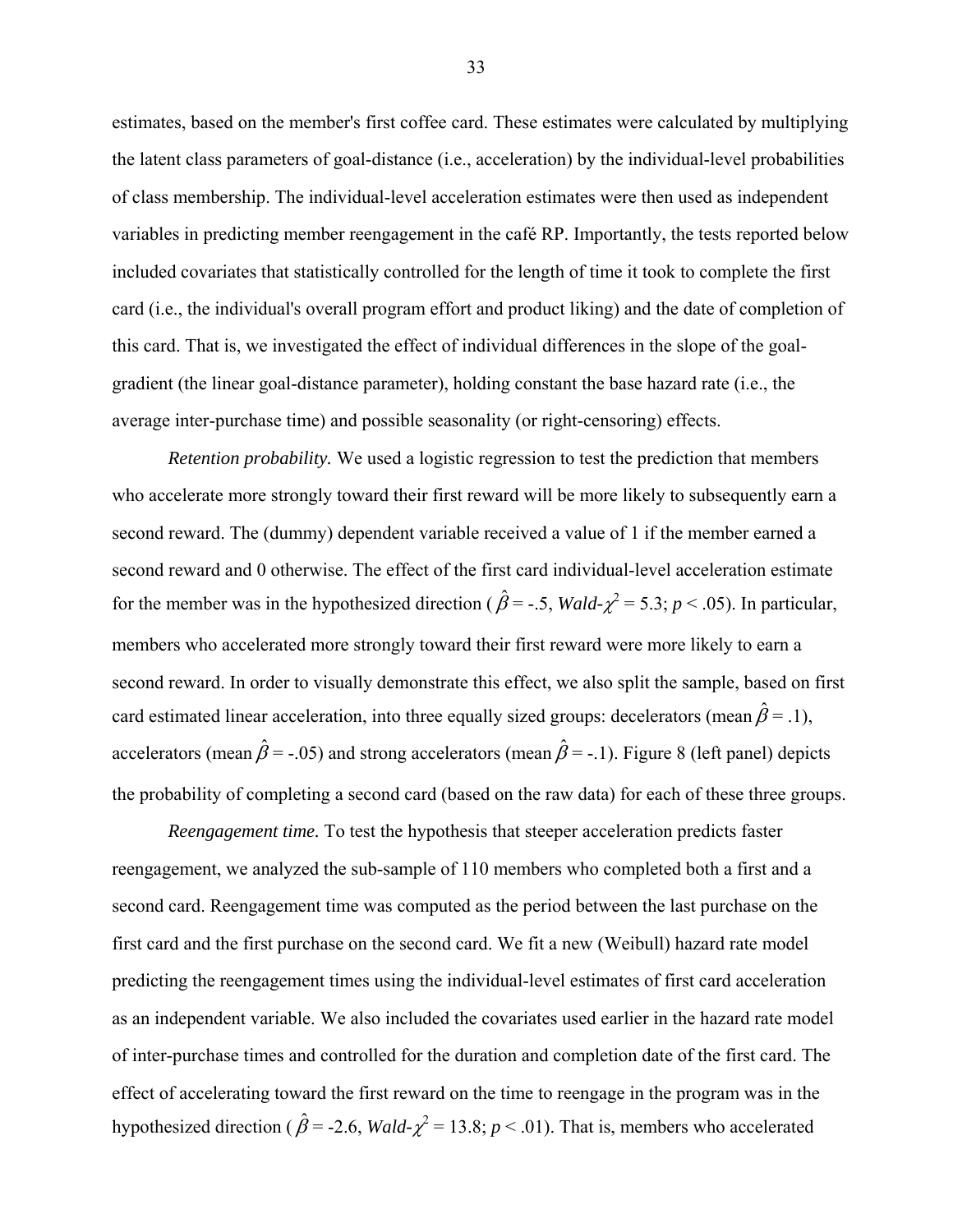more strongly toward their first reward were faster to begin working toward their second reward (holding constant the base hazard rate, or the average inter-purchase time, on the first card). Figure 8 (right panel) illustrates this result using the aforementioned tertiary split.

*Implications for customer retention: Discussion.* We posited that individual differences in the goal-gradient capture variations in the motivation to earn free rewards. Consistent with this argument, we found that customers who accelerated more strongly toward their first reward subsequently exhibited greater retention and faster reengagement in the café RP. These effects were replicated in the context of the Jaboom! music-rating program.<sup>12</sup> Given the previously reported findings of post-reward resetting, the present results cannot be explained as a simple continuation of the increased purchase rates of accelerators. Overall, the findings underscore the importance of incorporating the goal-gradient construct in the modeling and analysis of RPs.

#### **7. GENERAL DISCUSSION**

The goal-gradient is one of the classic phenomena discovered in the animal learning and behaviorism literature of the early twentieth-century. It has important implications for achievement motivation and goal pursuit, but nevertheless has been understudied in humans. This is particularly surprising given that the goal-gradient hypothesis provides considerable insights into the psychology of rewards and the optimal design of customer and employee incentive systems. In this research, we extended the goal-gradient hypothesis to the domain of consumer behavior and investigated its consequences for illusionary goal progress and customer retention. The present research can be viewed as part of the ongoing (fruitful) attempt to bridge the consumer behavior and marketing science disciplines (e.g., Bell and Lattin 2000; Hardie, Johnson, and Fader 1993; Kivetz, Netzer, and Srinivasan 2004; Simonson and Winer 1992; Wertenbroch 1998; Winer 1986; for related discussion see Wittink 2004). Such intra-disciplinary endeavors often test behavioral theories using econometric modeling, secondary data, and/or field studies. In the current research, we built on prior analyses in behaviorism, social-cognition, and behavioral decision research and employed a variety of modeling frameworks and empirical

 $12$  Detailed results are available upon request from the authors.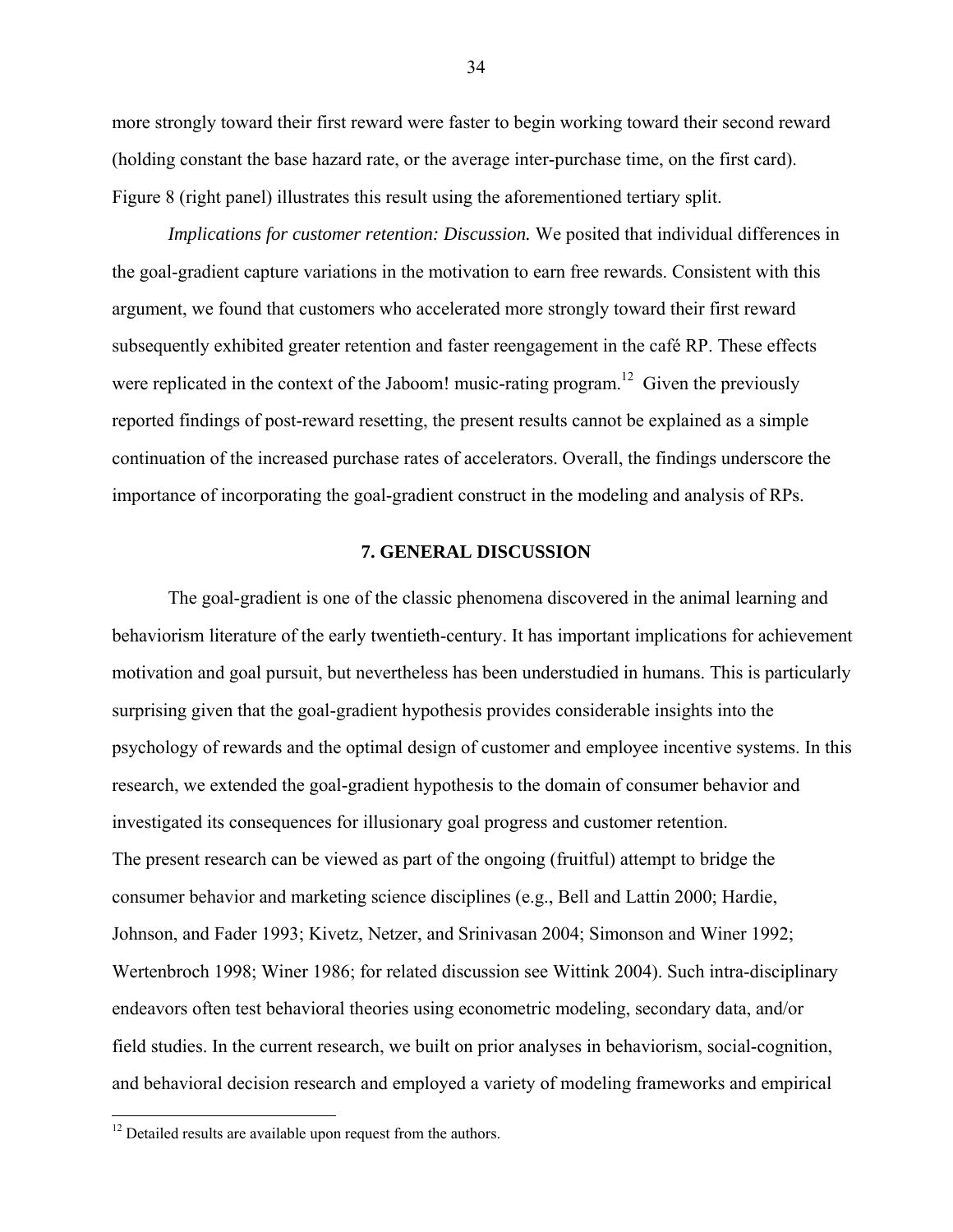tests in the context of two real incentive systems. We primarily relied on field experiments and econometric analyses of actual multi-period customer behavior. Such methodologies are crucial for studying dynamic goal pursuit and intertemporal responses to RPs and other promotions (see, e.g., Gupta 1988; Simonson 1990; Van Heerde, Leeflang, and Wittink 2000). The alternative approach, whereby respondents are asked to assume a hypothetical state (e.g., "imagine that you have accumulated *x* points") provides an adequate test of lay theories and self-perception, but not of the actual evolution of goal motivation and behavior.

#### Key Findings and their Implications

1

We found that members of a café RP accelerated their coffee purchases as they progressed toward earning a free coffee. The goal-gradient effect also generalized to a very different incentive system, in which shorter goal-distance led members to visit a song-rating website more frequently, rate more songs during each visit, and persist longer in the rating effort. Importantly, in both incentive systems we observed the phenomenon of post-reward resetting, whereby customers who accelerated toward their first reward exhibited a slowdown in their efforts when starting to work (and subsequently accelerating) toward their second reward. To the best of our knowledge, this article is the first to demonstrate unequivocal, systematic behavioral goal-gradients in the context of the human psychology of rewards.

For marketers, the goal-gradient may provide profitable opportunities. In addition to facilitating segmentation, targeting, and promotions (discussed later), the goal-gradient may lead to a sales lift that exceeds the cost of the reward. For example, the results of the café RP imply that, to earn one free coffee, customers bought two more coffees than they would have otherwise.<sup>13</sup> At the same time, consumers may derive pleasure from working toward future goals. This idea is consistent with the findings of an observational study, in which we had research assistants unobtrusively record the behavior and affect of the café customers. The results indicated that customers who participated in the RP -- as opposed to customers who did not -- were more likely

<sup>&</sup>lt;sup>13</sup> Given the exclusivity of the café on campus, the observed purchase acceleration is likely a consequence of increased consumption rather than brand switching. Brand switching was not a possibility in the case of the musicrating program.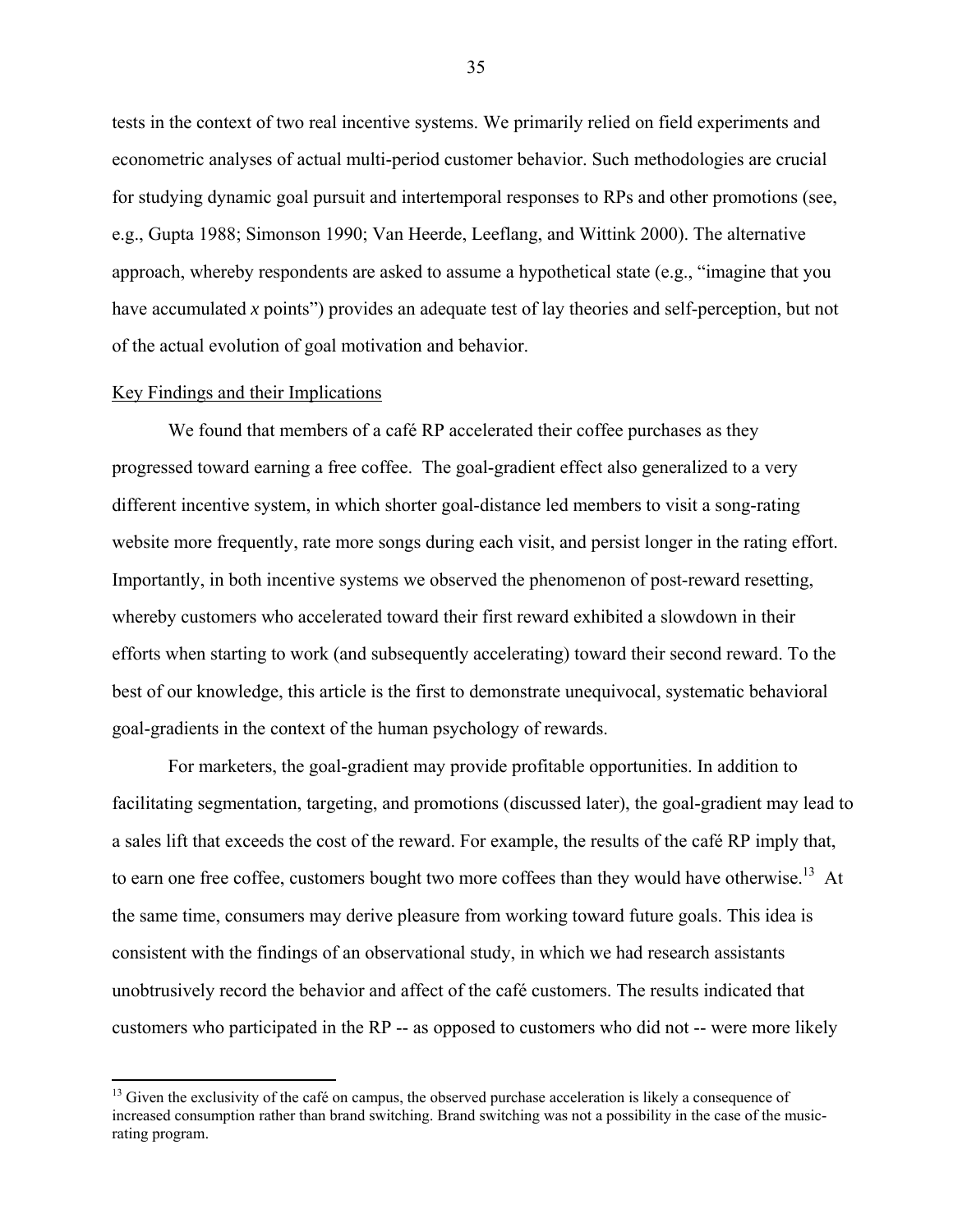to smile when buying coffee (3.8 vs. 3.4 on a 5-point scale;  $p < .05$ ), chat for a few minutes with café employees (26% vs. 7%;  $p < .05$ ), say "thank you" (95% vs. 87%; *n.s.*), and leave a tip (21% vs.  $3\%$ ;  $p < .01$ ). Although these results should be interpreted with caution because customers self-select into the RP, they suggest that goal striving is intrinsically motivating above and beyond extrinsic rewards.

We posited that people are influenced by the proportional (or psychological) distance to the goal (i.e.,  $d_t = (r-n_t)/r$ ). Accordingly, we proposed that the illusion of progress toward the goal would enhance achievement motivation by reducing the perceived proportion of distance remaining to the goal. One test of this hypothesis involved a field experiment, in which customers who received a 12-stamp card with two pre-existing "bonus" stamps completed the 10 required coffee purchases faster than customers who received a "regular" 10-stamp card. It is noteworthy that the goal-gradient and illusionary progress effects can be captured by a mathematically-equivalent GDM in which effort depends on the proportion of original goaldistance *already* accomplished (i.e.,  $d_t = n_t/r$ ). Future research could explore the impact of framing goal progress in terms of completed versus remaining effort.

The illusion of goal progress and its boundary conditions merit further research. Beyond its theoretical importance, this phenomenon has substantial managerial implications for the design of RPs and other incentive systems. Currently, many RPs award "bonus points" to new members (e.g., *AMEX Membership Rewards Program* and *Hyatt Gold Passport*). Given the rich, complex structure of such programs, it is easy for managers to increase the point-requirements of rewards by an amount equivalent to the bonus, effectively creating illusionary goal progress.

Consistent with the notion that a steeper goal-gradient implies a greater drive to achieve the reward, we found that stronger accelerators reengaged in the program faster and were more likely to earn a second reward. Relatedly, failure to persist in the effort stream and fulfill the requirements was associated with weaker acceleration and even *de*celeration. The relation between the goal-gradient and retention was also evident in the finding that, just after reward attainment (when goal-distance regressed to 100%), customers exhibited a drop in activity (postreward resetting) and were also most likely to defect. These findings have important implications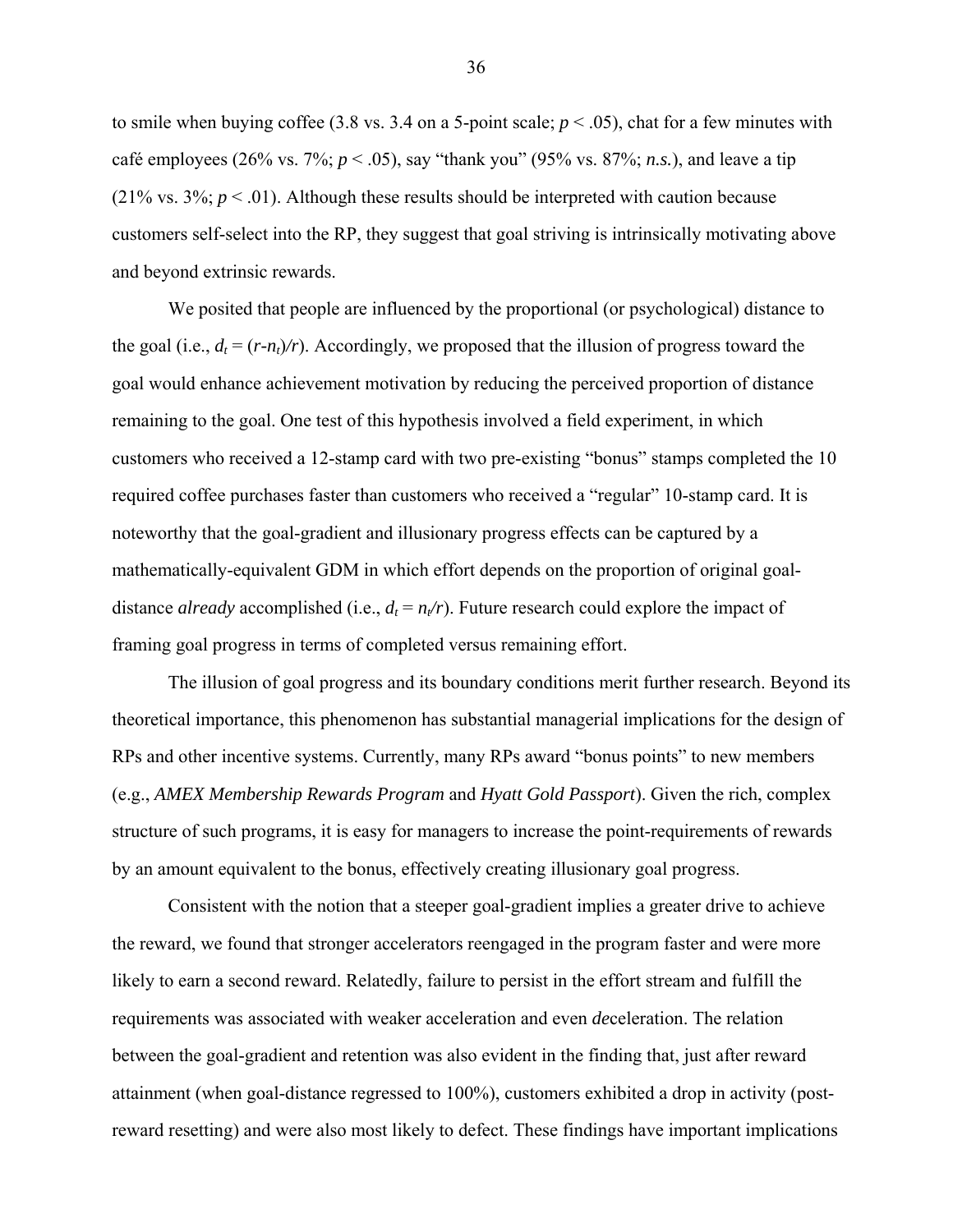for customer segmentation and the design of marketing interventions aimed at reducing churn. For example, it is particularly important to communicate with, and motivate, customers immediately after they earn a reward.

*Extending the goal-distance model.* Using a common measure of goal-distance  $d_t$  and logit, hazard rate, and Tobit frameworks, the GDM captured three forms of goal-gradients, namely increased persistence, rate, and quantity of effort closer to the reward threshold. These three goal-gradients predict increases in the recency of the last transaction, the average frequency of all transactions, and the average monetary value of these transactions; thus, the goal-gradient and its modeling have important implications for the widely-used RFM approach.

Given the robustness and generality of the GDM, we believe that it can be applied to a broad range of goal-based motivational systems, including more complex incentive systems. Future research can employ the GDM to account for consumer and employee behavior in sophisticated incentive systems, such as those used by airlines, retailers, and sales organizations; in such programs,  $r$  and  $n_t$  are often expressed in terms of miles, points, and dollars or units sold. Such RPs employ rich, complex structures that offer a multitude of different rewards at varying requirement levels. Customers can exhibit goal-gradients in a variety of ways, including purchase timing and quantity acceleration and increased retention and lock-in. However, the goal-gradient effect may be harder to detect in such complex RPs, for the following reasons. First, a priori, the researcher cannot identify (or observe) the consumer's goal. Second, the observed ex post goal (based on the actual reward redeemed) is self-selected by the consumer, and thus, it is difficult to draw causal inferences about differences in the behavior of consumers who redeem different rewards. Third, in the presence of multiple effort-reward combinations, the consumer's chosen goal may change during the program, thereby complicating the investigation of the goal-gradient hypothesis. Finally, the issue of right-censoring in observed behavior (relative to underlying motivation) that arises in the test of the music-rating quantity acceleration applies to complex RPs as well. This last problem can be solved by using the Tobit version of the GDM. Despite the various challenges, we believe that capturing the goal-gradient in more complex situations is a worthy endeavor, which the GDM can facilitate.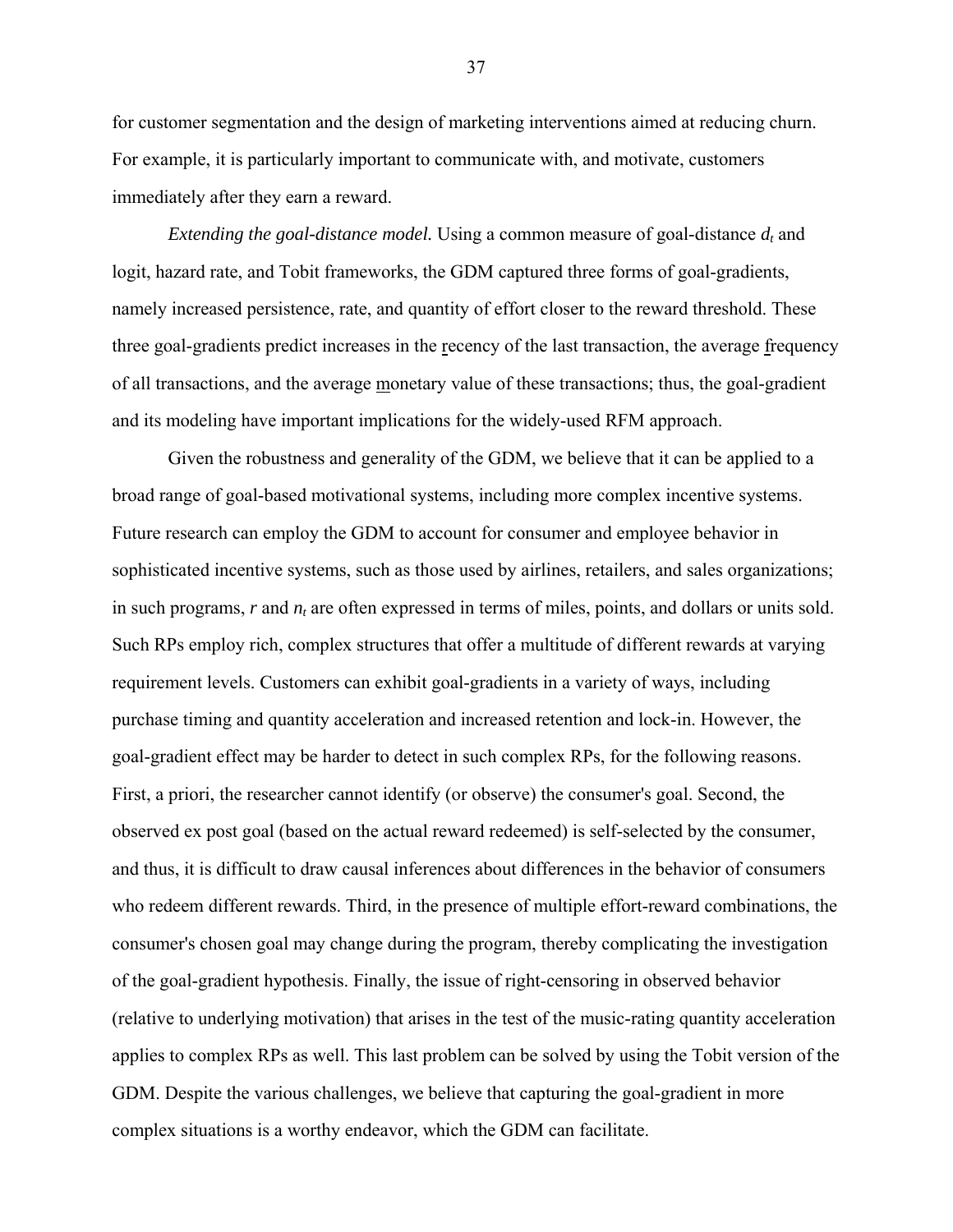*The implications of the goal-gradient for promotion, pricing, and competition.* The goalgradient effect has important implications, which merit further research, for key marketing variables. The findings suggest that goal proximity increases customers' responsiveness to credit-earning promotions and offers. For example, frequent flyers' willingness to purchase miles may increase closer to program goals. This hypothesis is consistent with the results of an unpublished study, in which we asked 329 respondents to imagine that they participated in a frequent flyer program that offered a free domestic round-trip ticket for accumulating 25,000 miles. Respondents were told that they had already accumulated either 13,000 or 23,000 miles (distant vs. near goal, respectively; manipulated between subjects); they were asked to indicate whether they would agree to receive weekly marketing e-mails in return for 1,000 bonus frequent flyer miles. As predicted, respondents in the near- as opposed to distant-reward condition were more likely to accept the promotional offer (56% vs. 38%,  $\chi^2 = 10.7$ ;  $p < .001$ ). It is important to note that an increase in promotion sensitivity due to goal proximity could be attenuated when (a) the promotional effort is identical to the main program effort (e.g., "fly next week and earn triple miles") *and* (b) effort acceleration is subject to behavioral ceiling effects (e.g., frequent flyers cannot accelerate their flights beyond a certain point).

The goal-gradient effect has important implications for price sensitivity and competition. It suggests that the own- and cross-price elasticities of the RP sponsor will be lower for members who are closer to the program's goals. Compared to non-members of the RP, members may be willing to pay a price premium or forgo convenience (e.g., purchase more expensive and/or layover flights), particularly when they approach a program goal. In addition, the increased motivation to achieve RP goals may reduce competition and price wars by escalating customer lock-in and switching costs and enhancing consumption rates (i.e., expanding the category).

#### **Conclusion**

Building on the behaviorist goal-gradient hypothesis, we proposed that people working toward future rewards would accelerate their effort as they near the reward threshold. Using a wide range of empirical and modeling approaches, the findings reported in this article provide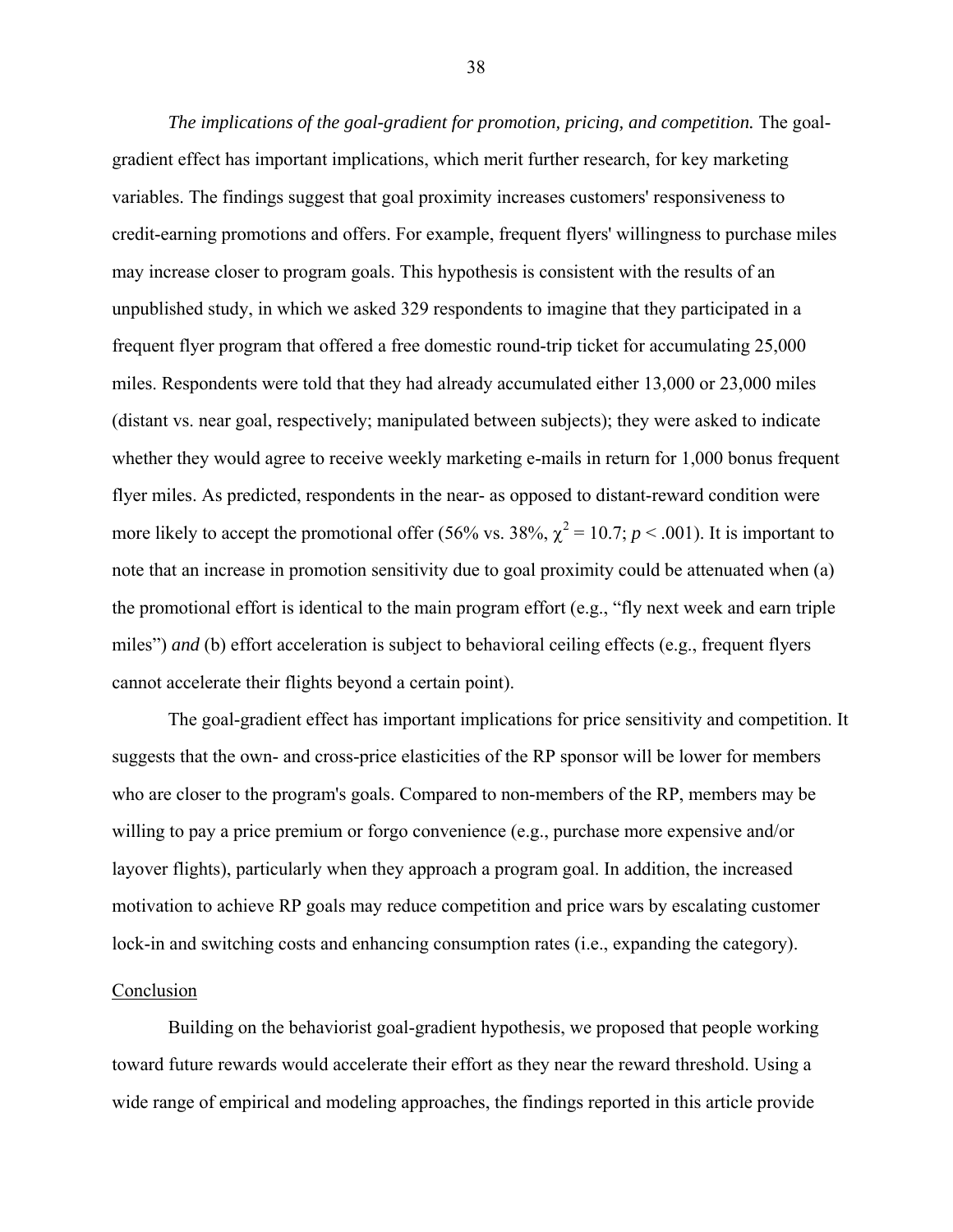converging evidence for the impact and importance of goal-gradients in the human psychology of rewards. Customers not only accelerate toward rewards (in terms of timing, quantity, and persistence of effort), but their acceleration also predicts loyalty and future engagement with similar goals. The goal-distance model unifies these results as well as anticipates the finding of the illusion of progress toward the goal. On the basis of this research, we propose that the goalgradient and its modeling have important theoretical and practical implications for achievement motivation and goal behavior as well as for incentive systems and marketing promotions.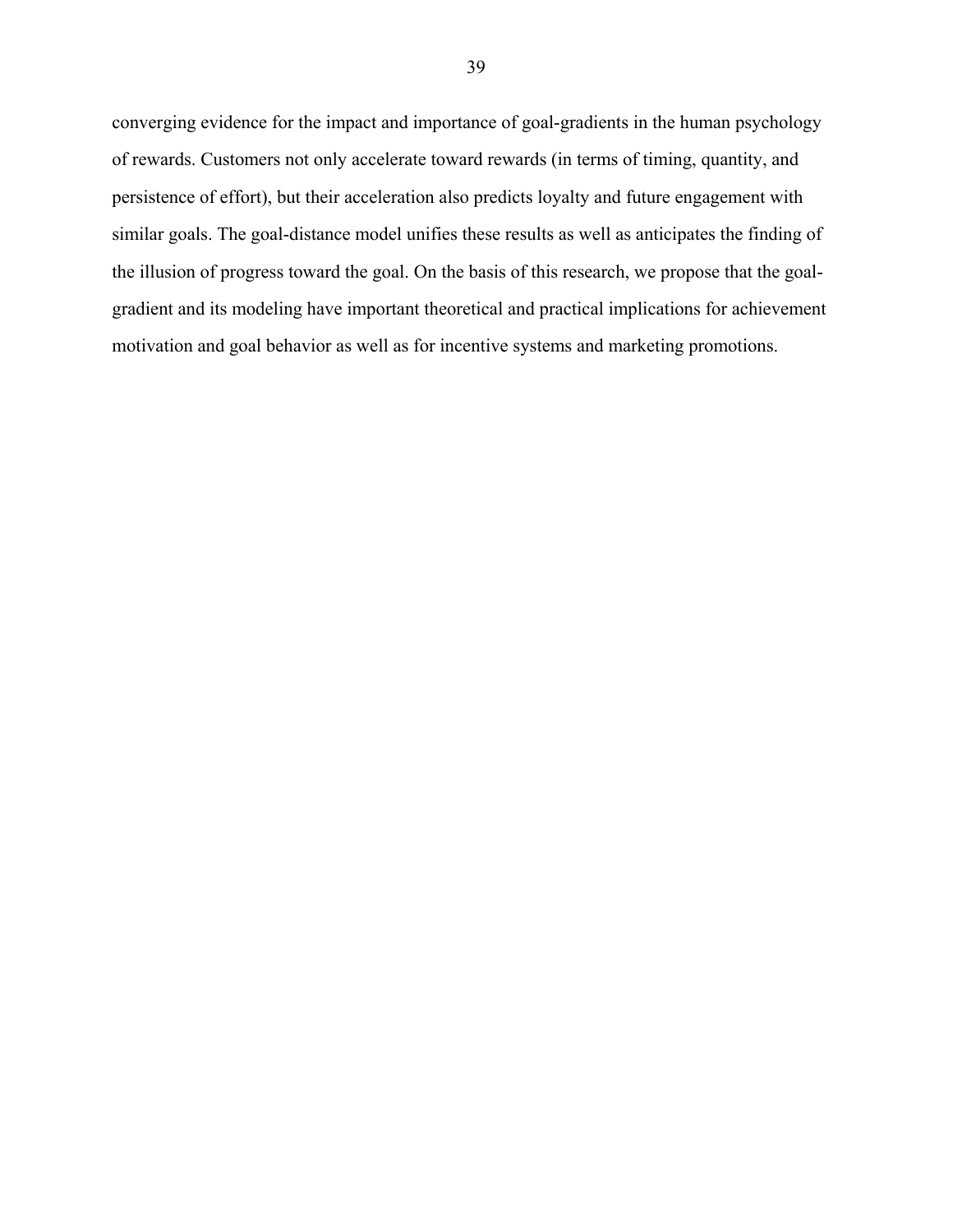| <b>Latent Class-level parameters:</b>         | Class 1    | Class 2              | Class 3   | Class 4   | Class 5  |
|-----------------------------------------------|------------|----------------------|-----------|-----------|----------|
| Segment Size                                  | 30%        | 28%                  | 7%        | 32%       | 3%       |
| $\gamma$ (hazard rate)                        | $0.5***$   | $0.7***$             | $1.5***$  | $0.06***$ | $1.8***$ |
| $\alpha$ (hazard rate)                        | $1.4***$   | $2.3***$             | $3.7***$  | $1.15***$ | $1.9***$ |
| $\beta_0$                                     | $0.4***$   | $-0.3$ <sup>**</sup> | $-0.7***$ | $1.5***$  | $-0.02$  |
| Parameters not varying by latent class        |            |                      |           |           |          |
| Goal-distance parameters                      | Estimate   |                      |           |           |          |
| Linear effect of goal-distance, $\beta$       | $-0.03***$ |                      |           |           |          |
| Quadratic effect of goal-distance, $\beta$ ,  | $-0.04***$ |                      |           |           |          |
| Covariate parameters (i.e. control variables) |            |                      |           |           |          |
| Weekly number of stamps                       | $-0.005$   |                      |           |           |          |
| End of semester                               | $0.04***$  |                      |           |           |          |
| Midterm break                                 | $-0.17***$ |                      |           |           |          |
| Card type (American vs. Italian)              | $-0.10***$ |                      |           |           |          |
| Day of week (M-Th)                            | $-0.02$    |                      |           |           |          |
| Friday                                        | $-0.18***$ |                      |           |           |          |
| Saturday/Sunday                               | $-0.39***$ |                      |           |           |          |

**Table 1: The Goal-Distance Model with Unobserved Heterogeneity in Base Hazard Rates (Café Reward Program)** 

\*\*\*  $p < .01$ ; \*\*  $p < .05$ ; \*  $p < .1$  based on Wald test (two-tailed)

# **Table 2: Parameter Estimates with Unobserved Heterogeneity in Goal-Distance and Hazard Rate Parameters (Café Reward Program)14**

| Class 2 $\,$ Class 3          | Class 4  |
|-------------------------------|----------|
| $7\%$                         | 6%       |
| $0.07***$ 1.5***              | 09       |
| $12^{***}$ 3.5 <sup>***</sup> | $13***$  |
| $1.4***$<br>$-0.7***$         | $0.5***$ |
|                               |          |
| $-0.003$                      | 0.007    |
| $-0.10^*$<br>0.005            | $-0.009$ |
|                               |          |

 *\*\*\* p < .01; \*\* p < .05; \* p < .1 based on Wald test (two-tailed)* 

 $14$  The model included the same control variables reported in Table 1. The covariate estimates were nearly identical and are not reported here.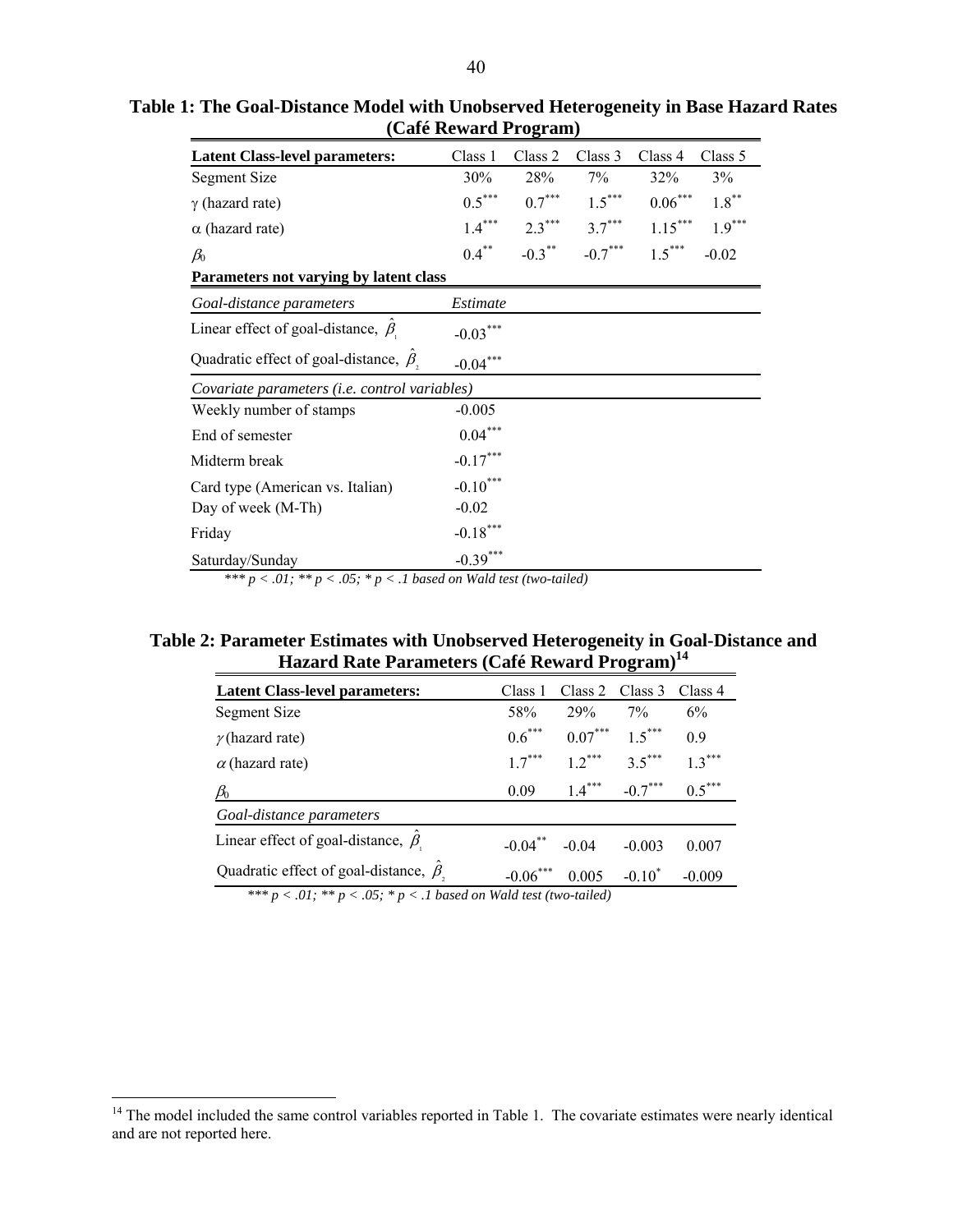| <b>Latent Class-level parameters:</b>                                     | Class 1    | Class 2  |  |  |
|---------------------------------------------------------------------------|------------|----------|--|--|
| Segment Size                                                              | <b>71%</b> | 29%      |  |  |
| $\alpha$ (hazard rate)                                                    | $0.5***$   | $2.1***$ |  |  |
| $\beta_0$                                                                 | $1.4***$   | $-9***$  |  |  |
| Parameters not varying by latent class                                    |            |          |  |  |
| <b>Acceleration Parameters</b>                                            | Estimate   |          |  |  |
| Linear effect of goal-distance, $\beta$                                   | $-0.25***$ |          |  |  |
| Quadratic effect of goal-distance, $\beta$                                | $-0.22$ ** |          |  |  |
| Covariate parameters ( <i>i.e.</i> control variables)                     |            |          |  |  |
| Daily number of visits                                                    | 0.1        |          |  |  |
| Total visits to earn certificate                                          | $-0.01$    |          |  |  |
| Saturday/Sunday                                                           | 0.03       |          |  |  |
| *** $p < .01$ ; ** $p < .05$ ; * $p < .1$ based on Wald test (two-tailed) |            |          |  |  |

**Table 3: The Hazard Rate Goal-Distance Model of Inter-Visit Times (Music-Rating Program)** 

# **Table 4: The Tobit Goal-Distance Model of Quantity**

| <b>Model parameters</b>                                                                                                          | <i><b>Estimate</b></i> |
|----------------------------------------------------------------------------------------------------------------------------------|------------------------|
| Intercept                                                                                                                        | ***<br>29.9            |
| Variance $(\sigma^2)$                                                                                                            | $253.4***$             |
| Linear effect of goal-distance, $\beta$                                                                                          | $-13.0$ ***            |
| Quadratic effect of goal-distance, $\beta$ ,                                                                                     | $-7.5***$              |
| Daily number of songs                                                                                                            | 0.8                    |
| Total visits to earn certificate                                                                                                 | $-10.9$                |
| Saturday/Sunday                                                                                                                  | $-0.2$                 |
| Number of certificates already earned during the visit<br>$*** n < 01$ , $** n < 05$ , $* n < 1$ hased on Wald test (two-tailed) | $-4.0^{\circ}$         |

*\*\*\* p < .01; \*\* p < .05; \* p < .1 based on Wald test (two-tailed)*

# **Table 5: The Logit Goal-Distance Model of Effort Persistence and Defection**

| <b>Latent Class-level parameters:</b>                                     | Class 1   | Class 2   |  |  |
|---------------------------------------------------------------------------|-----------|-----------|--|--|
| Segment Size                                                              | 94%       | 6%        |  |  |
| Constant                                                                  | $-3.5***$ | $-4.5***$ |  |  |
| Parameters not varying by latent class                                    |           |           |  |  |
| <b>Acceleration Parameters</b>                                            | Estimate  |           |  |  |
| Linear effect of goal-distance, $\beta$                                   | $0.49***$ |           |  |  |
| Quadratic effect of goal-distance, $\beta$ ,                              | $0.12***$ |           |  |  |
| Effect of certificate completed $(d_{tq} = 1)$ , $\beta$ .                | $0.27***$ |           |  |  |
| Covariate parameters ( <i>i.e.</i> control variables)                     |           |           |  |  |
| Daily number of songs                                                     | $-0.05$   |           |  |  |
| Total visits to earn certificate                                          | $0.40***$ |           |  |  |
| Saturday/Sunday                                                           | 0.05      |           |  |  |
| Number of certificates already earned during the visit                    | $0.17***$ |           |  |  |
| *** $p < .01$ ; ** $p < .05$ ; * $p < .1$ based on Wald test (two-tailed) |           |           |  |  |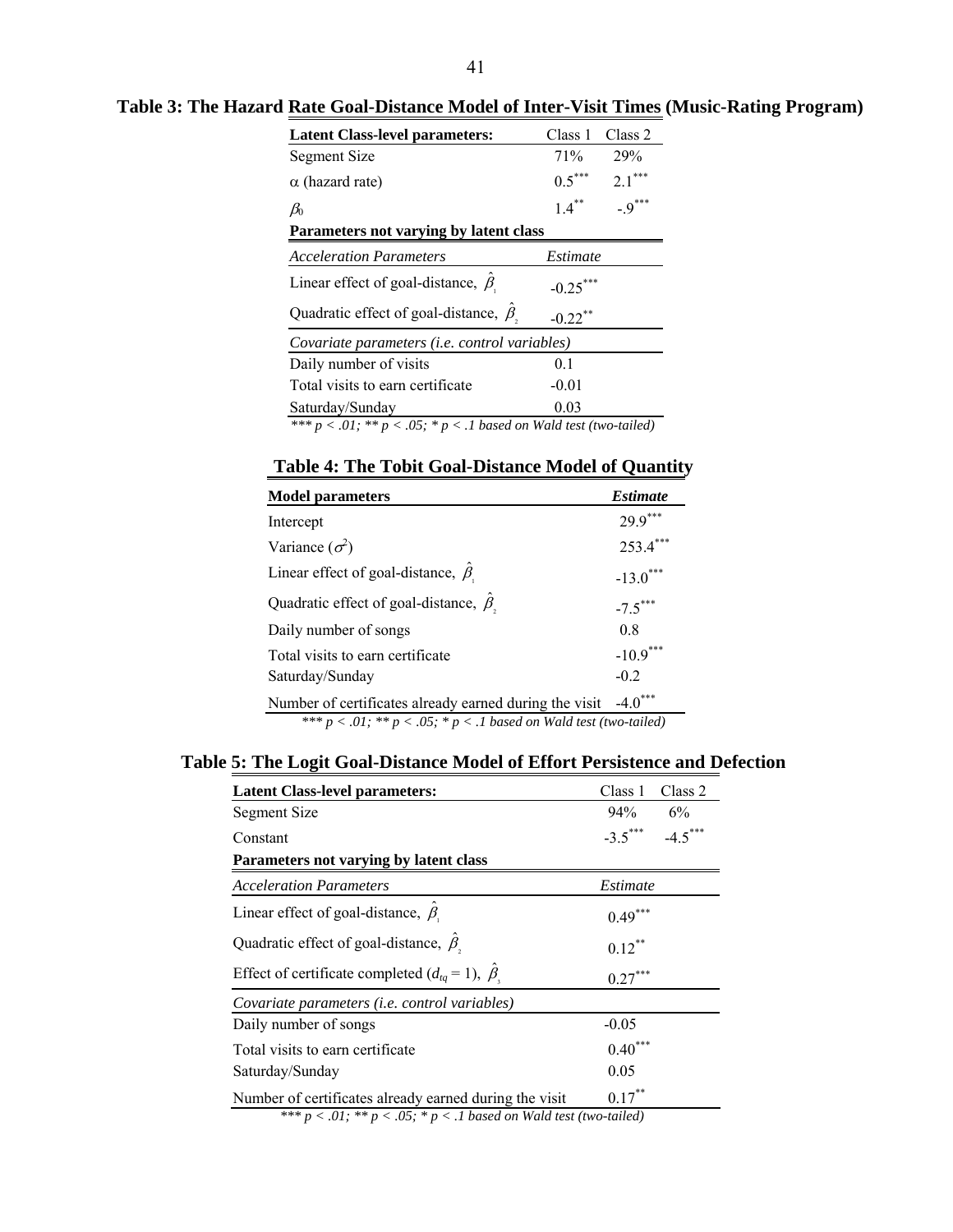





**Figure 3: Purchase Acceleration as a Function of Smaller Goal-Distance** 



<sup>&</sup>lt;sup>15</sup> Composite graph from 11 blind rats, showing the length of time consumed in traversing the several sections of a straight runway extending from the starting box, at the beginning of Segment 0, to the food, some 21 inches beyond Segment 5. The several points on the curve represent means from approximately 160 measurements.

 $\overline{a}$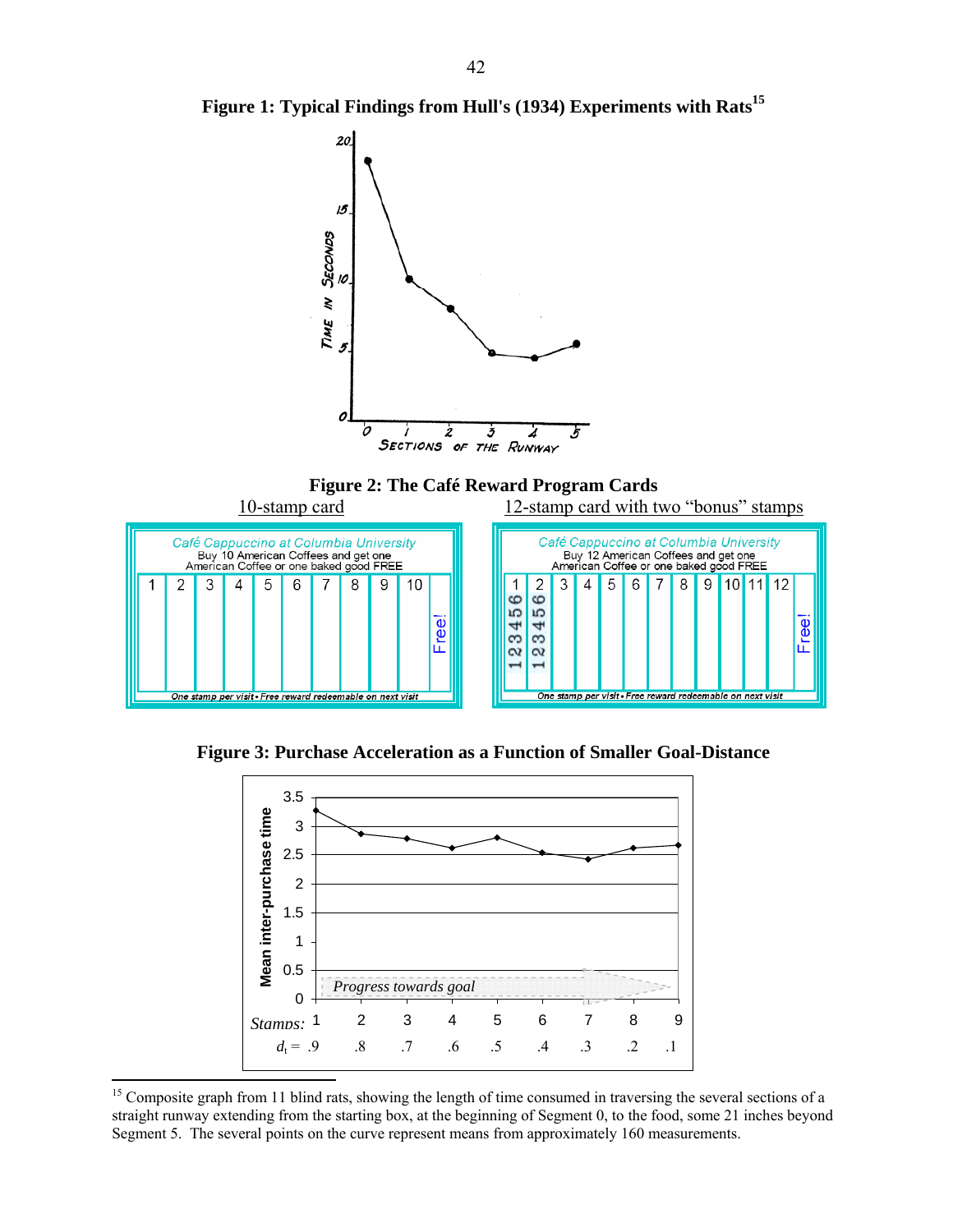

**Figure 4: Average Inter-purchase Times on First and Second Cards** 

**Figure 5: The Jaboom! Music-Rating Web-Interface** 

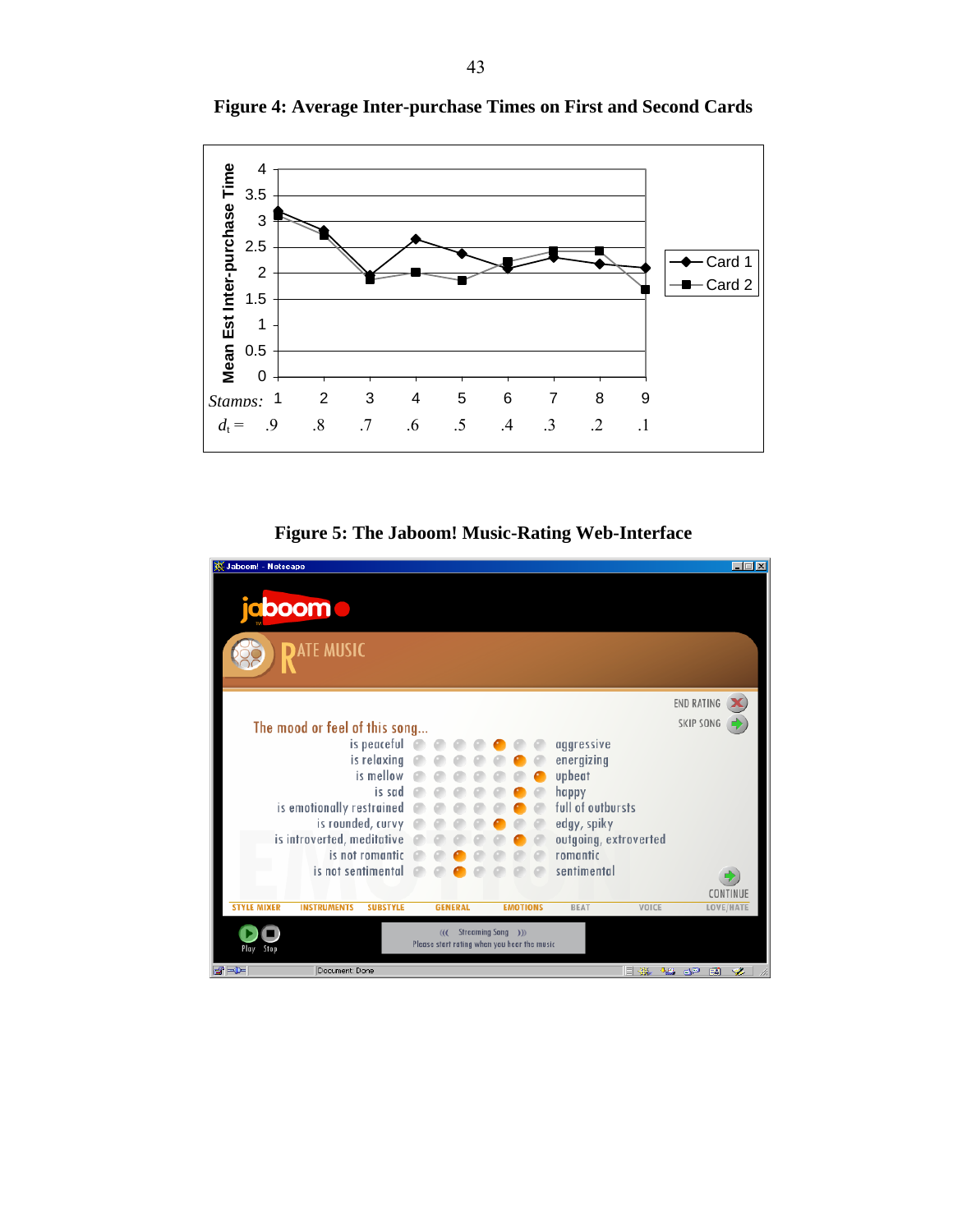

**Figure 6: Number of Songs Rated as a Function of Goal Progress** 

**Figure 7: Number of Visit Terminations as a Function of Goal-Distance** 



**Figure 8: Effect of Card 1 Acceleration on Reengagement Probability and Timing** 

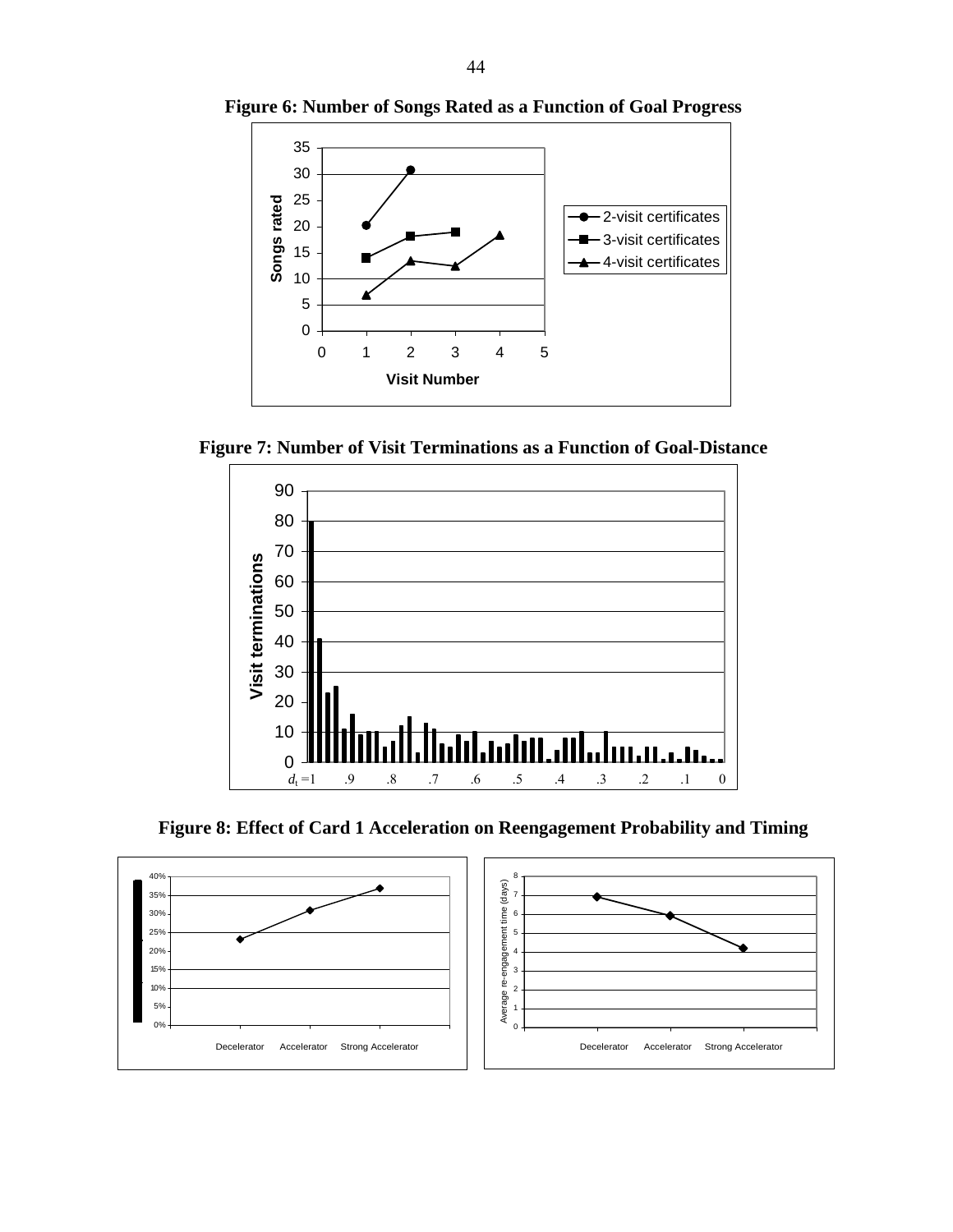#### **References**

- Anderson, Amos C. (1933), "Runway Time and the Goal Gradient," *Journal of Experimental Psychology*, 16, 423-428.
- Atkinson, John W. (1957), "Motivational Determinants of Risk-Taking Behavior," *Psychological Review*, 64 (November), 359-372.
- Bell, David R. and James M. Lattin (2000), "Looking for Loss Aversion in Scanner Panel Data: The Confounding Effect of Price Response Heterogeneity," *Marketing Science*, 19 (2), 185-200.
- Breen, Richard (1996), *Regression Models: Censored, Sample-Selected or Truncated Data* (Sage University Paper Series on Quantitative Applications in the Social Sciences # 07-111). CA: Sage.
- Brown, Judson S. (1948), "Gradients of Approach and Avoidance Responses and Their Relation to Level of Motivation," *Journal of Comparative and Physiological Psychology*, 41, 450-465.
- Carver, Charles S. and Michael F. Scheier (1990), "Origins and Functions of Positive and Negative Affect: A Control-Process View," *Psychological Review*, 97, 19-35.
- Cox, D. R. (1972), "Regression Models and Life Tables," *Journal of the Royal Statistical Society, Series B*, 34, 187-220.
- Deighton, John A. (2000), "Frequency Programs in Service Industries," in Dawn Iacobucci and Teresa A. Swartz (eds.), Handbook of Services Marketing and Management, Thousand Oaks, California: Sage, 401-407.
- Dowling, Grahame R. and Mark Uncles (1997), "Do Customer Loyalty Programs Really Work?" *Sloan Management Review*, 38 (4), 71-82.
- Fisher, Ronald A. and Frank Yates (1957), *Statistical Tables for Biological, Agricultural and Medical Research* (5th ed.). New York: Hafner Publishing Co.
- Forster, Jens, E. Tory Higgins, and Lorraine C. Idson (1998), "Approach and Avoidance Strength During Goal Attainment: Regulatory Focus and the "Goal Looms Larger" Effect," *Journal of Personality and Social Psychology*, 75 (5), 1115-1131.
- Gupta, Sunil (1988), "Impact of Sales Promotions on When, What, and How Much to Buy," *Journal of Marketing Research*, 25, 342-355.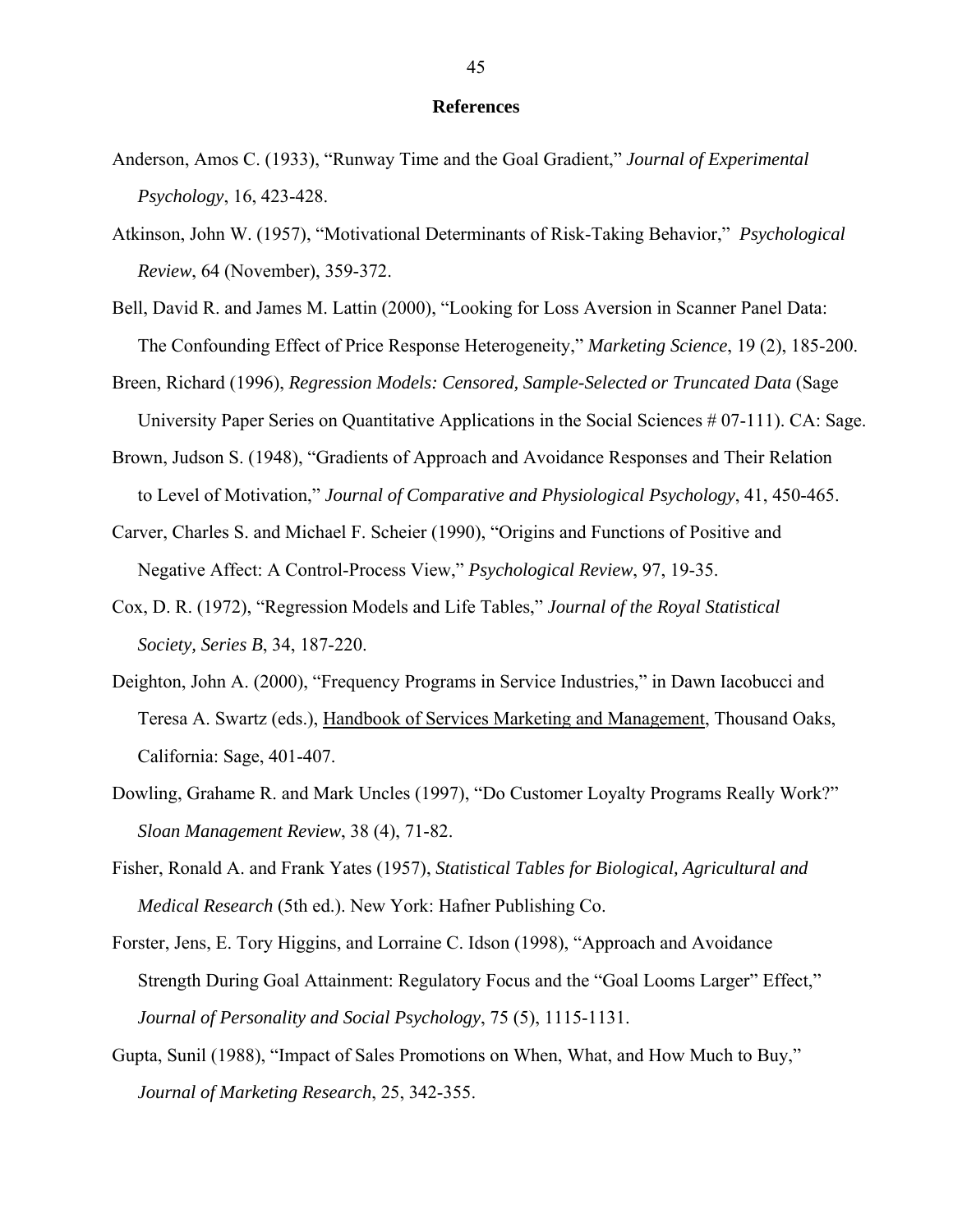- --- (1991), "Stochastic Models of Interpurchase Time with Time-Dependent Covariates," *Journal of Marketing Research*, 28, 1-15.
- Hardie, Bruce, Eric J. Johnson, and Peter Fader (1993), "Modeling Loss Aversion and Reference Dependence Effects on Brand Choice," *Marketing Science*, 12 (4), 378-394.
- Heath, Chip, Richard P. Larrick, and George Wu (1999), "Goals as Reference Points," *Cognitive Psychology*, 38, 79-109.
- Heilizer, Fred (1977), "A Review of Theory and Research on the Assumptions of Miller's Response Competitions Models: Response Gradients," *The Journal of General Psychology*, 97, 17-71.
- Helsen, Kristiaan and David C. Schmittlein (1993), "Analyzing Duration Times in Marketing: Evidence for the Effectiveness of Hazard Rate Models," *Marketing Science*, 12 (4), 395-414.
- Herrnstein, Richard J. and Drazen Prelec (1991), "Melioration: A Theory of Distributed Choice," *Journal of Economic Perspectives*, 5 (Summer), 137-156.
- Hsee, Christopher K., Frank Yu, and Joe Zhang (2003), "Medium Maximization," Journal of Consumer Research, 30 (1), 1-14.
- Huber, Joel, John W. Payne, and Christopher P. Puto (1982), "Adding Asymmetrically Dominated Alternatives: Violations of Regularity and the Similarity Hypothesis," *Journal of Consumer Research*, 9 (June), 90-98.
- Hull, Clark L. (1932), "The Goal Gradient Hypothesis and Maze Learning", *Psychological Review*, 39, 25-43.
- --- (1934), "The Rats' Speed of Locomotion Gradient in the Approach to Food", *Journal of Comparative Psychology*, 17, 393-422.
- Kamakura, W. and G. Russell (1989), "A Probabilistic Choice Model for Market Segmentation and Elasticity Structure," *Journal of Marketing Research*, 26 (November), 379-390.
- Kivetz, Ran (2000), "Preferences towards Streams of Efforts for Future Rewards: Understanding Frequency Programs," doctoral dissertation, Graduate School of Business, Stanford University.
- --- (2003), "The Effects of Effort and Intrinsic Motivation on Risky Choice," *Marketing Science*, 22 (4), 477-502.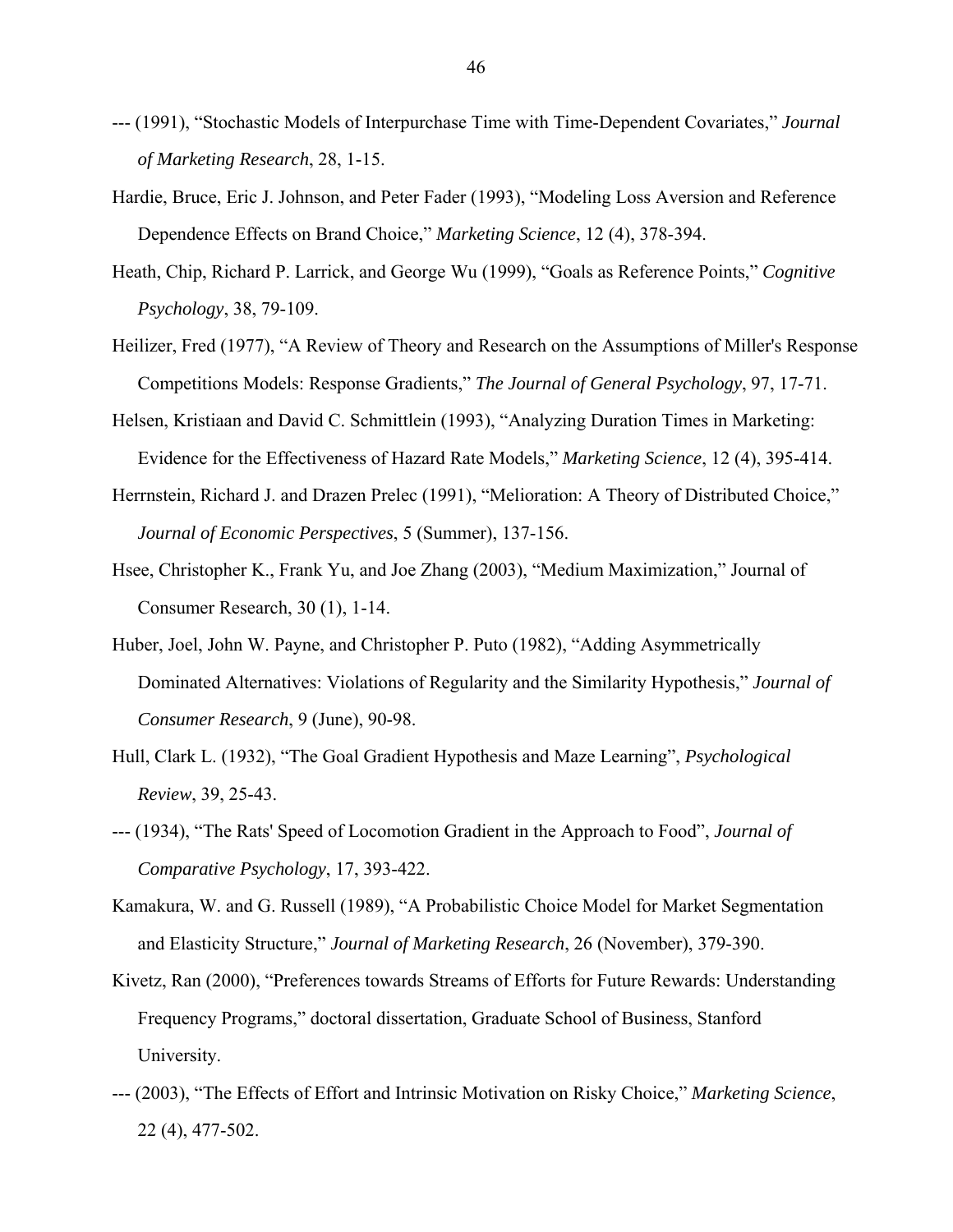- ---, Oded Netzer, and V. Srinivasan (2004), "Alternative Models for Capturing the Compromise Effect," *Journal of Marketing Research*, 41 (3), 237-257.
- ---, and Itamar Simonson (2003), "The Idiosyncratic Fit Heuristic: Effort Advantage as a Determinant of Consumer Response to Loyalty Programs," *Journal of Marketing Research*, 40 (4), 454-467.
- Lal, Rajiv, and David E. Bell (2003), "The Impact of Frequent Shopper Programs in Grocery Retailing," *Quantitative Marketing and Economics*, 1 (2), (June).
- Lewin, Kurt (1951), *Field Theory in Social Science: Selected Theoretical Papers*, Dorwin Cartwright, ed. Oxford, England: Harpers.
- Lewis, Michael (2004), "The Influence of Loyalty Programs and Short-Term Promotions on Customer Retention," *Journal of Marketing Research*, 41 (3), 281-292.
- Miller, Neal E. (1944), "Experimental Studies of Conflict," in *Personality and the Behavior Disorders* (Vol. 1), J. Hunt, ed. Oxford, England: Ronald Press, 431-465.
- Payne, John R., James R Bettman, and Eric J. Johnson (1992), "Behavioral Decision Research: A Constructive Processing Perspective," *Annual Review of Psychology*, 43, 87-131.
- Prelec, Drazen and George Loewenstein (1998), "The Red and the Black: Mental Accounting of Savings and Debt," *Marketing Science*, 17, 1.
- Seetharaman, P. B. and Pradeep K. Chintagunta (2003), "The Proportional Hazard Model for Purchase Timing: A Comparison of Alternative Specifications," *Journal of Business and Economic Statistics*, 21 (3), 368-382.
- Sharp, Byron and Anne Sharp (1997), "Loyalty Programs and Their Impact on Repeat-Purchase Loyalty Patterns", *International Journal of Research in Marketing*, 14, 473-486.
- Simonson, Itamar (1990), "The Effect of Purchase Quantity and Timing on Variety-Seeking," *Journal of Marketing Research*, 27 (2), 150-162.
- --- and Amos Tversky (1992), "Choice in Context: Tradeoff Contrast and Extremeness Aversion," *Journal of Marketing Research*, 29 (August), 281-295.
- --- and Russell S. Winer (1992), "The Influence of Purchase Quantity and Display Format on Consumer Preference," *Journal of Consumer Research*, 19 (1), 133-138.